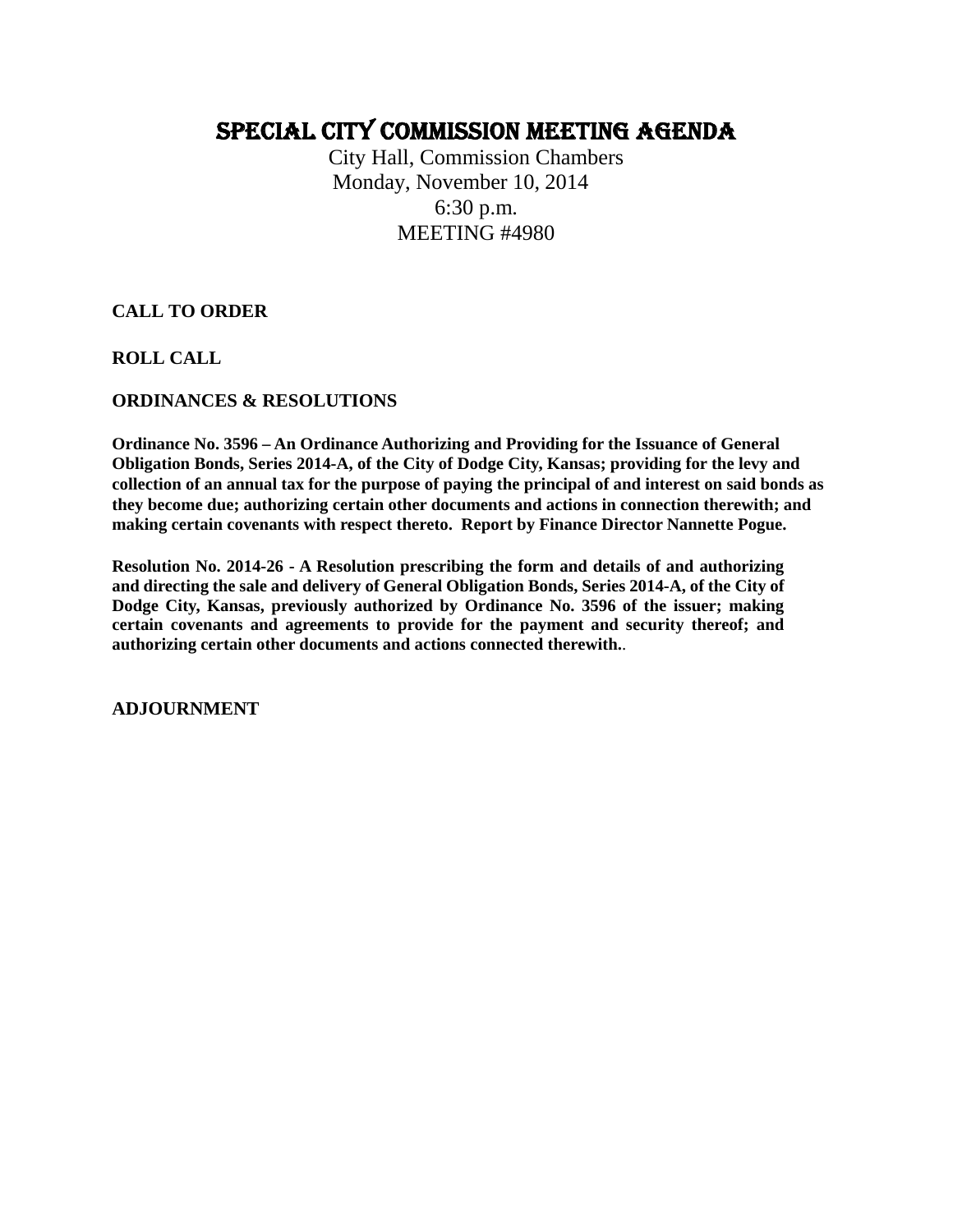| City of Dodge City | City of Dodge City | Phone: 620-225-8100 |
|--------------------|--------------------|---------------------|
|                    | 806 N. Second Ave. | $FAX: 620-225-8144$ |
|                    | 67801              | www.dodgecity.org   |

*Memorandum* 

.

| To:          | Cherise Tieben, City Manager                  |
|--------------|-----------------------------------------------|
| <i>From:</i> | Nannette Pogue                                |
| Date         | November 7, 2014                              |
| Subject:     | Ordinance No. 3596 and Resolution No. 2014-26 |
|              | Agenda Item: Ordinances and Resolutions       |
|              |                                               |

**Recommendation:** I recommend the City Commission approve Ordinance No. 3596 and Resolution No. 2014-26

**Background:** Ordinance No. 3596 authorizes and provides for the issuance of General Obligation Bonds, Series 2014-A of the City, provides for the levy and collection of annual tax to pay the principal and interest on the bonds.

The City has previously taken action to fund the Candletree Addition, Unit Five infrastructure improvements.

By approving Ordinance No. 3596, the City Commission will authorize the issuance of General Obligation Bonds, Series 2014-A, of the City in the principal amount of \$675,000, for the purpose of providing funds to mature temporary notes that were issued to pay for the costs of the improvements.

The Bond Purchase Agreement was signed on Wednesday, November 5<sup>th</sup>, and Stifel Nicholas sold the bonds. The net interest cost was 3.12%. The ordinance authorizes the Mayor, Finance Director/City Clerk and other City officials to execute any and all documents and take such actions as they may deem necessary or advisable in order to carry out and perform the purposes of the Ordinance.

Resolution No. 2014-26 prescribes the form and details of the sale and delivery of the bonds and makes certain covenants and agreements to provide for the payment and security of those bonds.

**Justification:** In order to refund the temporary notes that were issued to pay infrastructure costs for Candletree Addition, Unit Five, the issuance of bonds is necessary.

**Financial Considerations:** Annual payments to mature the bonds. These bonds will be paid off through Special Assessments. The property in the area is in a RHID, so the special assessment payments will be made from the incremental property tax.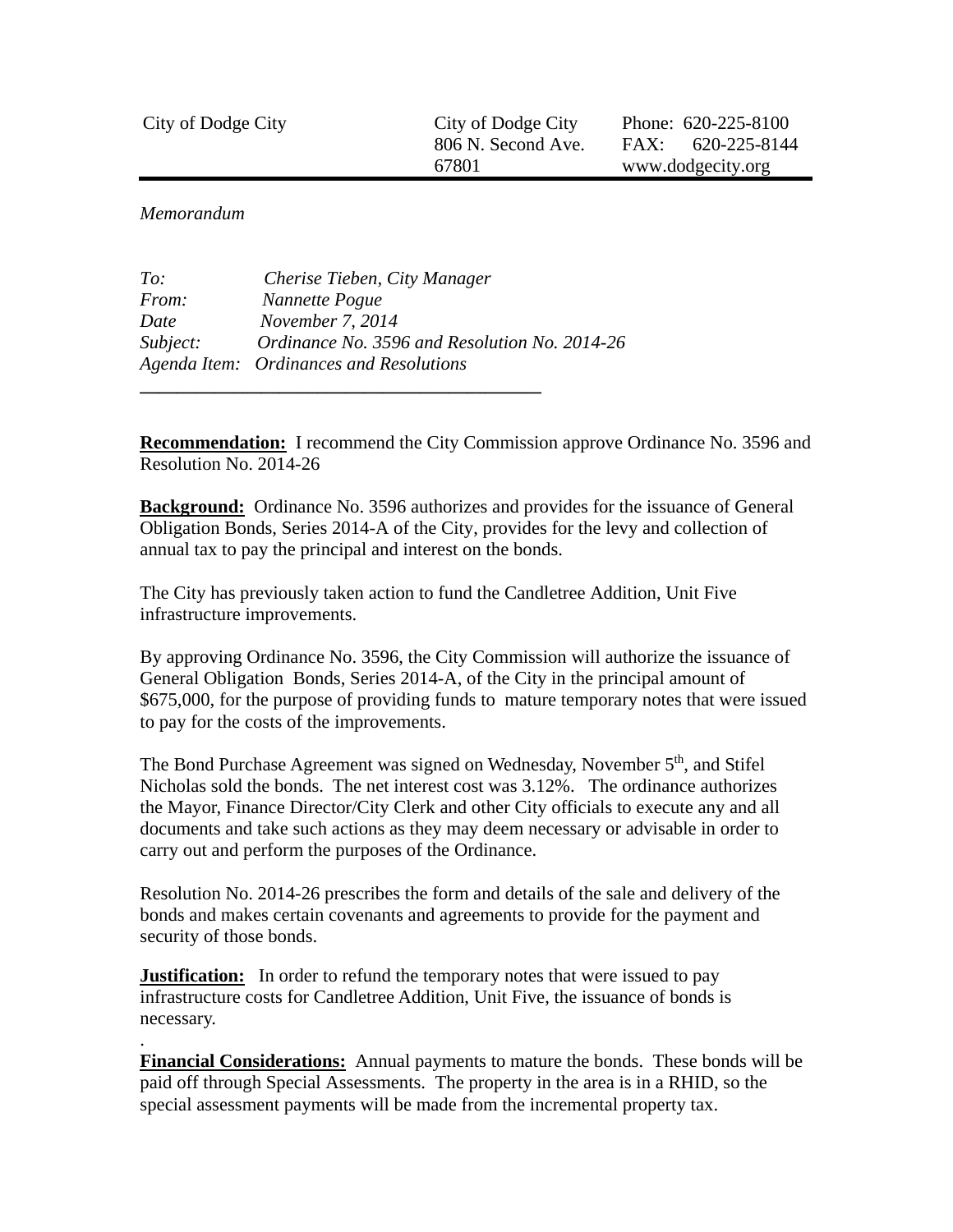**Purpose/Mission:** We value progress and growth for the community's future.

**Legal Considerations:** All have been satisfied by bond counsel. They have prepared all of the ordinances, resolutions and other documents necessary to legally complete the sale.

**Attachments:** Ordinance No. 3596 and Resolution No. 2014-26.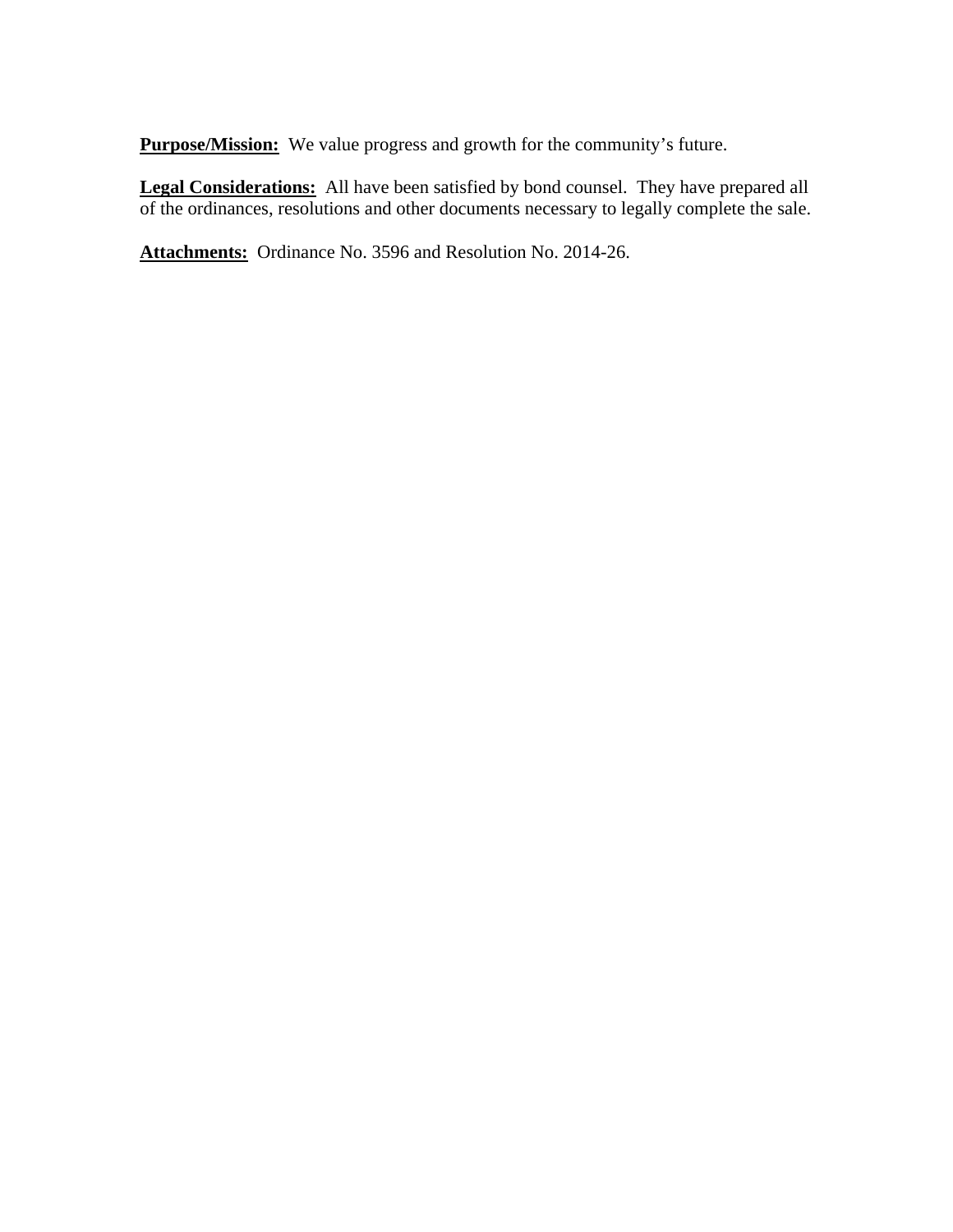Gilmore & Bell, P.C. 11/05/2014

**ORDINANCE NO. 3596** 

**OF** 

# **THE CITY OF DODGE CITY, KANSAS**

**PASSED** 

**NOVEMBER 10, 2014** 

\_\_\_\_\_\_\_\_\_\_\_\_\_\_\_\_\_\_\_\_

**GENERAL OBLIGATION BONDS SERIES 2014-A** 

JLN\600188.073\BASICDOCS (11-05-14)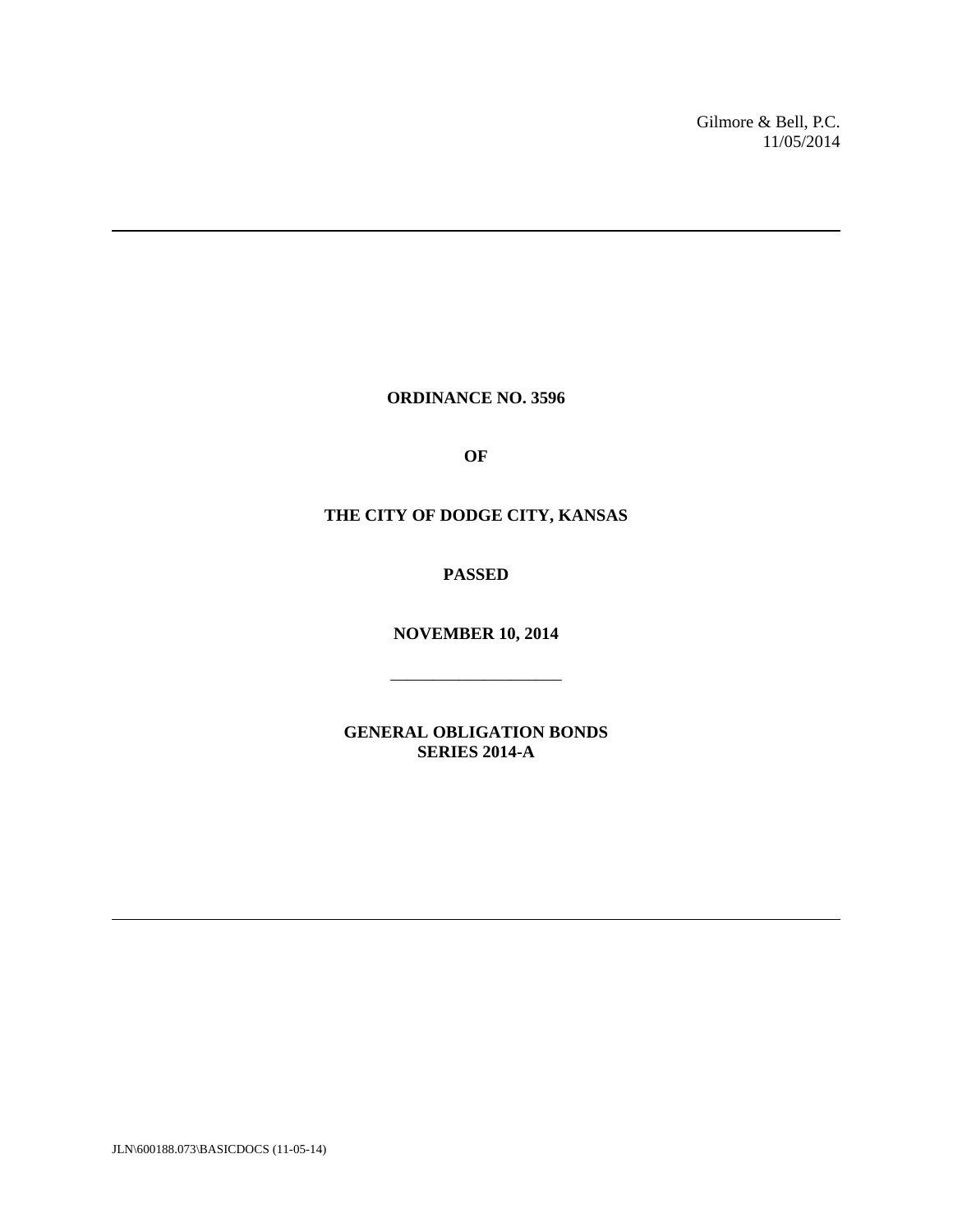#### **ORDINANCE NO. 3596**

**AN ORDINANCE AUTHORIZING AND PROVIDING FOR THE ISSUANCE OF GENERAL OBLIGATION BONDS, SERIES 2014-A, OF THE CITY OF DODGE CITY, KANSAS; PROVIDING FOR THE LEVY AND COLLECTION OF AN ANNUAL TAX FOR THE PURPOSE OF PAYING THE PRINCIPAL OF AND INTEREST ON SAID BONDS AS THEY BECOME DUE; AUTHORIZING CERTAIN OTHER DOCUMENTS AND ACTIONS IN CONNECTION THEREWITH; AND MAKING CERTAIN COVENANTS WITH RESPECT THERETO.** 

**WHEREAS**, the City of Dodge City, Kansas (the "City") is a city of the first class, duly created, organized and existing under the Constitution and laws of the State; and

**WHEREAS,** pursuant to the provisions of the laws of the State of Kansas applicable thereto, by proceedings duly had, the governing body of the Issuer has caused the following improvements (the "Improvements") to be made in the City, to-wit:

| <b>Project</b>                                  | <b>Resolution</b> | <b>Authority</b>       | <b>Estimated</b> |  |
|-------------------------------------------------|-------------------|------------------------|------------------|--|
| <b>Description</b>                              | No.               | (K.S.A.)               | <b>Cost</b>      |  |
| Candletree Addition, Unit Five - Street, Sewer, | 2012-17           | 12-6a01 <i>et seq.</i> | \$690,000        |  |
| Water and Drainage Improvements                 |                   |                        |                  |  |

; and

**WHEREAS**, all legal requirements pertaining to the Improvements have been complied with, and the governing body of the City now finds and determines that the total cost of the Improvements (including interest on temporary notes of the City and issuance costs of the Bonds) and related expenses are at least \$680,000, with \$590,595.80 of said cost to be paid by the owners of the property within the City benefited by the Improvements and the balance said cost to be paid by the City at large, and that the owners of the property benefited by the Improvements have paid \$-0- in cash into the City Treasury on account of the Improvements, and the City has available funds to apply to the Improvements, leaving \$675,000 to be paid for by the issuance of general obligation bonds; and

**WHEREAS**, the governing body of the City is authorized by law to issue general obligation bonds of the City to pay the costs of the Improvements; and

**WHEREAS**, none of such general obligation bonds heretofore authorized have been issued and the City proposes to issue \$675,000 of its general obligation bonds to pay the costs of the Improvements.

#### **NOW, THEREFORE, BE IT ORDAINED BY THE GOVERNING BODY OF THE CITY OF DODGE CITY, KANSAS, AS FOLLOWS:**

**Section 1. Definitions of Words and Terms**. In addition to words and terms defined elsewhere herein, the following words and terms in this Ordinance shall have the meanings hereinafter set forth. Unless the context shall otherwise indicate, words importing the singular number shall include the plural and vice versa, and words importing persons shall include firms, associations and corporations, including public bodies, as well as natural persons.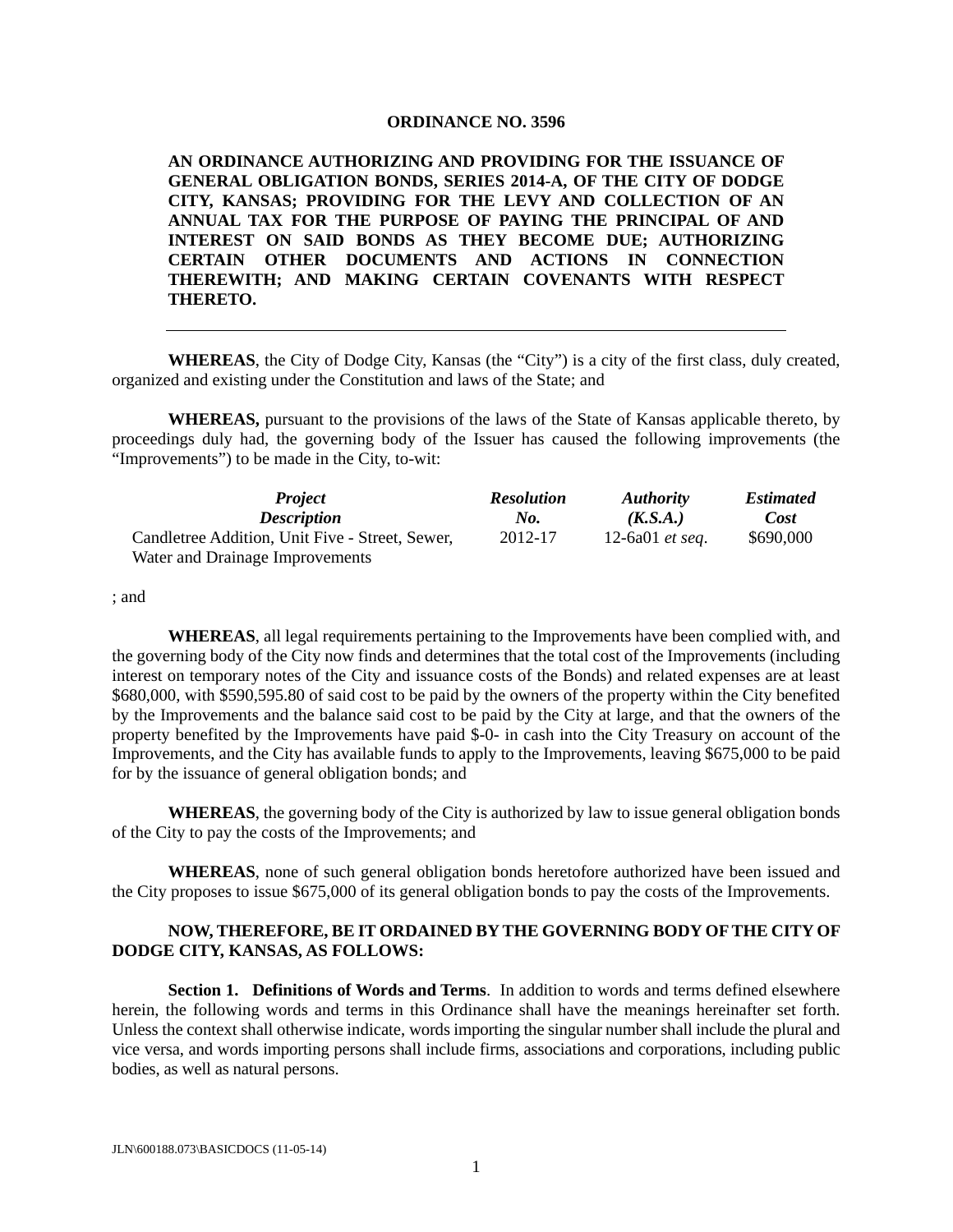**"Act"** means the Constitution and statutes of the State including K.S.A. 10-101 to 10-125, inclusive, K.S.A. 10-620 *et seq*. and K.S.A. 12-6a01 *et seq*., all as amended and supplemented from time to time.

**"Bond and Interest Fund"** means the Bond and Interest Fund of the City for its general obligation bonds.

**"Bond Resolution"** means the resolution to be adopted by the governing body of the City prescribing the terms and details of the Bonds and making covenants with respect thereto.

**"Bonds"** means the City's General Obligation Bonds, Series 2014-A, dated December 1, 2014, authorized by this Ordinance.

 **"City"** means the City of Dodge City, Kansas.

 **"Clerk"** means the duly appointed and acting Clerk of the City or, in the Clerk's absence, the duly appointed Deputy, Assistant or Acting Clerk.

 **"Finance Director"** means the duly appointed and acting Finance Director of the Issuer or, in the Director's absence, the duly appointed Deputy, Assistant or Acting Finance Director of the City.

 **"Improvements"** means the improvements referred to in the preamble to this Ordinance and any Substitute Improvements.

**"Mayor"** means the duly elected and acting Mayor of the City or, in the Mayor's absence, the duly appointed and/or elected Vice Mayor or Acting Mayor of the City.

**"Ordinance"** means this Ordinance authorizing the issuance of the Bonds.

**"Refunded Notes"** means the Series 2012-1 Notes.

 **"Series 2012-1 Notes"** means the City's General Obligation Temporary Notes, Series 2012-1, dated December 18, 2012.

 **"State"** means the State of Kansas.

**"Substitute Improvements"** means the substitute or additional improvements of the City authorized in the manner set forth in the Bond Resolution.

 **Section 2. Authorization of the Bonds.** There shall be issued and hereby are authorized and directed to be issued the General Obligation Bonds, Series 2014-A, of the City in the principal amount of \$675,000, for the purpose of providing funds to: (a) pay the costs of the Improvements; (b) pay costs of issuance of the Bonds; and (c) retire the Refunded Notes.

**Section 3. Security for the Bonds**. The Bonds shall be general obligations of the City payable as to both principal and interest in part from special assessments levied upon the property benefited by the construction of the Improvements and, if not so paid, from ad valorem taxes which may be levied without limitation as to rate or amount upon all the taxable tangible property, real and personal, within the territorial limits of the City. The balance of the principal and interest on the Bonds is payable from ad valorem taxes which may be levied without limitation as to rate or amount upon all the taxable tangible property, real and personal, within the territorial limits of the City. The full faith, credit and resources of the City are hereby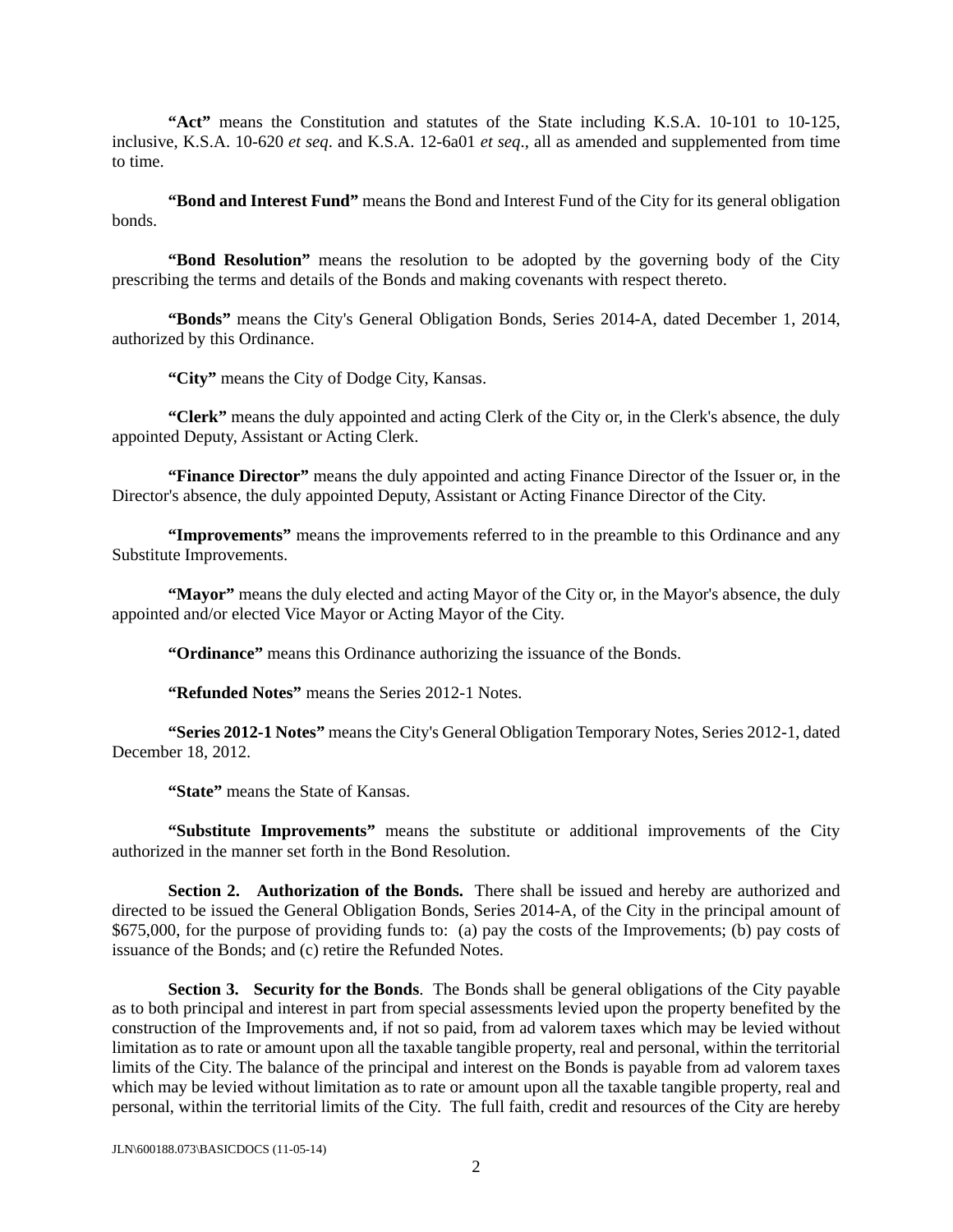irrevocably pledged for the prompt payment of the principal of and interest on the Bonds as the same become due.

**Section 4. Terms, Details and Conditions of the Bonds.** The Bonds shall be dated and bear interest, shall mature and be payable at such times, shall be in such forms, shall be subject to redemption and payment prior to the maturity thereof, and shall be issued and delivered in the manner prescribed and subject to the provisions, covenants and agreements set forth in the Bond Resolution hereafter adopted by the governing body of the City.

**Section 5. Levy and Collection of Annual Tax.** The governing body of the City shall annually make provision for the payment of principal of, premium, if any, and interest on the Bonds as the same become due by levying and collecting the necessary taxes and/or assessments upon all of the taxable tangible property within the City in the manner provided by law.

 The taxes and/or assessments above referred to shall be extended upon the tax rolls in each of the several years, respectively, and shall be levied and collected at the same time and in the same manner as the general ad valorem taxes of the City are levied and collected, shall be used solely for the payment of the principal of and interest on the Bonds as and when the same become due and the fees and expenses of the Paying Agent. The proceeds derived from said taxes and/or assessments shall be deposited in the Bond and Interest Fund.

 If at any time said taxes and/or assessments are not collected in time to pay the principal of or interest on the Bonds when due, the Treasurer is hereby authorized and directed to pay said principal or interest out of the general funds of the City and to reimburse said general funds for money so expended when said taxes and/or assessments are collected.

 **Section 6. Further Authority.** The Mayor, Finance Director, Clerk and other City officials are hereby further authorized and directed to execute any and all documents and take such actions as they may deem necessary or advisable in order to carry out and perform the purposes of the Ordinance, and to make alterations, changes or additions in the foregoing agreements, statements, instruments and other documents herein approved, authorized and confirmed which they may approve, and the execution or taking of such action shall be conclusive evidence of such necessity or advisability.

**Section 7. Governing Law.** This Ordinance and the Bonds shall be governed exclusively by and construed in accordance with the applicable laws of the State.

**Section 8. Effective Date.** This Ordinance shall take effect and be in full force from and after its passage by the governing body of the City and publication in the official City newspaper.

### [BALANCE OF THIS PAGE INTENTIONALLY LEFT BLANK]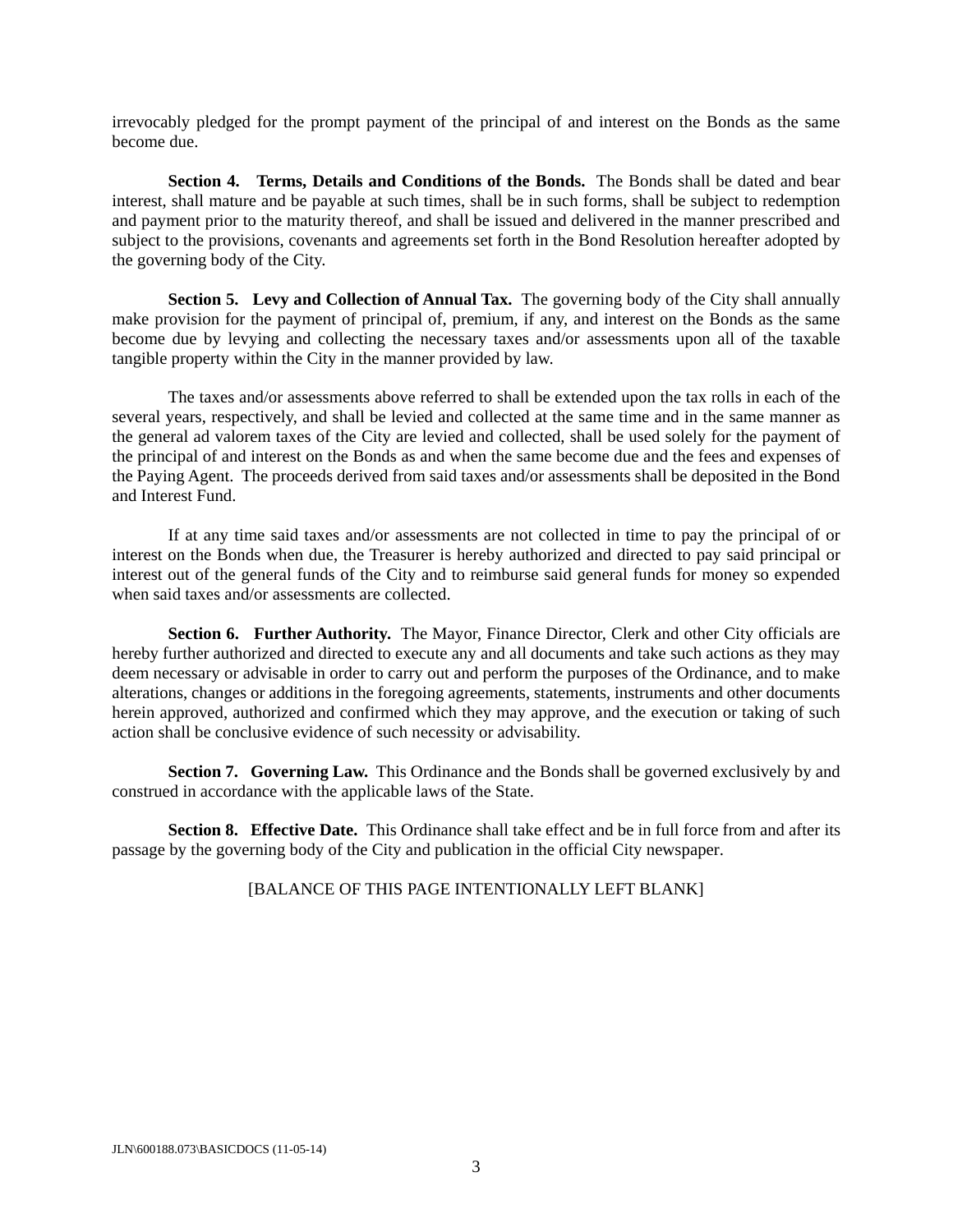**PASSED** by the governing body of the City on November 10, 2014 and **SIGNED** by the Mayor.

(SEAL)

Mayor

ATTEST:

l

Clerk

[BALANCE OF THIS PAGE INTENTIONALLY LEFT BLANK]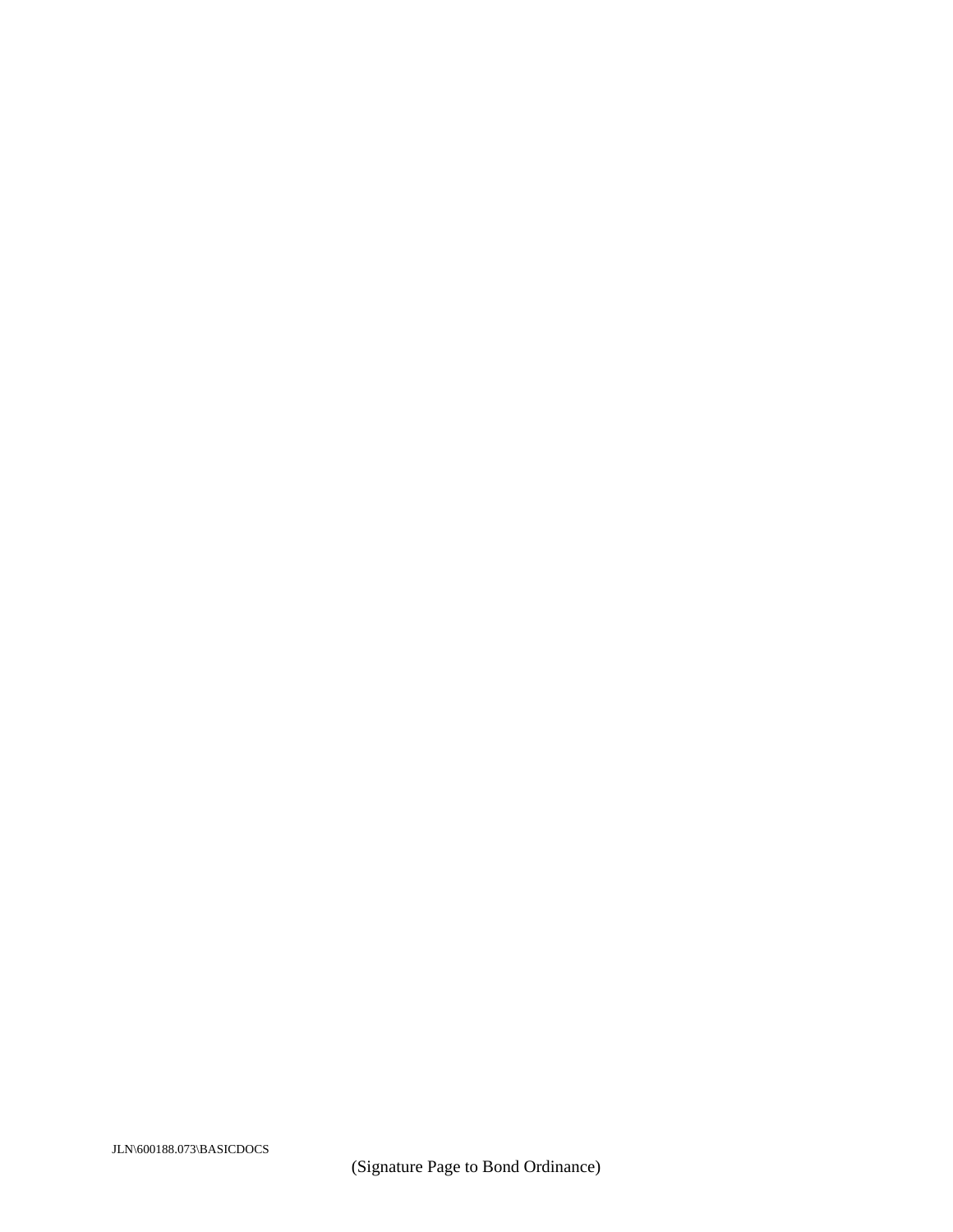Gilmore & Bell, P.C. 11/05/2014

**RESOLUTION NO. 2014-26** 

**OF** 

# **THE CITY OF DODGE CITY, KANSAS**

#### **ADOPTED**

**NOVEMBER 10, 2014** 

**GENERAL OBLIGATION BONDS SERIES 2014-A**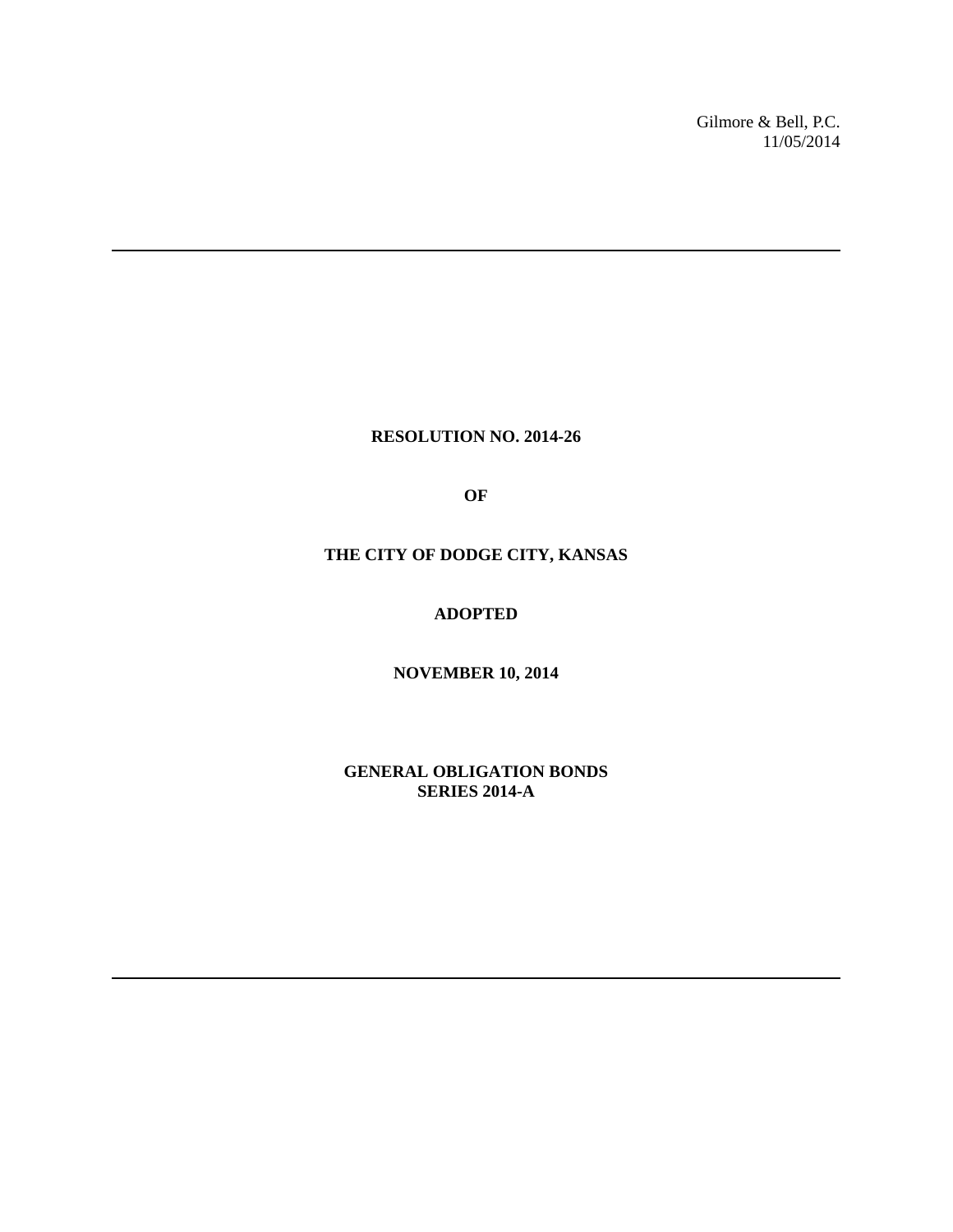### **TABLE OF CONTENTS**

# **ARTICLE I**

# **DEFINITIONS**

| Section 101. |  |  |
|--------------|--|--|
|--------------|--|--|

#### **ARTICLE II**

# **AUTHORIZATION AND DETAILS OF THE BONDS**

| Execution, Registration, Authentication and Delivery of Bonds.  11 |
|--------------------------------------------------------------------|

#### **ARTICLE III**

### **REDEMPTION OF BONDS**

| Section 301. |  |
|--------------|--|
|              |  |
| Section 303. |  |

#### **ARTICLE IV**

### **SECURITY FOR BONDS**

| Section 401. |                                                                        |  |
|--------------|------------------------------------------------------------------------|--|
| Section 402. | Levy and Collection of Annual Tax; Transfer to Debt Service Account 19 |  |

### **ARTICLE V**

# **ESTABLISHMENT OF FUNDS AND ACCOUNTS DEPOSIT AND APPLICATION OF BOND PROCEEDS**

| Section 501. |                                                                                 |  |
|--------------|---------------------------------------------------------------------------------|--|
| Section 502. |                                                                                 |  |
| Section 503. | Application of Moneys in the Improvement Fund; Redemption of Refunded Notes. 20 |  |
| Section 504. |                                                                                 |  |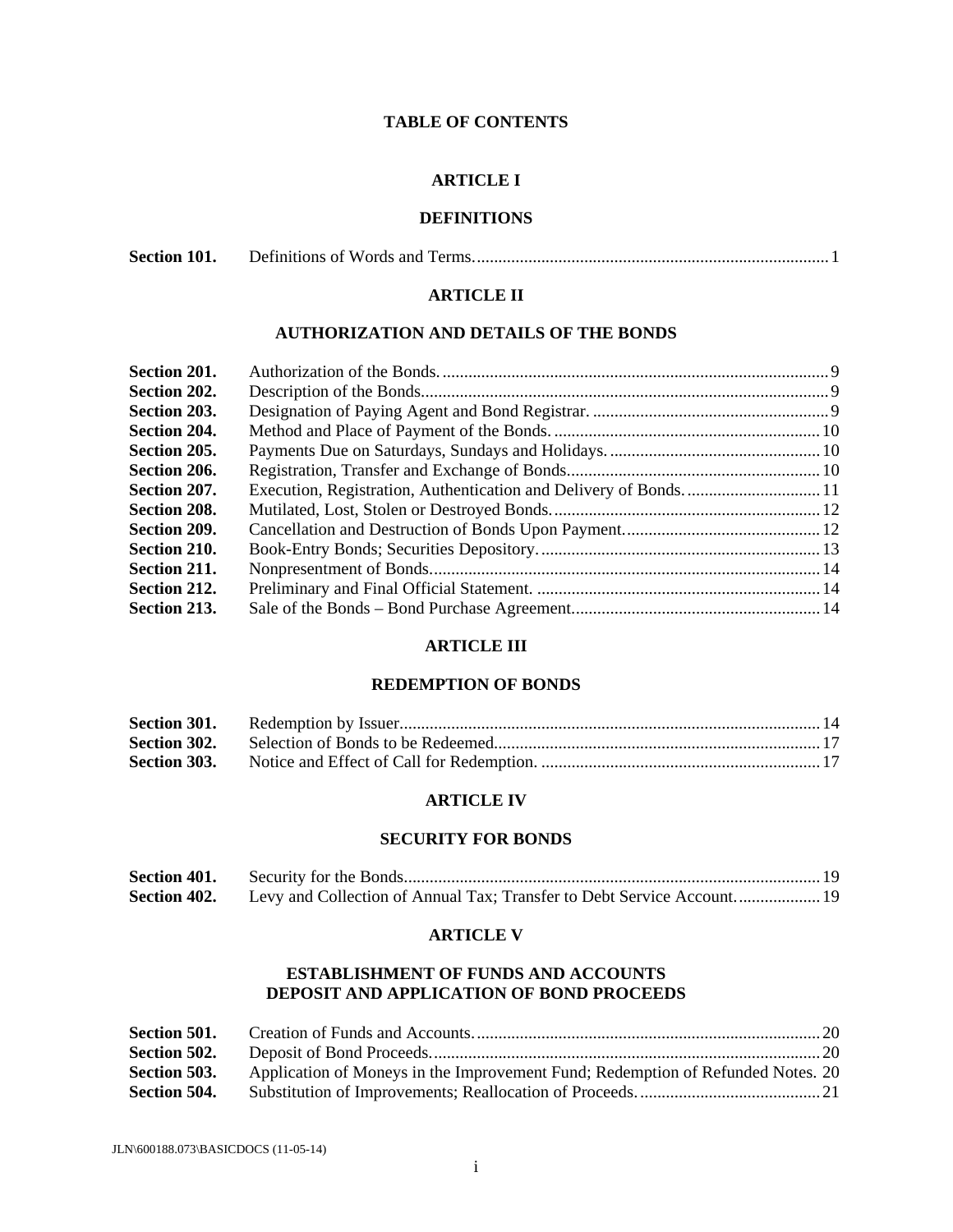| Section 505. |  |
|--------------|--|
|              |  |
| Section 507. |  |

#### **ARTICLE VI**

#### **DEFAULT AND REMEDIES**

#### **ARTICLE VII**

#### **DEFEASANCE**

| Section 701. |  |  |  |
|--------------|--|--|--|
|--------------|--|--|--|

### **ARTICLE VIII**

# **TAX COVENANTS**

| Section 801. |  |
|--------------|--|
|              |  |

### **ARTICLE IX**

### **MISCELLANEOUS PROVISIONS**

| Section 902.        |  |
|---------------------|--|
| Section 903.        |  |
| Section 904.        |  |
| Section 905.        |  |
| Section 906.        |  |
| Section 907.        |  |
| <b>Section 908.</b> |  |
|                     |  |
|                     |  |

# [BALANCE OF THIS PAGE INTENTIONALLY LEFT BLANK]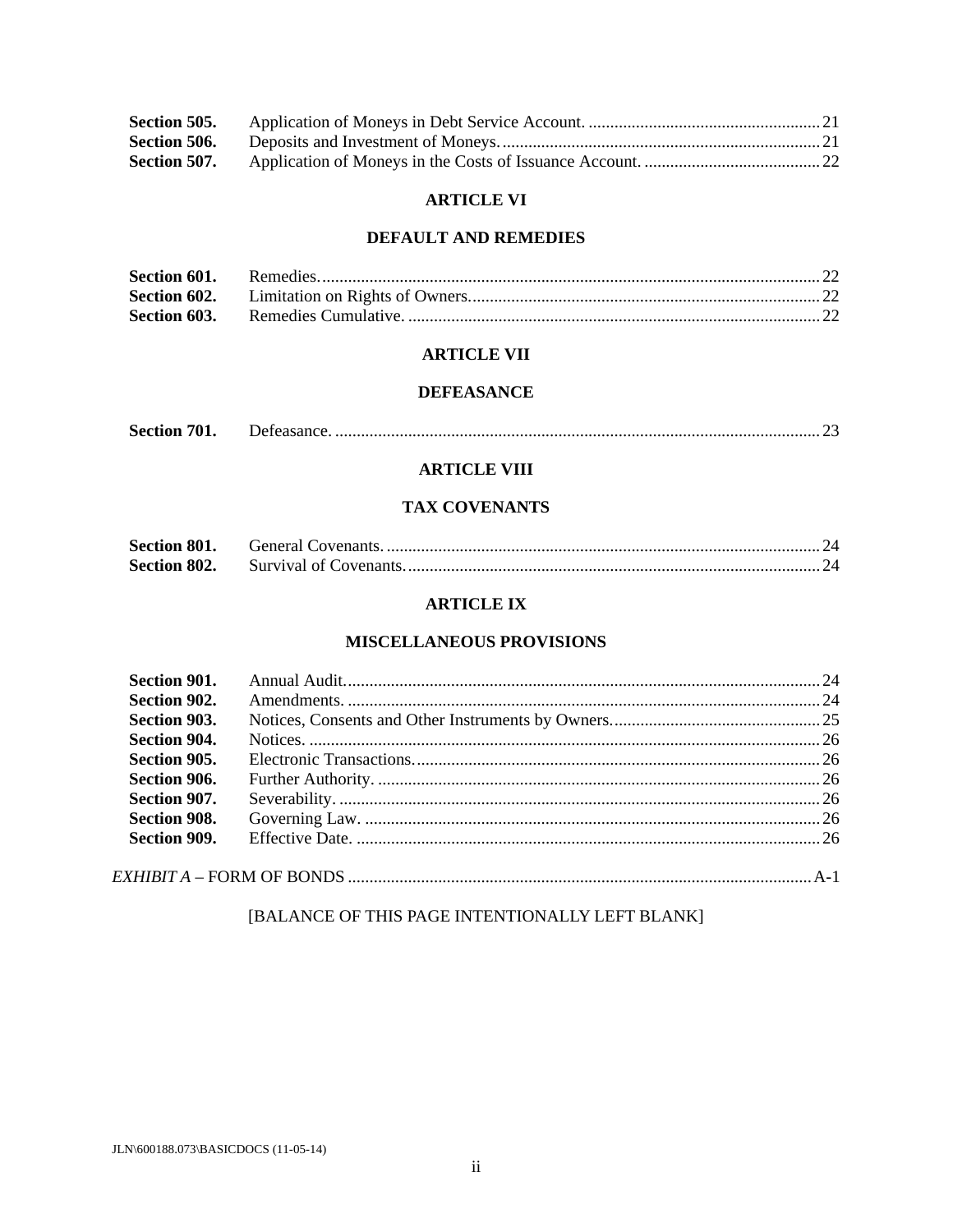#### **RESOLUTION NO. 2014-26**

### **A RESOLUTION PRESCRIBING THE FORM AND DETAILS OF AND AUTHORIZING AND DIRECTING THE SALE AND DELIVERY OF GENERAL OBLIGATION BONDS, SERIES 2014-A, OF THE CITY OF DODGE CITY, KANSAS, PREVIOUSLY AUTHORIZED BY ORDINANCE NO. 3596 OF THE ISSUER; MAKING CERTAIN COVENANTS AND AGREEMENTS TO PROVIDE FOR THE PAYMENT AND SECURITY THEREOF; AND AUTHORIZING CERTAIN OTHER DOCUMENTS AND ACTIONS CONNECTED THEREWITH**.

**WHEREAS**, the Issuer has heretofore passed the Ordinance authorizing the issuance of the Bonds; and

**WHEREAS**, the Ordinance authorized the governing body of the Issuer to adopt a resolution prescribing certain details and conditions and to make certain covenants with respect to the issuance of the Bonds; and

**WHEREAS,** the governing body of the Issuer hereby finds and determines that it is necessary for the Issuer to authorize the issuance and delivery of the Bonds in the principal amount of \$675,000 to pay the costs of the Improvements.

### **NOW, THEREFORE, BE IT RESOLVED BY THE GOVERNING BODY OF THE CITY OF DODGE CITY, KANSAS, AS FOLLOWS:**

### **ARTICLE I**

#### **DEFINITIONS**

**Section 101. Definitions of Words and Terms.** In addition to words and terms defined elsewhere herein, the following words and terms as used in this Bond Resolution shall have the meanings hereinafter set forth. Unless the context shall otherwise indicate, words importing the singular number shall include the plural and vice versa, and words importing persons shall include firms, associations and corporations, including public bodies, as well as natural persons.

 **"Act"** means the Constitution and statutes of the State including K.S.A. 10-101 to 10-125, inclusive, K.S.A. 10-620 *et seq*. and K.S.A. 12-6a01 *et seq*., all as amended and supplemented from time to time.

**"Authorized Denomination"** means \$5,000 or any integral multiples thereof.

**"Beneficial Owner"** of the Bonds includes any Owner of the Bonds and any other Person who, directly or indirectly has the investment power with respect to such Bonds.

**"Bond and Interest Fund"** means the Bond and Interest Fund of the Issuer for its general obligation bonds.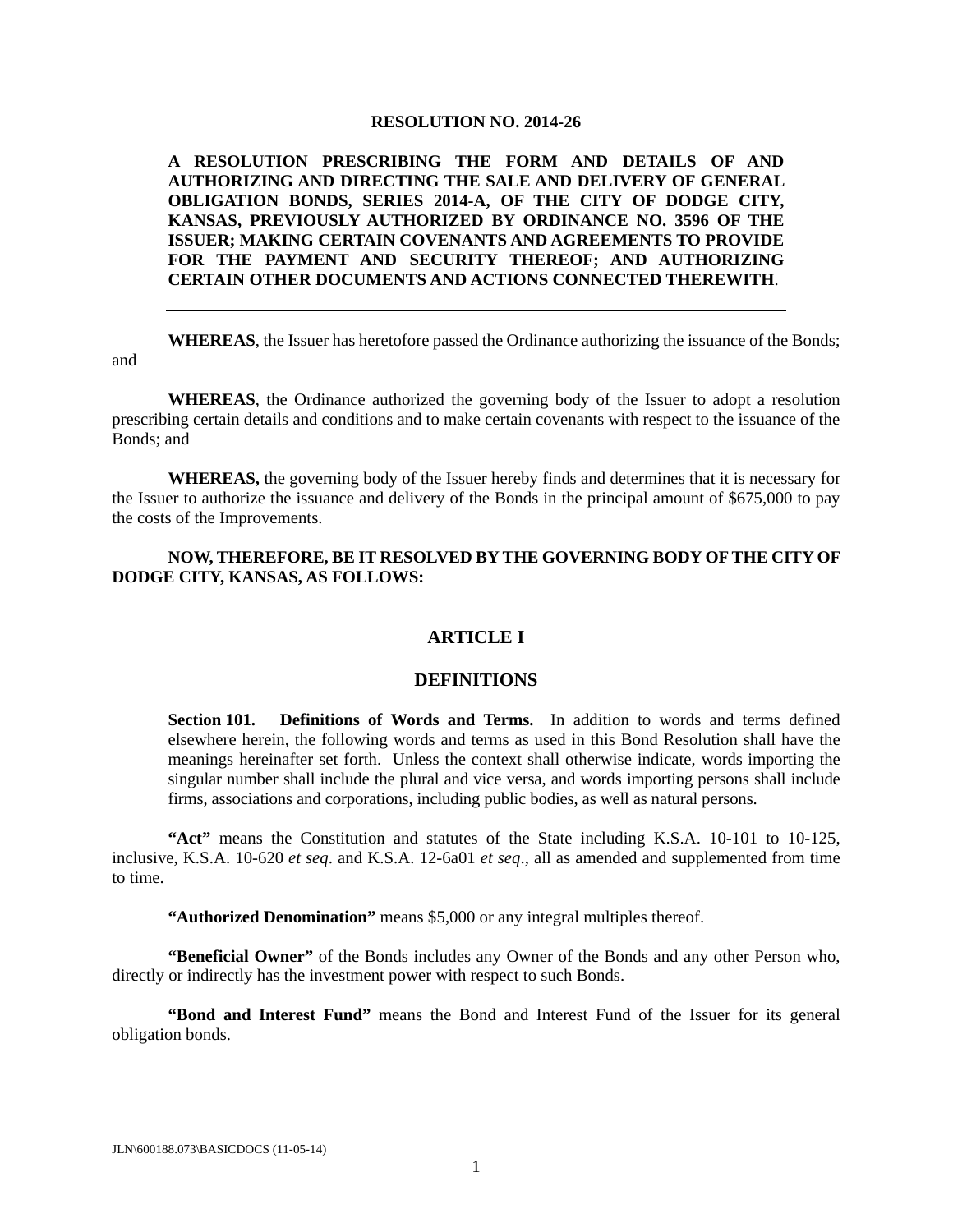**"Bond Counsel"** means the firm of Gilmore & Bell, P.C., or any other attorney or firm of attorneys whose expertise in matters relating to the issuance of obligations by states and their political subdivisions is nationally recognized and acceptable to the Issuer.

 **"Bond Payment Date"** means any date on which principal of or interest on any Bond is payable.

**"Bond Purchase Agreement"** means the Bond Purchase Agreement dated as of November 5, 2014, between the Issuer and the Purchaser.

 **"Bond Register"** means the books for the registration, transfer and exchange of Bonds kept at the office of the Bond Registrar.

**"Bond Registrar"** means the State Treasurer, and any successors and assigns.

 **"Bond Resolution"** means this resolution relating to the Bonds.

 **"Bonds"** means the General Obligation Bonds, Series 2014-A, authorized and issued by the Issuer pursuant to the Ordinance and this Bond Resolution.

**"Business Day"** means a day other than a Saturday, Sunday or any day designated as a holiday by the Congress of the United States or by the Legislature of the State and on which the Paying Agent is scheduled in the normal course of its operations to be open to the public for conduct of its operations.

**"Cede & Co."** means Cede & Co., as nominee of DTC and any successor nominee of DTC.

**"City"** means the City of Dodge City, Kansas.

**"Clerk"** means the duly appointed and/or elected Clerk or, in the Clerk's absence, the duly appointed Deputy Clerk or Acting Clerk of the Issuer.

**"Code"** means the Internal Revenue Code of 1986, as amended, and the applicable regulations promulgated thereunder by the United States Department of the Treasury.

**"Consulting Engineer"** means an independent engineer or engineering firm, or architect or architectural firm, having a favorable reputation for skill and experience in the construction, financing and operation of public facilities, at the time employed by the Issuer for the purpose of carrying out the duties imposed on the Consulting Engineer by this Bond Resolution.

 **"Costs of Issuance"** means all costs of issuing the Bonds, including but not limited to all publication, printing, signing and mailing expenses in connection therewith, registration fees, financial advisory fees, all legal fees and expenses of Bond Counsel and other legal counsel, expenses incurred in connection with compliance with the Code, all expenses incurred in connection with receiving ratings on the Bonds, and any premiums or expenses incurred in obtaining municipal bond insurance on the Bonds.

**"Costs of Issuance Account"** means the Costs of Issuance Account for General Obligation Bonds, Series 2014-A created pursuant to *Section 501* hereof.

**"Dated Date"** means December 1, 2014.

**"Debt Service Account"** means the Debt Service Account for General Obligation Bonds, Series 2014-A created within the Bond and Interest Fund pursuant to *Section 501* hereof.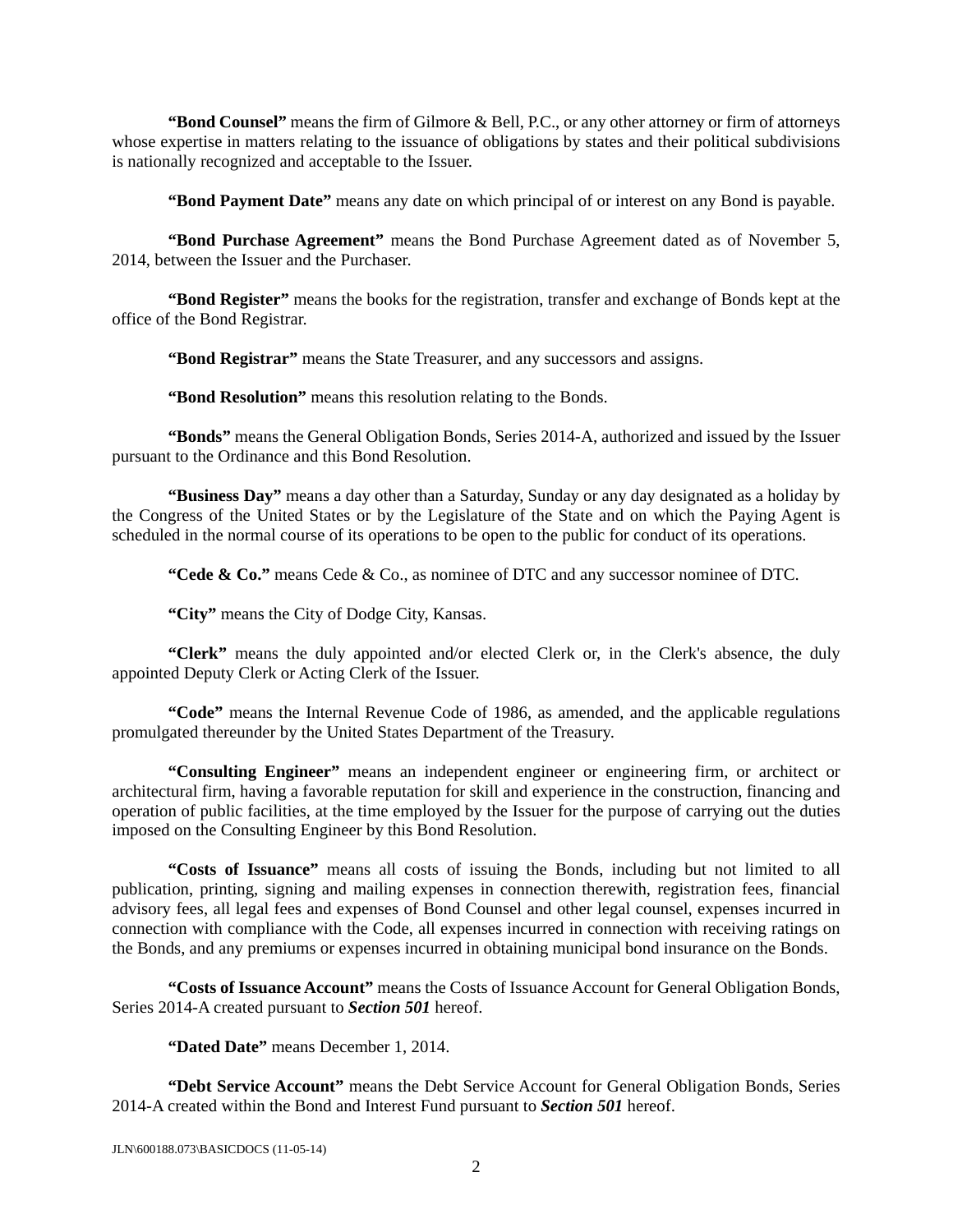**"Debt Service Requirements"** means the aggregate principal payments (whether at maturity or pursuant to scheduled mandatory sinking fund redemption requirements) and interest payments on the Bonds for the period of time for which calculated; provided, however, that for purposes of calculating such amount, principal and interest shall be excluded from the determination of Debt Service Requirements to the extent that such principal or interest is payable from amounts deposited in trust, escrowed or otherwise set aside for the payment thereof with the Paying Agent or other commercial bank or trust company located in the State and having full trust powers.

 **"Defaulted Interest"** means interest on any Bond which is payable but not paid on any Interest Payment Date.

**"Defeasance Obligations"** means any of the following obligations:

 (a) United States Government Obligations that are not subject to redemption in advance of their maturity dates; or

 (b) obligations of any state or political subdivision of any state, the interest on which is excluded from gross income for federal income tax purposes and which meet the following conditions:

 (1) the obligations are (i) not subject to redemption prior to maturity or (ii) the trustee for such obligations has been given irrevocable instructions concerning their calling and redemption and the issuer of such obligations has covenanted not to redeem such obligations other than as set forth in such instructions;

 (2) the obligations are secured by cash or United States Government Obligations that may be applied only to principal of, premium, if any, and interest payments on such obligations;

 (3) such cash and the principal of and interest on such United States Government Obligations (plus any cash in the escrow fund) are sufficient to meet the liabilities of the obligations;

 (4) such cash and United States Government Obligations serving as security for the obligations are held in an escrow fund by an escrow agent or a trustee irrevocably in trust;

 (5) such cash and United States Government Obligations are not available to satisfy any other claims, including those against the trustee or escrow agent; and

 (6) such obligations are rated in a rating category by Moody's or Standard & Poor's that is no lower than the rating category then assigned by that Rating Agency to United States Government Obligations.

**"Derivative"** means any investment instrument whose market price is derived from the fluctuating value of an underlying asset, index, currency, futures contract, including futures, options and collateralized mortgage obligations.

 **"Director of Finance"** means the duly appointed and acting Director of Finance of the Issuer or, in the Director's absence, the duly appointed Deputy, Assistant or Acting Director of Finance of the Issuer.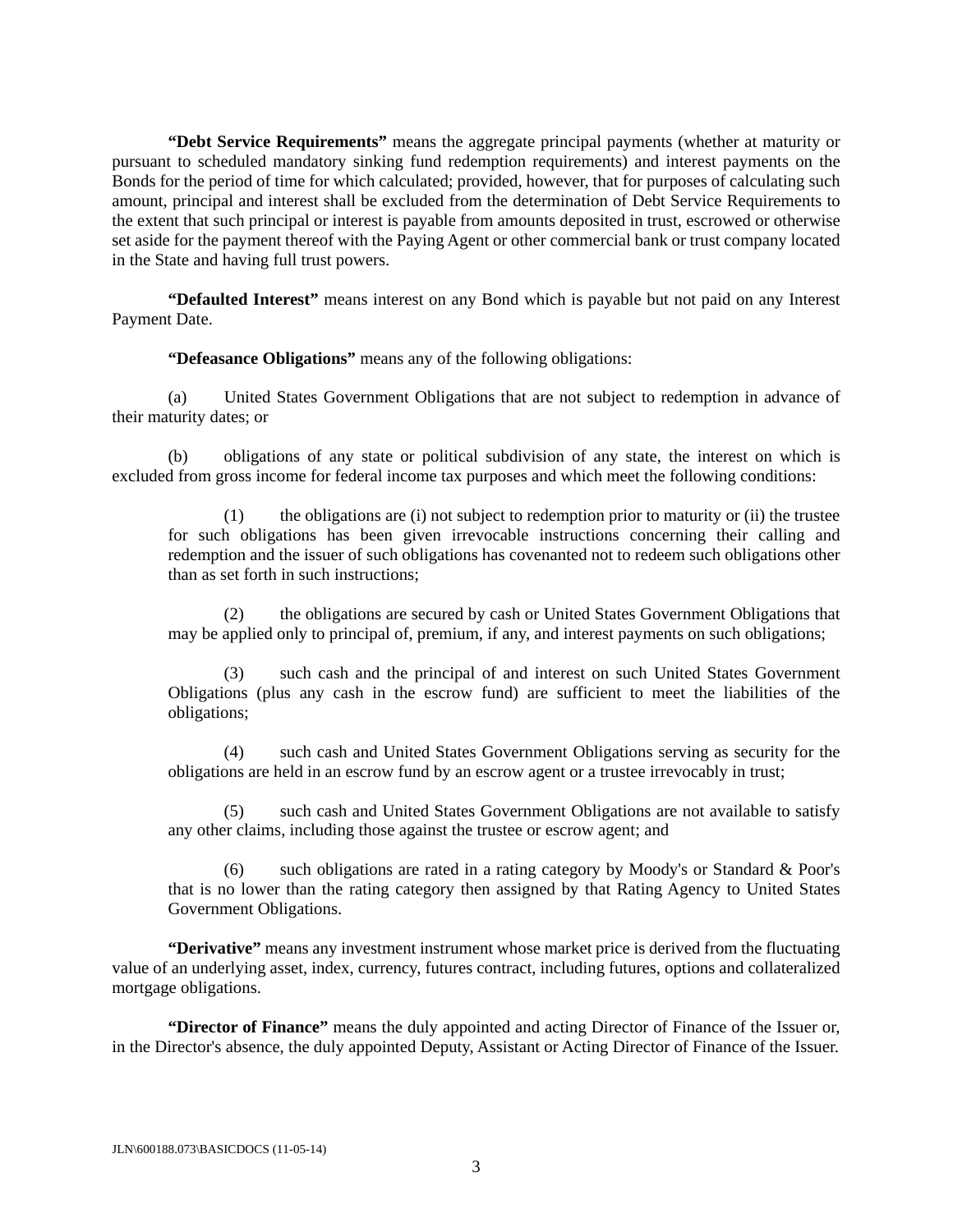**"DTC"** means The Depository Trust Company, a limited-purpose trust company organized under the laws of the State of New York, and its successors and assigns, including any successor securities depository duly appointed.

**"DTC Representation Letter"** means the Blanket Letter of Representation from the Issuer and the Paying Agent to DTC which provides for a book-entry system, or any agreement between the Issuer and Paying Agent and a successor securities depository duly appointed.

**"Event of Default"** means each of the following occurrences or events:

 (a) Payment of the principal and of the redemption premium, if any, of any of the Bonds shall not be made when the same shall become due and payable, either at Stated Maturity or by proceedings for redemption or otherwise;

 (b) Payment of any installment of interest on any of the Bonds shall not be made when the same shall become due; or

 (c) The Issuer shall default in the due and punctual performance of any other of the covenants, conditions, agreements and provisions contained in the Bonds or in this Bond Resolution on the part of the Issuer to be performed, and such default shall continue for thirty (30) days after written notice specifying such default and requiring same to be remedied shall have been given to the Issuer by the Owner of any of the Bonds then Outstanding.

**"Federal Tax Certificate"** means the Issuer's Federal Tax Certificate dated as of the Issue Date, as the same may be amended or supplemented in accordance with the provisions thereof.

**"Financeable Costs"** means the amount of expenditure for an Improvement which has been duly authorized by action of the governing body of the Issuer to be financed by general obligation bonds, less: (a) the amount of any temporary notes or general obligation bonds of the Issuer which are currently Outstanding and available to pay such Financeable Costs; and (b) any amount of Financeable Costs which has been previously paid by the Issuer or by any eligible source of funds unless such amounts are entitled to be reimbursed to the Issuer under State or federal law.

**"Fiscal Year**" means the twelve month period ending on December 31.

**"Funds and Accounts"** means funds and accounts created pursuant to or referred to in *Section 501* hereof.

**"Improvement Fund"** means the Improvement Fund for General Obligation Bonds, Series 2014- A created pursuant to *Section 501* hereof.

**"Improvements"** means the improvements referred to in the preamble to the Ordinance and any Substitute Improvements.

**"Independent Accountant"** means an independent certified public accountant or firm of independent certified public accountants at the time employed by the Issuer for the purpose of carrying out the duties imposed on the Independent Accountant by this Bond Resolution.

**"Interest Payment Date(s)"** means the Stated Maturity of an installment of interest on any Bond which shall be March 1 and September 1 of each year, commencing March 1, 2015.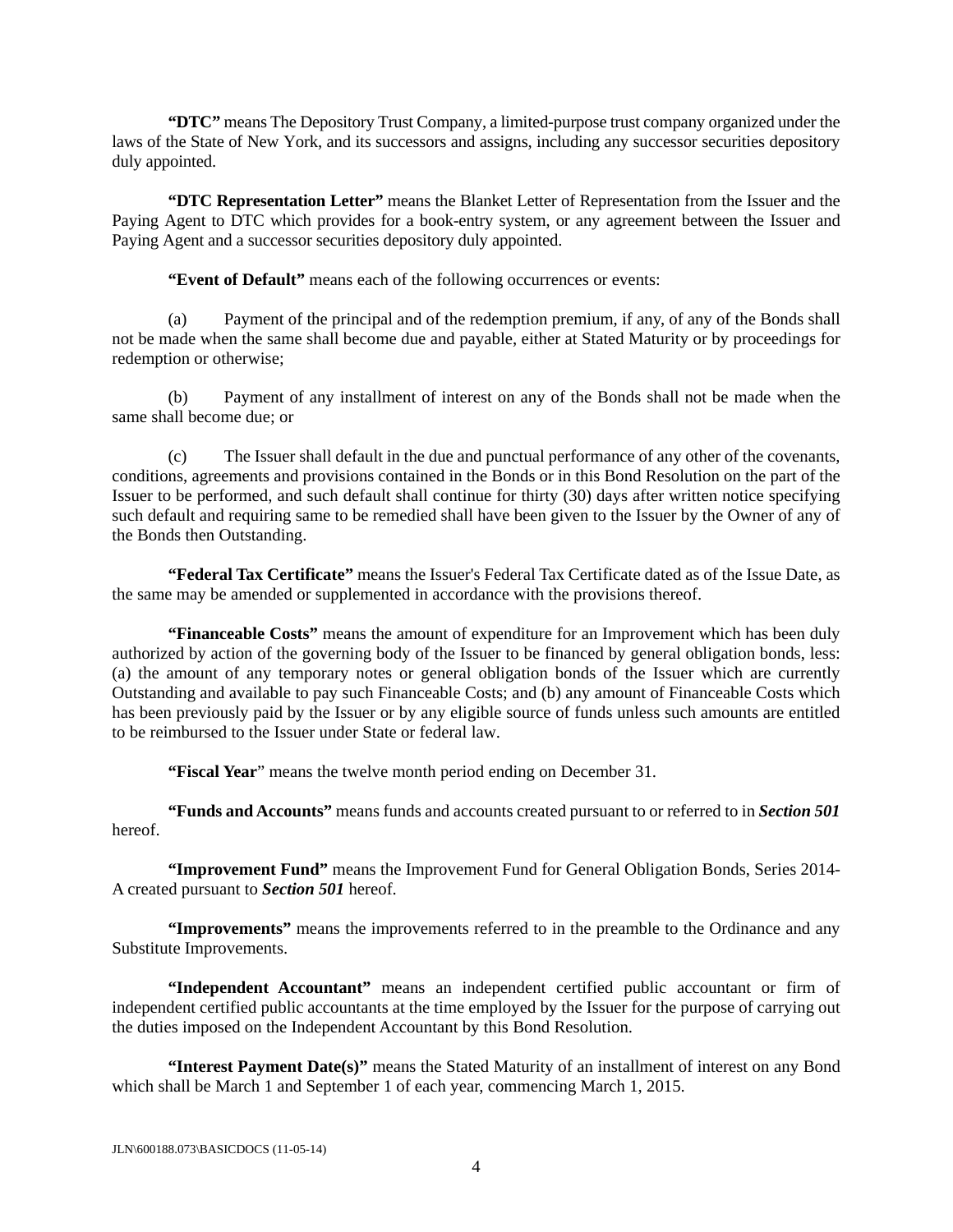**"Issue Date"** means the date when the Issuer delivers the Bonds to the Purchaser in exchange for the Purchase Price.

**"Issuer"** means the City and any successors or assigns.

**"Maturity"** when used with respect to any Bond means the date on which the principal of such Bond becomes due and payable as therein and herein provided, whether at the Stated Maturity thereof or call for redemption or otherwise.

**"Mayor"** means the duly elected and acting Mayor, or in the Mayor's absence, the duly appointed and/or elected Vice Mayor or Acting Mayor of the Issuer.

**"Moody's"** means Moody's Investors Service, a corporation organized and existing under the laws of the State of Delaware, and its successors and assigns, and, if such corporation shall be dissolved or liquidated or shall no longer perform the functions of a securities rating agency, "Moody's" shall be deemed to refer to any other nationally recognized securities rating agency designated by the Issuer.

**"Notice Address"** means with respect to the following entities:

(a) To the Issuer at:

 City Hall 806 2nd Avenue P.O. Box 880 Dodge City, Kansas 67801 Fax: (620) 225-8144

(b) To the Paying Agent at:

 State Treasurer of the State of Kansas Landon Office Building 900 Southwest Jackson, Suite 201 Topeka, Kansas 66612-1235 Fax: (785) 296-6976

(c) To the Purchaser:

 Stifel, Nicolaus & Company, Inc. 301 N. Main, Suite 800 Wichita, Kansas 67202 Fax: (316) 337-8492

(d) To the Rating Agency(ies):

 Moody's Municipal Rating Desk 7 World Trade Center 250 Greenwich Street 23rd Floor New York, New York 10007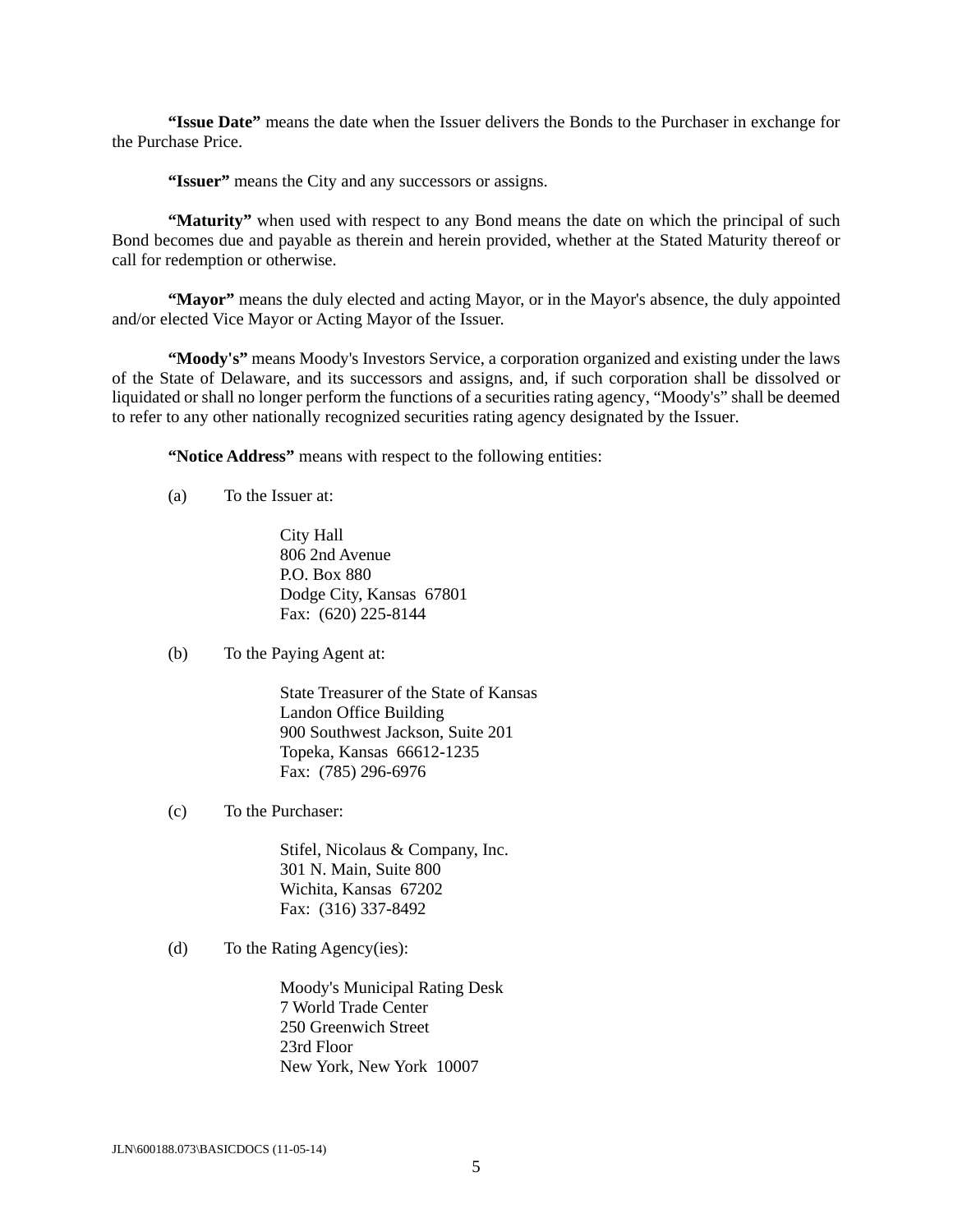Standard & Poor's Ratings Services, a division of McGraw Hill Financial Inc. 55 Water Street, 38th Floor New York, New York 10004

or such other address as is furnished in writing to the other parties referenced herein.

#### **"Notice Representative"** means:

- (a) With respect to the Issuer, the Clerk.
- (b) With respect to the Bond Registrar and Paying Agent, the Director of Bond Services.
- (c) With respect to any Purchaser, the manager of its Municipal Bond Department.
- (d) With respect to any Rating Agency, any Vice President thereof.

**"Official Statement"** means Issuer's Official Statement relating to the Bonds.

**"Ordinance"** means Ordinance No. 3596 of the Issuer authorizing the issuance of the Bonds, as amended from time to time.

**"Outstanding"** means, when used with reference to the Bonds, as of a particular date of determination, all Bonds theretofore authenticated and delivered, except the following Bonds:

 (a) Bonds theretofore canceled by the Paying Agent or delivered to the Paying Agent for cancellation;

(b) Bonds deemed to be paid in accordance with the provisions of *Article VII* hereof; and

 (c) Bonds in exchange for or in lieu of which other Bonds have been authenticated and delivered hereunder.

 **"Owner"** when used with respect to any Bond means the Person in whose name such Bond is registered on the Bond Register. Whenever consent of the Owners is required pursuant to the terms of this Bond Resolution, and the Owner of the Bonds, as set forth on the Bond Register, is Cede & Co., the term Owner shall be deemed to be the Beneficial Owner of the Bonds.

**"Participants"** means those financial institutions for whom the Securities Depository effects bookentry transfers and pledges of securities deposited with the Securities Depository, as such listing of Participants exists at the time of such reference.

 **"Paying Agent"** means the State Treasurer, and any successors and assigns.

**"Permitted Investments"** shall mean the investments hereinafter described, provided, however, no moneys or funds shall be invested in a Derivative: (a) investments authorized by K.S.A. 12-1675 and amendments thereto; (b) the municipal investment pool established pursuant to K.S.A. 12-1677a, and amendments thereto; (c) direct obligations of the United States Government or any agency thereof; (d) the Issuer's temporary notes issued pursuant to K.S.A. 10-123 and amendments thereto; (e) interest-bearing time deposits in commercial banks or trust companies located in the county or counties in which the Issuer is located which are insured by the Federal Deposit Insurance Corporation or collateralized by securities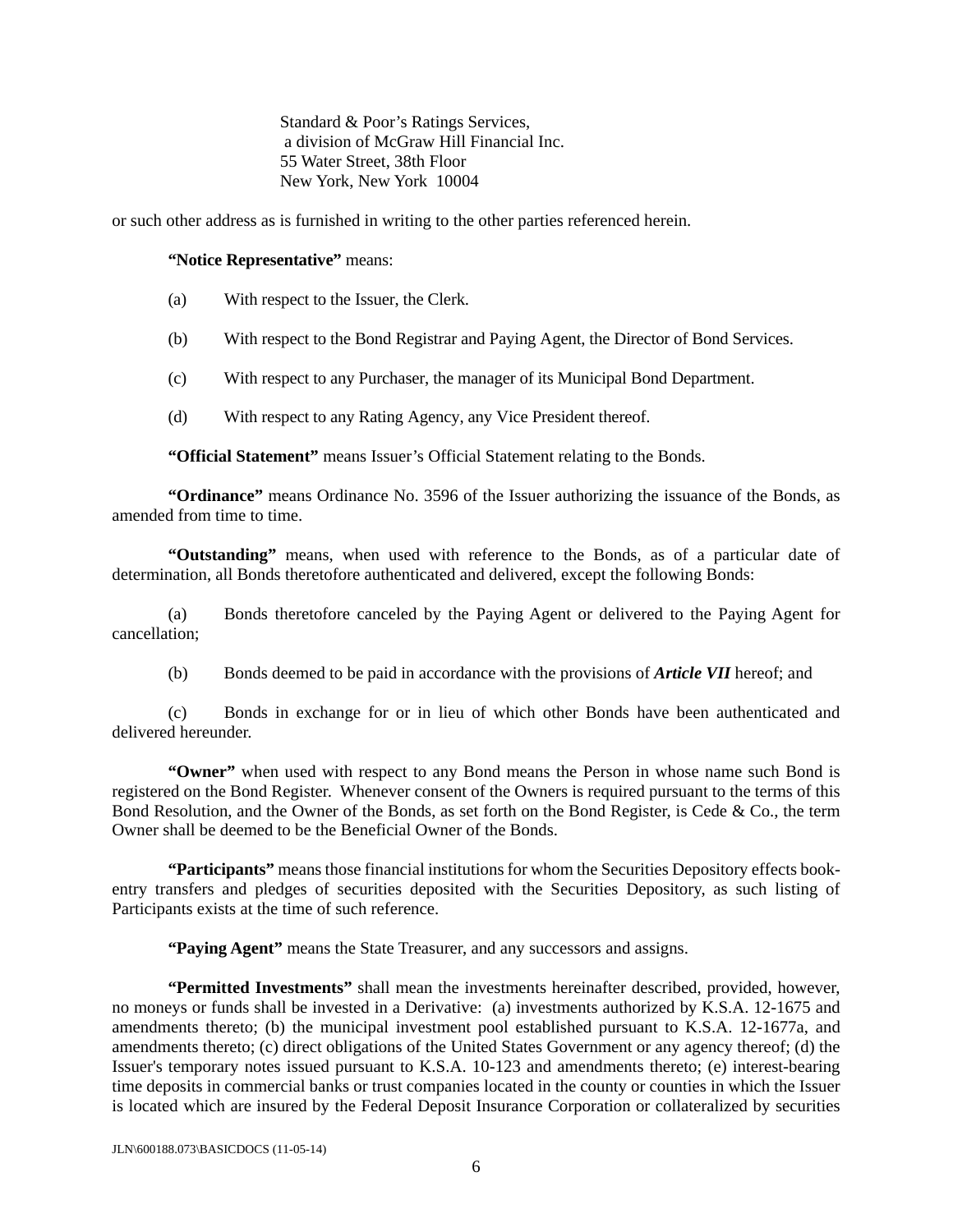described in (c); (f) obligations of the federal national mortgage association, federal home loan banks, federal home loan mortgage corporation or government national mortgage association; (g) repurchase agreements for securities described in (c) or (f); (h) investment agreements or other obligations of a financial institution the obligations of which at the time of investment are rated in either of the three highest rating categories by Moody's or Standard & Poor's; (i) investments and shares or units of a money market fund or trust, the portfolio of which is comprised entirely of securities described in (c) or  $(f)$ ; (j) receipts evidencing ownership interests in securities or portions thereof described in (c) or (f); (k) municipal bonds or other obligations issued by any municipality of the State as defined in K.S.A. 10-1101 which are general obligations of the municipality issuing the same; or (l) bonds of any municipality of the State as defined in K.S.A. 10-1101 which have been refunded in advance of their maturity and are fully secured as to payment of principal and interest thereon by deposit in trust, under escrow agreement with a bank, of securities described in (c) or (f), all as may be further restricted or modified by amendments to applicable State law.

**"Person"** means any natural person, corporation, partnership, joint venture, association, firm, jointstock company, trust, unincorporated organization, or government or any agency or political subdivision thereof or other public body.

**"Purchase Price"** means the amount set forth in the Bond Purchase Agreement.

 **"Purchaser**" means Stifel, Nicolaus & Company, Inc., Wichita, Kansas, the original purchaser of the Bonds, and any successor and assigns.

 **"Rating Agency"** means any company, agency or entity that provides, pursuant to request of the Issuer, financial ratings for the Bonds.

 **"Record Dates"** for the interest payable on any Interest Payment Date means the fifteenth day (whether or not a Business Day) of the calendar month next preceding such Interest Payment Date

**"Redemption Date"** means, when used with respect to any Bond to be redeemed, the date fixed for the redemption of such Bond pursuant to the terms of this Bond Resolution.

**"Redemption Price"** means, when used with respect to any Bond to be redeemed, the price at which such Bond is to be redeemed pursuant to the terms of this Bond Resolution, including the applicable redemption premium, if any, but excluding installments of interest whose Stated Maturity is on or before the Redemption Date.

**"Refunded Notes"** means the Series 2012-1 Notes.

**"Refunded Notes Paying Agent"** means the paying agent for the Refunded Notes as designated in the Refunded Notes Resolution, and any successor or successors at the time acting as paying agent for the Refunded Notes.

**"Refunded Notes Resolution"** means the resolution which authorized the Refunded Notes.

**"Replacement Bonds"** means Bonds issued to the Beneficial Owners of the Bonds in accordance with *Section 210* hereof.

**"Securities Depository"** means, initially, DTC, and its successors and assigns.

 **"Series 2012-1 Notes"** means the Issuer's General Obligation Temporary Notes, Series 2012-1, dated December 18, 2012.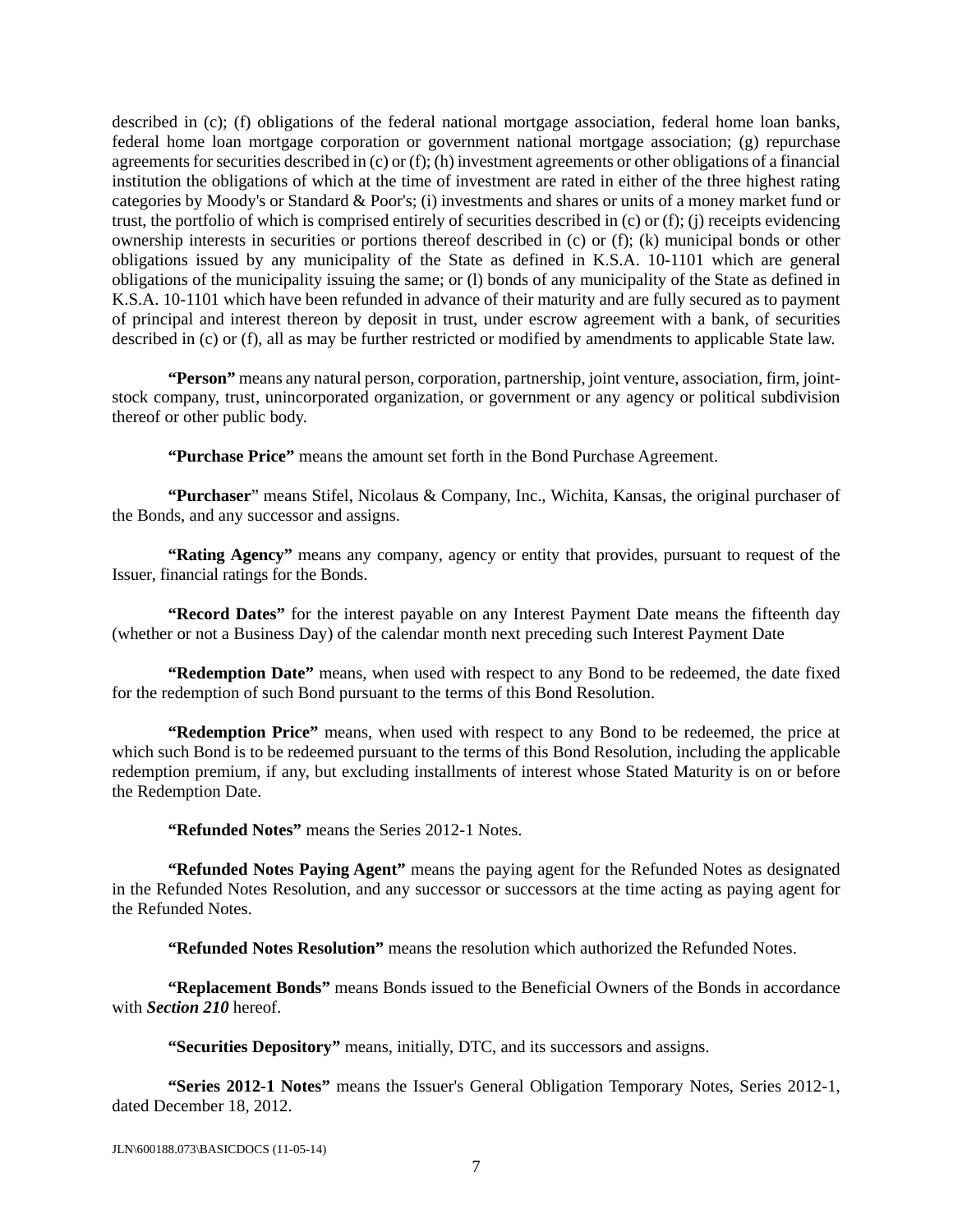**"Special Record Date**" means the date fixed by the Paying Agent pursuant to *Article II* hereof for the payment of Defaulted Interest.

**"Standard & Poor's"** means Standard & Poor's Ratings Services, a division of McGraw Hill Financial Inc., a corporation organized and existing under the laws of the State of New York, and its successors and assigns, and, if such corporation shall be dissolved or liquidated or shall no longer perform the functions of a securities rating agency, Standard & Poor's shall be deemed to refer to any other nationally recognized securities rating agency designated by the Issuer.

**"State"** means the state of Kansas.

 **"State Treasurer"** means the duly elected Treasurer or, in the Treasurer's absence, the duly appointed Deputy Treasurer or acting Treasurer of the State.

**"Stated Maturity"** when used with respect to any Bond or any installment of interest thereon means the date specified in such Bond and this Bond Resolution as the fixed date on which the principal of such Bond or such installment of interest is due and payable.

**"Substitute Improvements"** means the substitute or additional improvements of the Issuer described in *Article V* hereof.

**"2017 Term Bonds"** means the Bonds scheduled to mature in the year 2017.

**"2020 Term Bonds"** means the Bonds scheduled to mature in the year 2020.

**"2023 Term Bonds"** means the Bonds scheduled to mature in the year 2023.

**"2026 Term Bonds"** means the Bonds scheduled to mature in the year 2026.

**"2029 Term Bonds"** means the Bonds scheduled to mature in the year 2029.

**"Term Bonds"** means collectively, the 2017 Term Bonds, the 2020 Term Bonds, the 2023 Term Bonds, the 2026 Term Bonds and the 2029 Term Bonds.

**"Treasurer"** means the duly appointed and/or elected Treasurer of the Issuer or, in the Treasurer's absence, the duly appointed Deputy Treasurer or acting Treasurer of the Issuer.

**"United States Government Obligations"** means bonds, notes, certificates of indebtedness, treasury bills or other securities constituting direct obligations of, or obligations the principal of and interest on which are fully and unconditionally guaranteed as to full and timely payment by, the United States of America, including evidences of a direct ownership interest in future interest or principal payment on obligations issued by the United States of America (including the interest component of obligations of the Resolution Funding Corporation), or securities which represent an undivided interest in such obligations, which obligations are rated in the highest rating category by a nationally recognized rating service and such obligations are held in a custodial account for the benefit of the Issuer.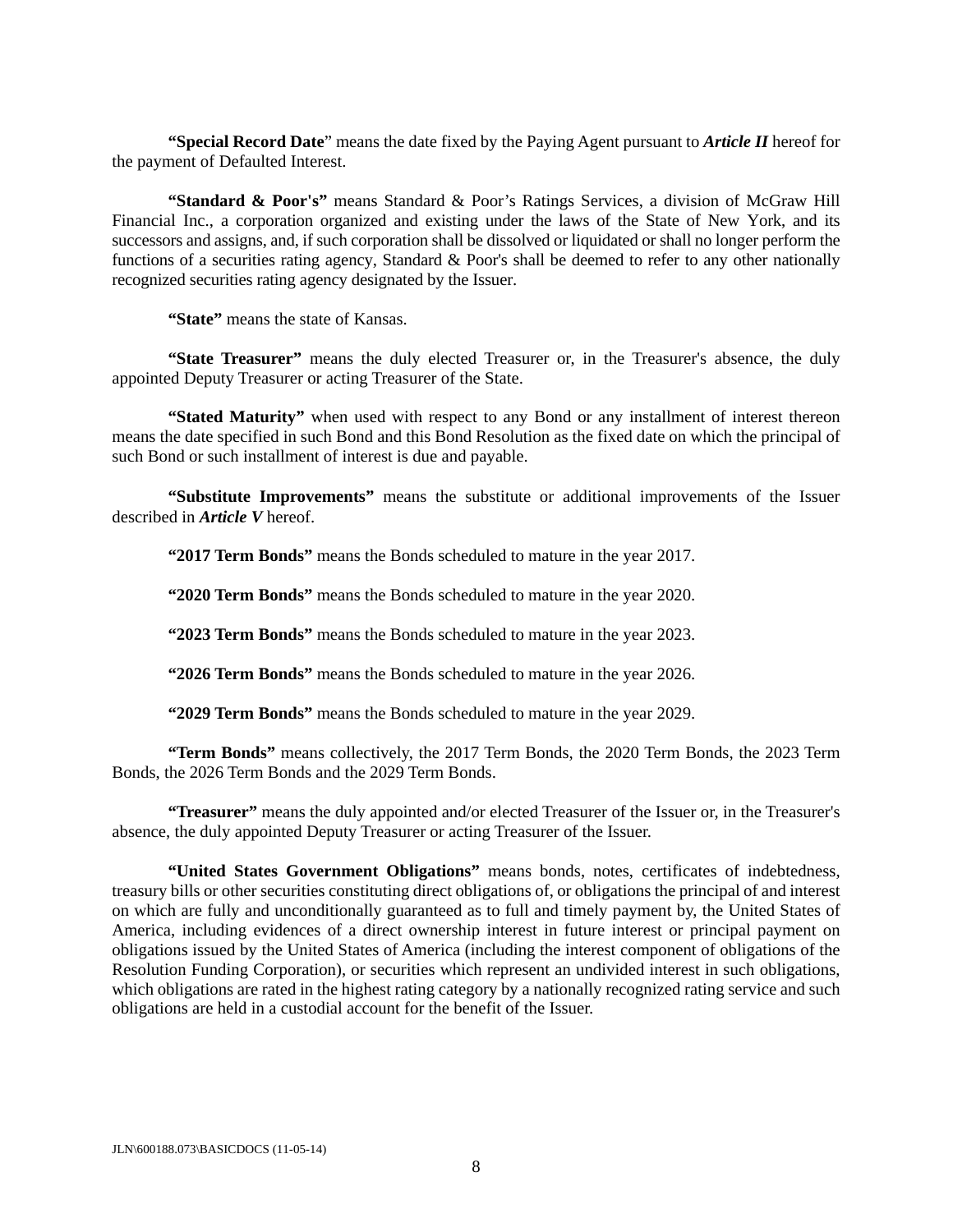### **ARTICLE II**

# **AUTHORIZATION AND DETAILS OF THE BONDS**

**Section 201. Authorization of the Bonds.** The Bonds have been heretofore authorized and directed to be issued pursuant to the Ordinance in the principal amount of \$675,000, for the purpose of providing funds to: (a) pay the costs of the Improvements; (b) pay Costs of Issuance; and (c) retire the Refunded Notes.

**Section 202. Description of the Bonds.** The Bonds shall consist of fully registered bonds in an Authorized Denomination, and shall be numbered in such manner as the Bond Registrar shall determine. All of the Bonds shall be dated as of the Dated Date, shall become due in the amounts, on the Stated Maturities, subject to redemption and payment prior to their Stated Maturities as provided in *Article III* hereof, and shall bear interest at the rates per annum as follows:

| <b>Stated Maturity</b> | <b>Principal</b> | <b>Annual Rate</b> |  |
|------------------------|------------------|--------------------|--|
| September 1            | <b>Amount</b>    | of Interest        |  |
| 2017                   | \$120,000        | 2.00%              |  |
| 2020                   | 120,000          | 2.50%              |  |
| 2023                   | 135,000          | 3.00%              |  |
| 2026                   | 145,000          | 3.00%              |  |
| 2029                   | 155,000          | 3.25%              |  |

#### **TERM BONDS**

 The Bonds shall bear interest at the above specified rates (computed on the basis of a 360-day year of twelve 30-day months) from the later of the Dated Date or the most recent Interest Payment Date to which interest has been paid on the Interest Payment Dates in the manner set forth in *Section 204* hereof.

 Each of the Bonds, as originally issued or issued upon transfer, exchange or substitution, shall be printed in accordance with the format required by the Attorney General of the State and shall be substantially in the form attached hereto as *EXHIBIT A* or as may be required by the Attorney General pursuant to the Notice of Systems of Registration for Kansas Municipal Bonds, 2 Kan. Reg. 921 (1983), in accordance with the Kansas Bond Registration Law, K.S.A. 10-620 *et seq.* 

**Section 203. Designation of Paying Agent and Bond Registrar.** The State Treasurer is hereby designated as the Paying Agent for the payment of principal of and interest on the Bonds and Bond Registrar with respect to the registration, transfer and exchange of Bonds. The Mayor of the Issuer is hereby authorized and empowered to execute on behalf of the Issuer an agreement with the Bond Registrar and Paying Agent for the Bonds.

 The Issuer will at all times maintain a Paying Agent and Bond Registrar meeting the qualifications herein described for the performance of the duties hereunder. The Issuer reserves the right to appoint a successor Paying Agent or Bond Registrar by (a) filing with the Paying Agent or Bond Registrar then performing such function a certified copy of the proceedings giving notice of the termination of such Paying Agent or Bond Registrar and appointing a successor, and (b) causing notice of appointment of the successor Paying Agent and Bond Registrar to be given by first class mail to each Owner. No resignation or removal of the Paying Agent or Bond Registrar shall become effective until a successor has been appointed and has accepted the duties of Paying Agent or Bond Registrar.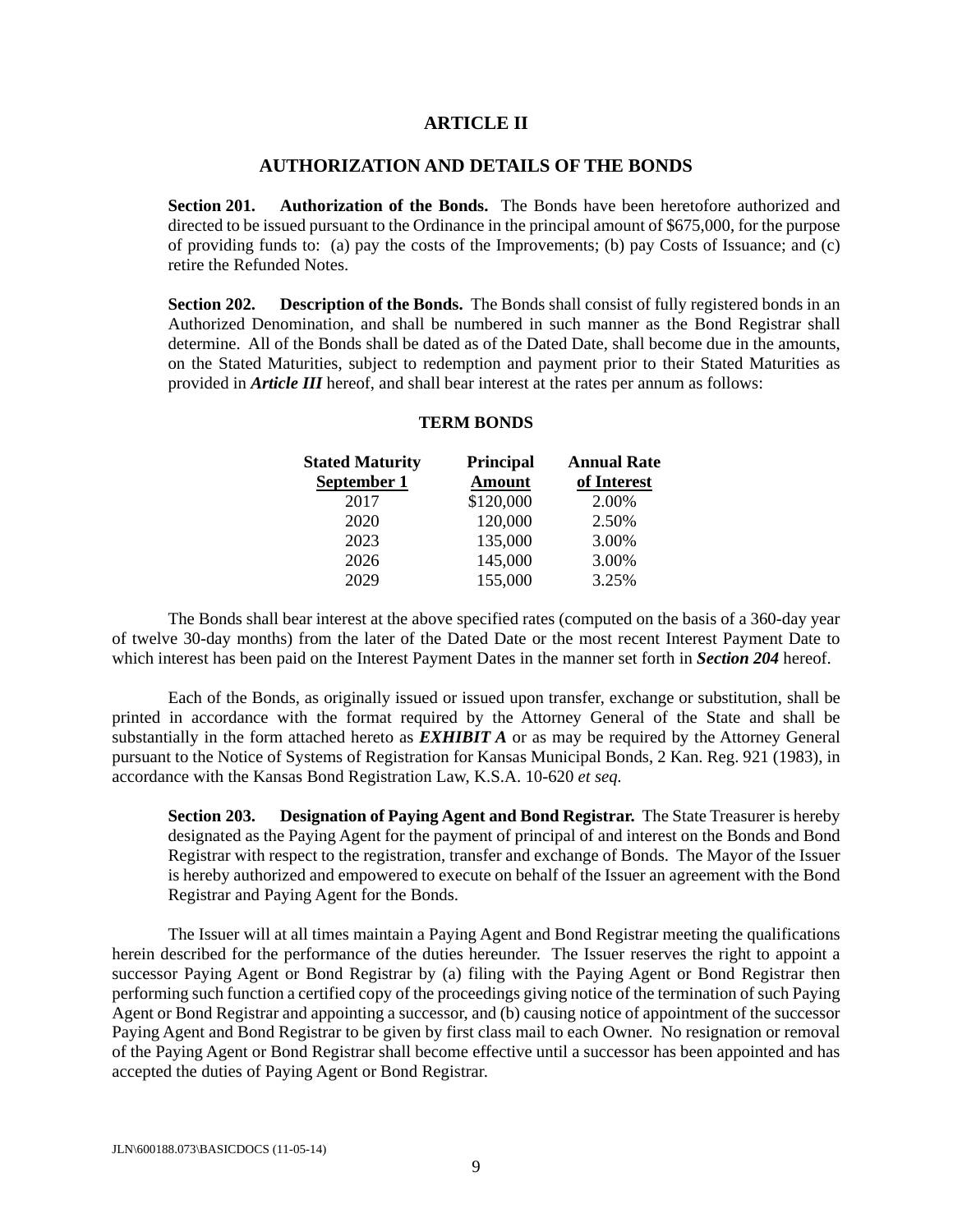Every Paying Agent or Bond Registrar appointed hereunder shall at all times meet the requirements of K.S.A. 10-501 *et seq*. and K.S.A. 10-620 *et seq*., respectively.

**Section 204. Method and Place of Payment of the Bonds.** The principal of, or Redemption Price, and interest on the Bonds shall be payable in any coin or currency which, on the respective dates of payment thereof, is legal tender for the payment of public and private debts.

 The principal or Redemption Price of each Bond shall be paid at Maturity to the Person in whose name such Bond is registered on the Bond Register at the Maturity thereof, upon presentation and surrender of such Bond at the principal office of the Paying Agent.

 The interest payable on each Bond on any Interest Payment Date shall be paid to the Owner of such Bond as shown on the Bond Register at the close of business on the Record Date for such interest (a) by check or draft mailed by the Paying Agent to the address of such Owner shown on the Bond Register or at such other address as is furnished to the Paying Agent in writing by such Owner; or (b) in the case of an interest payment to Cede & Co. or any Owner of \$500,000 or more in aggregate principal amount of Bonds, by electronic transfer to such Owner upon written notice given to the Bond Registrar by such Owner, not less than 15 days prior to the Record Date for such interest, containing the electronic transfer instructions including the bank ABA routing number and account number to which such Owner wishes to have such transfer directed.

 Notwithstanding the foregoing provisions of this Section, any Defaulted Interest with respect to any Bond shall cease to be payable to the Owner of such Bond on the relevant Record Date and shall be payable to the Owner in whose name such Bond is registered at the close of business on the Special Record Date for the payment of such Defaulted Interest, which Special Record Date shall be fixed as hereinafter specified in this paragraph. The Issuer shall notify the Paying Agent in writing of the amount of Defaulted Interest proposed to be paid on each Bond and the date of the proposed payment (which date shall be at least 30 days after receipt of such notice by the Paying Agent) and shall deposit with the Paying Agent at the time of such notice an amount of money equal to the aggregate amount proposed to be paid in respect of such Defaulted Interest or shall make arrangements satisfactory to the Paying Agent for such deposit prior to the date of the proposed payment. Following receipt of such funds the Paying Agent shall fix a Special Record Date for the payment of such Defaulted Interest which shall be not more than 15 nor less than 10 days prior to the date of the proposed payment. The Paying Agent shall promptly notify the Issuer of such Special Record Date and, in the name and at the expense of the Issuer, shall cause notice of the proposed payment of such Defaulted Interest and the Special Record Date therefore to be mailed, by first class mail, postage prepaid, to each Owner of a Bond entitled to such notice at the address of such Owner as it appears on the Bond Register not less than 10 days prior to such Special Record Date.

 The Paying Agent shall keep a record of payment of principal and Redemption Price of and interest on all Bonds and at least annually shall forward a copy or summary of such records to the Issuer.

**Section 205. Payments Due on Saturdays, Sundays and Holidays.** In any case where a Bond Payment Date is not a Business Day, then payment of principal, Redemption Price or interest need not be made on such Bond Payment Date but may be made on the next succeeding Business Day with the same force and effect as if made on such Bond Payment Date, and no interest shall accrue for the period after such Bond Payment Date.

**Section 206. Registration, Transfer and Exchange of Bonds.** The Issuer covenants that, as long as any of the Bonds remain Outstanding, it will cause the Bond Register to be kept at the office of the Bond Registrar as herein provided. Each Bond when issued shall be registered in the name of the Owner thereof on the Bond Register.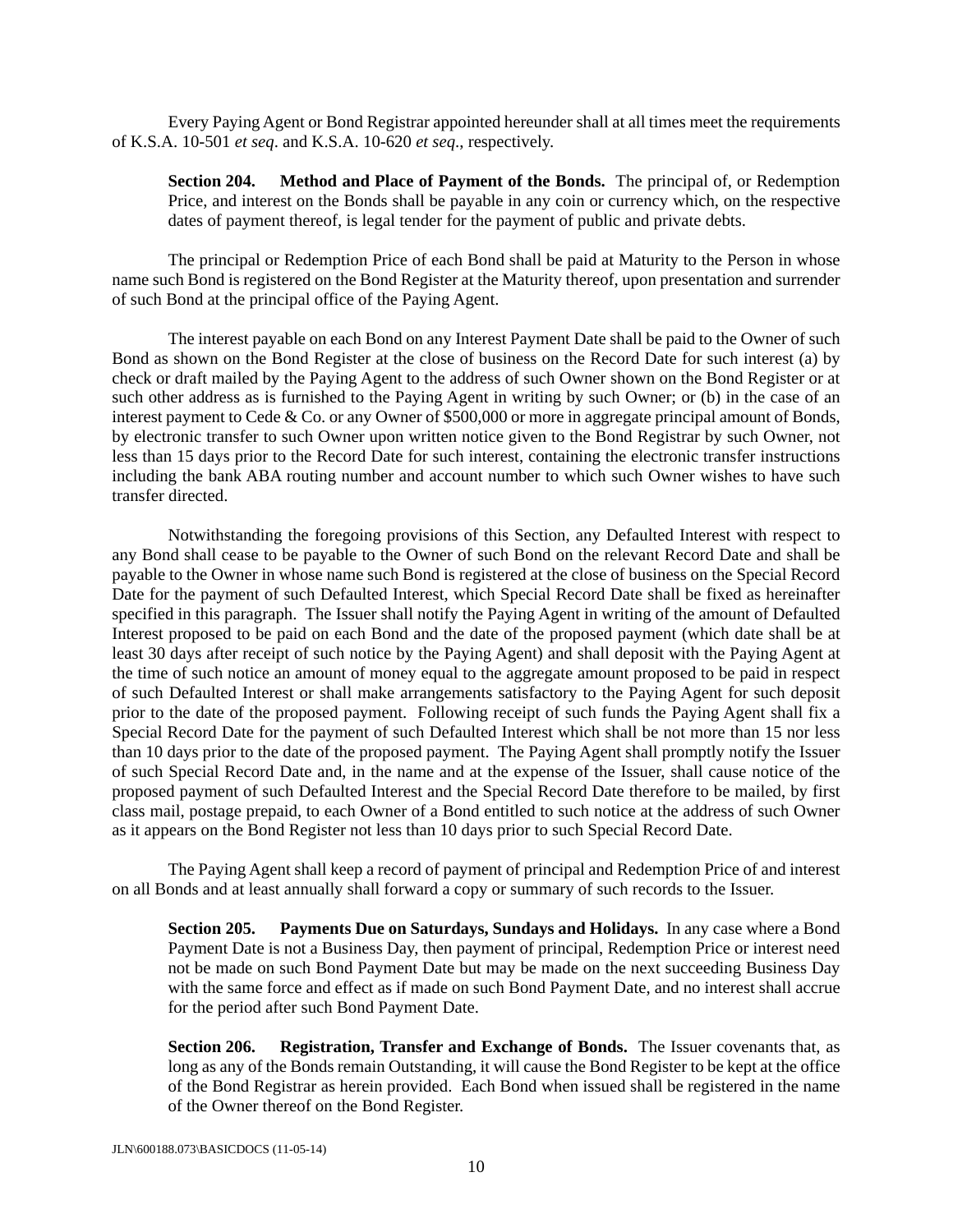Bonds may be transferred and exchanged only on the Bond Register as provided in this Section. Upon surrender of any Bond at the principal office of the Bond Registrar, the Bond Registrar shall transfer or exchange such Bond for a new Bond or Bonds in any Authorized Denomination of the same Stated Maturity and in the same aggregate principal amount as the Bond that was presented for transfer or exchange.

 Bonds presented for transfer or exchange shall be accompanied by a written instrument or instruments of transfer or authorization for exchange, in a form and with guarantee of signature satisfactory to the Bond Registrar, duly executed by the Owner thereof or by the Owner's duly authorized agent.

 In all cases in which the privilege of transferring or exchanging Bonds is exercised, the Bond Registrar shall authenticate and deliver Bonds in accordance with the provisions of this Bond Resolution. The Issuer shall pay the fees and expenses of the Bond Registrar for the registration, transfer and exchange of Bonds provided for by this Bond Resolution and the cost of printing a reasonable supply of registered bond blanks. Any additional costs or fees that might be incurred in the secondary market, other than fees of the Bond Registrar, are the responsibility of the Owners of the Bonds. In the event any Owner fails to provide a correct taxpayer identification number to the Paying Agent, the Paying Agent may make a charge against such Owner sufficient to pay any governmental charge required to be paid as a result of such failure. In compliance with Code § 3406, such amount may be deducted by the Paying Agent from amounts otherwise payable to such Owner hereunder or under the Bonds.

 The Issuer and the Bond Registrar shall not be required (a) to register the transfer or exchange of any Bond that has been called for redemption after notice of such redemption has been mailed by the Paying Agent pursuant to *Article III* hereof and during the period of 15 days next preceding the date of mailing of such notice of redemption; or (b) to register the transfer or exchange of any Bond during a period beginning at the opening of business on the day after receiving written notice from the Issuer of its intent to pay Defaulted Interest and ending at the close of business on the date fixed for the payment of Defaulted Interest pursuant to this *Article II*.

 The Issuer and the Paying Agent may deem and treat the Person in whose name any Bond is registered on the Bond Register as the absolute Owner of such Bond, whether such Bond is overdue or not, for the purpose of receiving payment of, or on account of, the principal or Redemption Price of and interest on said Bond and for all other purposes. All payments so made to any such Owner or upon the Owner's order shall be valid and effective to satisfy and discharge the liability upon such Bond to the extent of the sum or sums so paid, and neither the Issuer nor the Paying Agent shall be affected by any notice to the contrary.

 At reasonable times and under reasonable regulations established by the Bond Registrar, the Bond Register may be inspected and copied by the Owners (or a designated representative thereof) of 10% or more in principal amount of the Bonds then Outstanding or any designated representative of such Owners whose authority is evidenced to the satisfaction of the Bond Registrar.

**Section 207. Execution, Registration, Authentication and Delivery of Bonds.** Each of the Bonds, including any Bonds issued in exchange or as substitutions for the Bonds initially delivered, shall be executed for and on behalf of the Issuer by the manual or facsimile signature of the Mayor, attested by the manual or facsimile signature of the Clerk, and the seal of the Issuer shall be affixed thereto or imprinted thereon. The Mayor and Clerk are hereby authorized and directed to prepare and execute the Bonds in the manner herein specified, and to cause the Bonds to be registered in the office of the Clerk, which registration shall be evidenced by the manual or facsimile signature of the Clerk with the seal of the Issuer affixed thereto or imprinted thereon. The Bonds shall also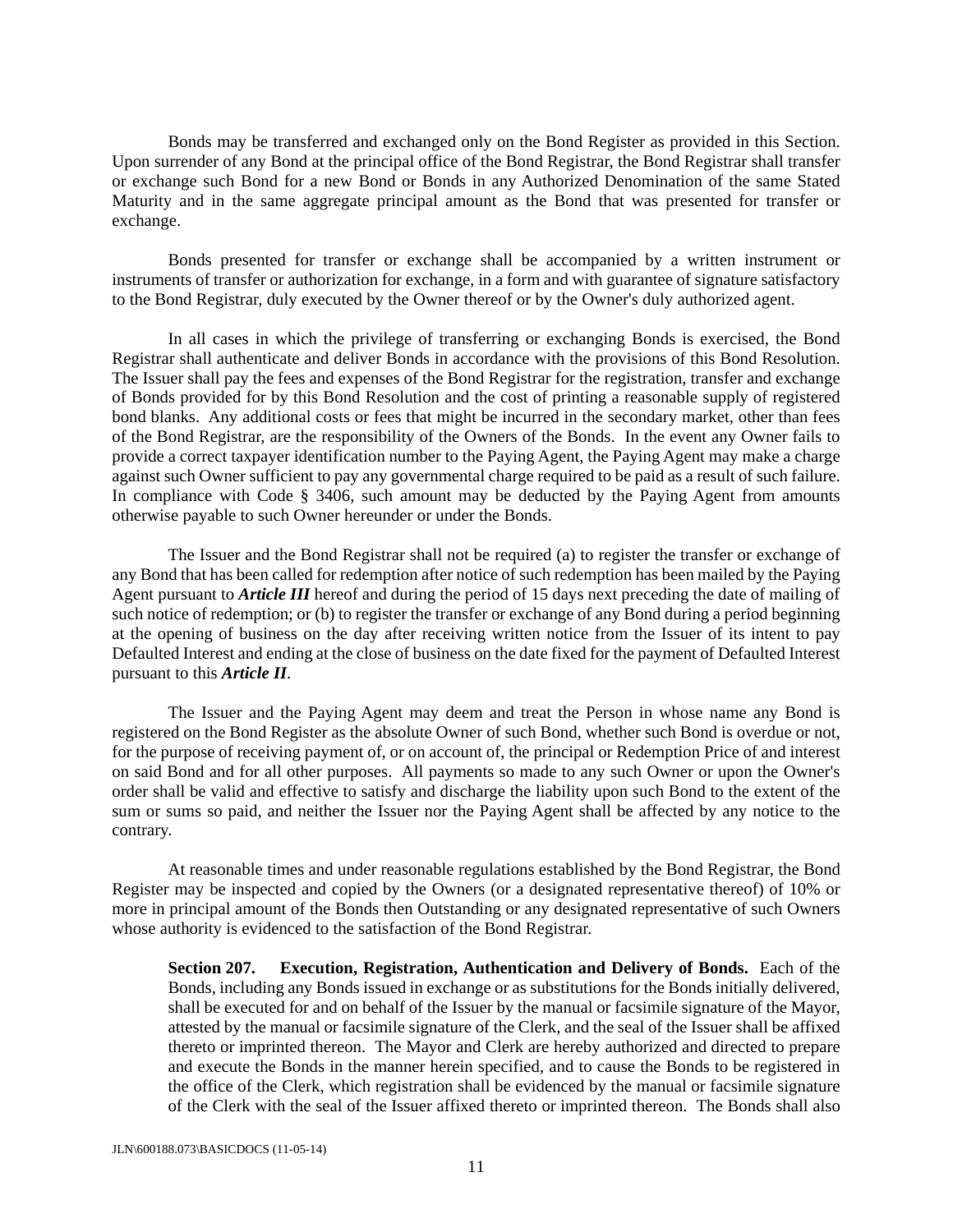be registered in the office of the State Treasurer, which registration shall be evidenced by the manual or facsimile signature of the State Treasurer with the seal of the State Treasurer affixed thereto or imprinted thereon. In case any officer whose signature appears on any Bonds ceases to be such officer before the delivery of such Bonds, such signature shall nevertheless be valid and sufficient for all purposes, as if such person had remained in office until delivery. Any Bond may be signed by such persons who at the actual time of the execution of such Bond are the proper officers to sign such Bond although at the date of such Bond such persons may not have been such officers.

 The Mayor and Clerk are hereby authorized and directed to prepare and execute the Bonds as herein specified, and when duly executed, to deliver the Bonds to the Bond Registrar for authentication.

 The Bonds shall have endorsed thereon a certificate of authentication substantially in the form attached hereto as *EXHIBIT A* hereof, which shall be manually executed by an authorized officer or employee of the Bond Registrar, but it shall not be necessary that the same officer or employee sign the certificate of authentication on all of the Bonds that may be issued hereunder at any one time. No Bond shall be entitled to any security or benefit under this Bond Resolution or be valid or obligatory for any purpose unless and until such certificate of authentication has been duly executed by the Bond Registrar. Such executed certificate of authentication upon any Bond shall be conclusive evidence that such Bond has been duly authenticated and delivered under this Bond Resolution. Upon authentication, the Bond Registrar shall deliver the Bonds to the Purchaser upon instructions of the Issuer or its representative.

**Section 208. Mutilated, Lost, Stolen or Destroyed Bonds.** If (a) any mutilated Bond is surrendered to the Bond Registrar or the Bond Registrar receives evidence to its satisfaction of the destruction, loss or theft of any Bond, and (b) there is delivered to the Issuer and the Bond Registrar such security or indemnity as may be required by each of them, then, in the absence of notice to the Issuer or the Bond Registrar that such Bond has been acquired by a bona fide purchaser, the Issuer shall execute and, upon the Issuer's request, the Bond Registrar shall authenticate and deliver, in exchange for or in lieu of any such mutilated, destroyed, lost or stolen Bond, a new Bond of the same Stated Maturity and of like tenor and principal amount.

 If any such mutilated, destroyed, lost or stolen Bond has become or is about to become due and payable, the Issuer, in its discretion, may pay such Bond instead of issuing a new Bond.

 Upon the issuance of any new Bond under this Section, the Issuer and the Paying Agent may require the payment by the Owner of a sum sufficient to cover any tax or other governmental charge that may be imposed in relation thereto and any other expenses (including the fees and expenses of the Paying Agent) connected therewith.

 Every new Bond issued pursuant to this Section shall constitute a replacement of the prior obligation of the Issuer, and shall be entitled to all the benefits of this Bond Resolution equally and ratably with all other Outstanding Bonds.

**Section 209. Cancellation and Destruction of Bonds Upon Payment.** All Bonds that have been paid or redeemed or that otherwise have been surrendered to the Paying Agent, either at or before Maturity, shall be cancelled by the Paying Agent immediately upon the payment, redemption and surrender thereof to the Paying Agent and subsequently destroyed in accordance with the customary practices of the Paying Agent. The Paying Agent shall execute a certificate in duplicate describing the Bonds so cancelled and destroyed and shall file an executed counterpart of such certificate with the Issuer.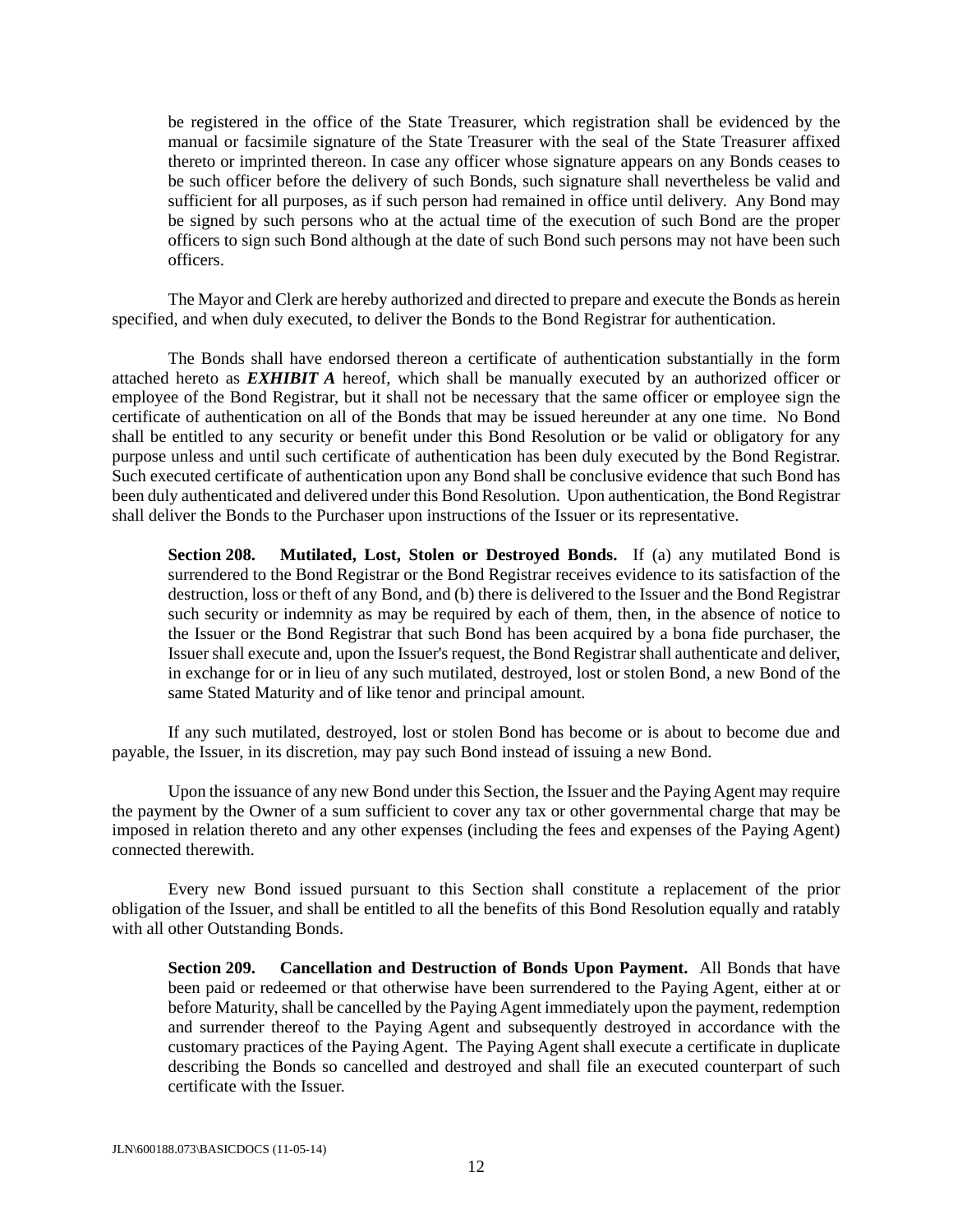**Section 210. Book-Entry Bonds; Securities Depository.** The Issuer and Paying Agent have entered into a DTC Representation Letter with DTC. The Bonds shall initially be registered to Cede & Co., the nominee for the Securities Depository, and no Beneficial Owner will receive certificates representing their respective interests in the Bonds, except in the event the Bond Registrar issues Replacement Bonds as provided in this Section. It is anticipated that during the term of the Bonds, the Securities Depository will make book-entry transfers among its Participants and receive and transmit payment of principal of, premium, if any, and interest on, the Bonds to the Participants until and unless the Bond Registrar authenticates and delivers Replacement Bonds to the Beneficial Owners as described in the following paragraph.

 The Issuer may decide, subject to the requirements of the Operational Arrangements of DTC (or a successor Securities Depository)**,** and the following provisions of this section to discontinue use of the system of book-entry transfers through DTC (or a successor Securities Depository):

 (a) If the Issuer determines (1) that the Securities Depository is unable to properly discharge its responsibilities, or (2) that the Securities Depository is no longer qualified to act as a securities depository and registered clearing agency under the Securities and Exchange Act of 1934, as amended, or (3) that the continuation of a book-entry system to the exclusion of any Bonds being issued to any Owner other than Cede & Co. is no longer in the best interests of the Beneficial Owners of the Bonds; or

 (b) if the Bond Registrar receives written notice from Participants having interests in not less than 50% of the Bonds Outstanding, as shown on the records of the Securities Depository (and certified to such effect by the Securities Depository), that the continuation of a book-entry system to the exclusion of any Bonds being issued to any Owner other than Cede & Co. is no longer in the best interests of the Beneficial Owners of the Bonds, then the Bond Registrar shall notify the Owners of such determination or such notice and of the availability of certificates to Owners requesting the same, and the Bond Registrar shall register in the name of and authenticate and deliver Replacement Bonds to the Beneficial Owners or their nominees in principal amounts representing the interest of each, making such adjustments as it may find necessary or appropriate as to accrued interest and previous calls for redemption; provided, that in the case of a determination under (a)(1) or (a)(2) of this paragraph, the Issuer, with the consent of the Bond Registrar, may select a successor securities depository in accordance with the following paragraph to effect book-entry transfers.

 In such event, all references to the Securities Depository herein shall relate to the period of time when the Securities Depository has possession of at least one Bond. Upon the issuance of Replacement Bonds, all references herein to obligations imposed upon or to be performed by the Securities Depository shall be deemed to be imposed upon and performed by the Bond Registrar, to the extent applicable with respect to such Replacement Bonds. If the Securities Depository resigns and the Issuer, the Bond Registrar or Owners are unable to locate a qualified successor of the Securities Depository in accordance with the following paragraph, then the Bond Registrar shall authenticate and cause delivery of Replacement Bonds to Owners, as provided herein. The Bond Registrar may rely on information from the Securities Depository and its Participants as to the names of the Beneficial Owners of the Bonds. The cost of printing, registration, authentication, and delivery of Replacement Bonds shall be paid for by the Issuer.

 In the event the Securities Depository resigns, is unable to properly discharge its responsibilities, or is no longer qualified to act as a securities depository and registered clearing agency under the Securities and Exchange Act of 1934, as amended, the Issuer may appoint a successor Securities Depository provided the Bond Registrar receives written evidence satisfactory to the Bond Registrar with respect to the ability of the successor Securities Depository to discharge its responsibilities. Any such successor Securities Depository shall be a securities depository which is a registered clearing agency under the Securities and Exchange Act of 1934, as amended, or other applicable statute or regulation that operates a securities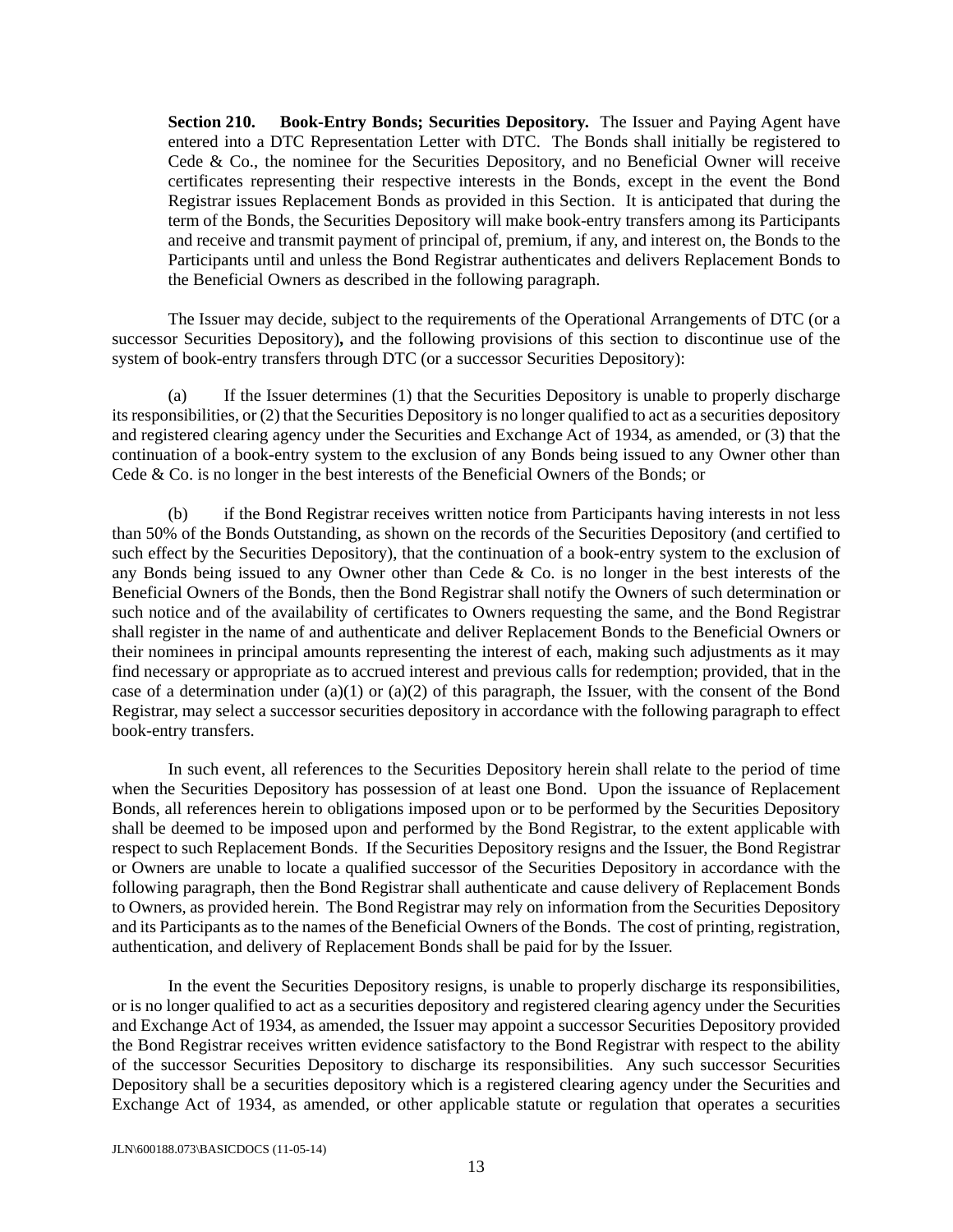depository upon reasonable and customary terms. The Bond Registrar upon its receipt of a Bond or Bonds for cancellation shall cause the delivery of Bonds to the successor Securities Depository in an Authorized Denominations and form as provided herein.

**Section 211. Nonpresentment of Bonds.** If any Bond is not presented for payment when the principal thereof becomes due at Maturity, if funds sufficient to pay such Bond have been made available to the Paying Agent all liability of the Issuer to the Owner thereof for the payment of such Bond shall forthwith cease, determine and be completely discharged, and thereupon it shall be the duty of the Paying Agent to hold such funds, without liability for interest thereon, for the benefit of the Owner of such Bond, who shall thereafter be restricted exclusively to such funds for any claim of whatever nature on his part under this Bond Resolution or on, or with respect to, said Bond. If any Bond is not presented for payment within four (4) years following the date when such Bond becomes due at Maturity, the Paying Agent shall repay, without liability for interest thereon, to the Issuer the funds theretofore held by it for payment of such Bond, and such Bond shall, subject to the defense of any applicable statute of limitation, thereafter be an unsecured obligation of the Issuer, and the Owner thereof shall be entitled to look only to the Issuer for payment, and then only to the extent of the amount so repaid to it by the Paying Agent, and the Issuer shall not be liable for any interest thereon and shall not be regarded as a trustee of such money.

**Section 212. Preliminary and Final Official Statement.** The Preliminary Official Statement dated October 20, 2014, is hereby ratified and approved. The Official Statement is hereby authorized to be prepared by supplementing, amending and completing the Preliminary Official Statement, with such changes and additions thereto as are necessary to conform to and describe the transaction. The Mayor and chief financial officer of the Issuer are hereby authorized to execute the Official Statement as so supplemented, amended and completed, and the use and public distribution of the Official Statement by the Purchaser in connection with the reoffering of the Bonds is hereby authorized. The proper officials of the Issuer are hereby authorized to execute and deliver a certificate pertaining to such Official Statement as prescribed therein, dated as of the Issue Date.

 The Issuer agrees to provide to the Purchaser within seven business days of the date of the sale of Bonds sufficient copies of the Official Statement to enable the Purchaser to comply with the requirements of Rule G-32 of the Municipal Securities Rulemaking Board.

**Section 213. Sale of the Bonds – Bond Purchase Agreement.** The execution of the Bond Purchase Agreement by the Mayor is hereby ratified and confirmed. Pursuant to the Bond Purchase Agreement, the Issuer agrees to sell the Bonds to the Purchaser for the Purchase Price, upon the terms and conditions set forth therein.

# **ARTICLE III**

### **REDEMPTION OF BONDS**

#### **Section 301. Redemption by Issuer.**

*Optional Redemption*. At the option of the Issuer, Bonds maturing on September 1 in the years 2022, and thereafter, will be subject to redemption and payment prior to their Stated Maturity on September 1, 2021, and thereafter, as a whole or in part (selection of maturities and the amount of Bonds of each maturity to be redeemed to be determined by the Issuer in such equitable manner as it may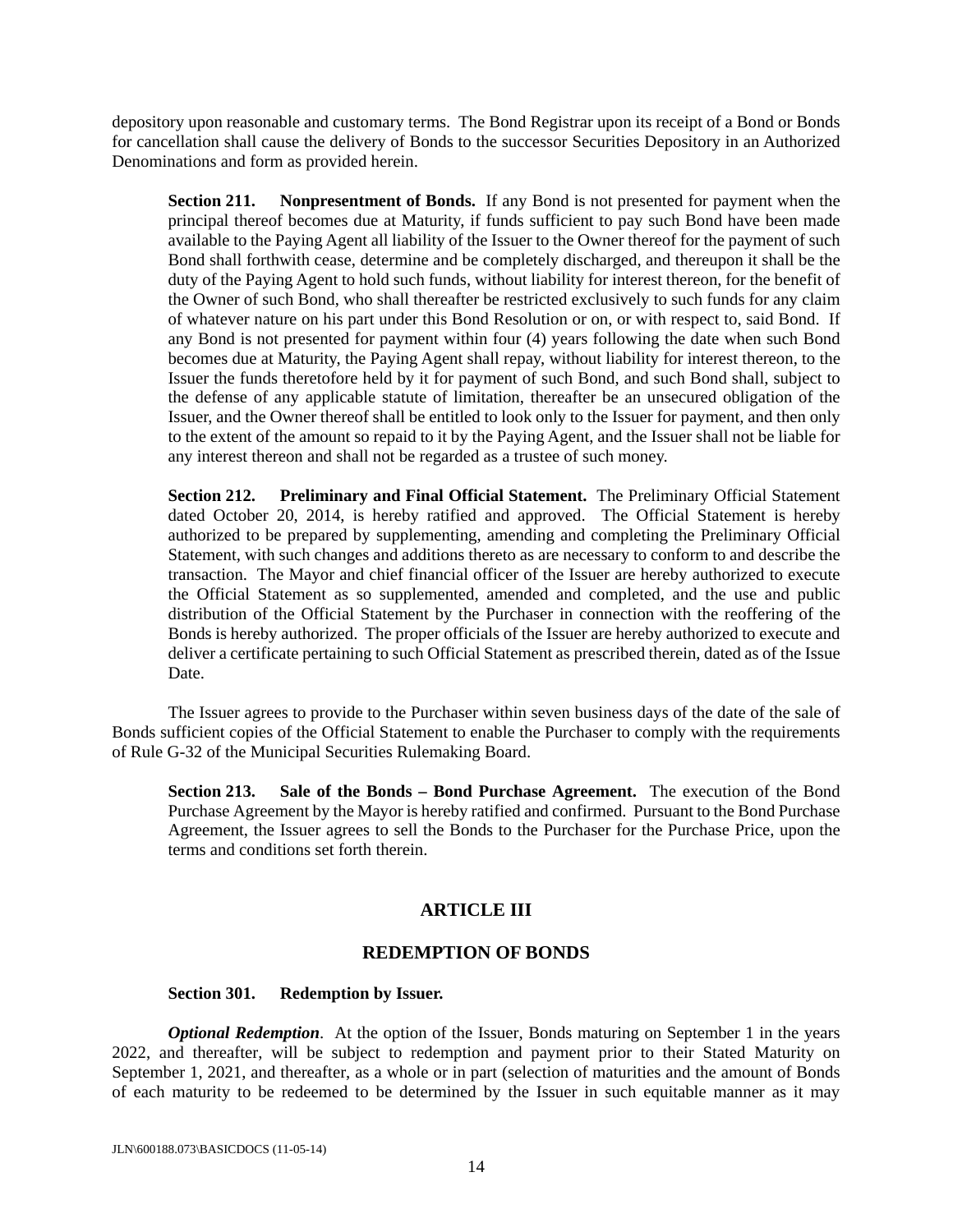determine) at any time, at the Redemption Price of 100% (expressed as a percentage of the principal amount), plus accrued interest to the Redemption Date.

#### *Mandatory Redemption.*

(a) *2017 Term Bonds*. The 2017 Term Bonds shall be subject to mandatory redemption and payment prior to Stated Maturity pursuant to the mandatory redemption requirements of this Section at a Redemption Price equal to 100% of the principal amount thereof plus accrued interest to the Redemption Date. The taxes levied in *Article IV* hereof which are to be deposited into the Debt Service Account shall be sufficient to redeem, and the Issuer shall redeem on September 1 in each year, the following principal amounts of such 2017 Term Bonds:

| <b>Principal</b> |         |  |
|------------------|---------|--|
| Amount           | Year    |  |
| \$40,000         | 2015    |  |
| 40,000           | 2016    |  |
| 40,000           | $2017*$ |  |

#### \*Final Maturity

 $\frac{1}{\sqrt{2}}$  ,  $\frac{1}{\sqrt{2}}$  ,  $\frac{1}{\sqrt{2}}$  ,  $\frac{1}{\sqrt{2}}$  ,  $\frac{1}{\sqrt{2}}$  ,  $\frac{1}{\sqrt{2}}$  ,  $\frac{1}{\sqrt{2}}$  ,  $\frac{1}{\sqrt{2}}$  ,  $\frac{1}{\sqrt{2}}$  ,  $\frac{1}{\sqrt{2}}$  ,  $\frac{1}{\sqrt{2}}$  ,  $\frac{1}{\sqrt{2}}$  ,  $\frac{1}{\sqrt{2}}$  ,  $\frac{1}{\sqrt{2}}$  ,  $\frac{1}{\sqrt{2}}$ 

 (b) *2020 Term Bonds*. The 2020 Term Bonds shall be subject to mandatory redemption and payment prior to Stated Maturity pursuant to the mandatory redemption requirements of this Section at a Redemption Price equal to 100% of the principal amount thereof plus accrued interest to the Redemption Date. The taxes levied in *Article IV* hereof which are to be deposited into the Debt Service Account shall be sufficient to redeem, and the Issuer shall redeem on September 1 in each year, the following principal amounts of such 2020 Term Bonds:

| <b>Principal</b> |         |  |
|------------------|---------|--|
| Amount           | Year    |  |
| \$40,000         | 2018    |  |
| 40,000           | 2019    |  |
| 40,000           | $2020*$ |  |

\*Final Maturity

 $\frac{1}{\sqrt{2}}$  ,  $\frac{1}{\sqrt{2}}$  ,  $\frac{1}{\sqrt{2}}$  ,  $\frac{1}{\sqrt{2}}$  ,  $\frac{1}{\sqrt{2}}$  ,  $\frac{1}{\sqrt{2}}$  ,  $\frac{1}{\sqrt{2}}$  ,  $\frac{1}{\sqrt{2}}$  ,  $\frac{1}{\sqrt{2}}$  ,  $\frac{1}{\sqrt{2}}$  ,  $\frac{1}{\sqrt{2}}$  ,  $\frac{1}{\sqrt{2}}$  ,  $\frac{1}{\sqrt{2}}$  ,  $\frac{1}{\sqrt{2}}$  ,  $\frac{1}{\sqrt{2}}$ 

 (c) *2023Term Bonds*. The 2023 Term Bonds shall be subject to mandatory redemption and payment prior to Stated Maturity pursuant to the mandatory redemption requirements of this Section at a Redemption Price equal to 100% of the principal amount thereof plus accrued interest to the Redemption Date. The taxes levied in *Article IV* hereof which are to be deposited into the Debt Service Account shall be sufficient to redeem, and the Issuer shall redeem on September 1 in each year, the following principal amounts of such 2023 Term Bonds:

| Principal |         |  |
|-----------|---------|--|
| Amount    | Year    |  |
| \$45,000  | 2021    |  |
| 45,000    | 2022    |  |
| 45,000    | $2023*$ |  |

\*Final Maturity

 $\frac{1}{\sqrt{2}}$  ,  $\frac{1}{\sqrt{2}}$  ,  $\frac{1}{\sqrt{2}}$  ,  $\frac{1}{\sqrt{2}}$  ,  $\frac{1}{\sqrt{2}}$  ,  $\frac{1}{\sqrt{2}}$  ,  $\frac{1}{\sqrt{2}}$  ,  $\frac{1}{\sqrt{2}}$  ,  $\frac{1}{\sqrt{2}}$  ,  $\frac{1}{\sqrt{2}}$  ,  $\frac{1}{\sqrt{2}}$  ,  $\frac{1}{\sqrt{2}}$  ,  $\frac{1}{\sqrt{2}}$  ,  $\frac{1}{\sqrt{2}}$  ,  $\frac{1}{\sqrt{2}}$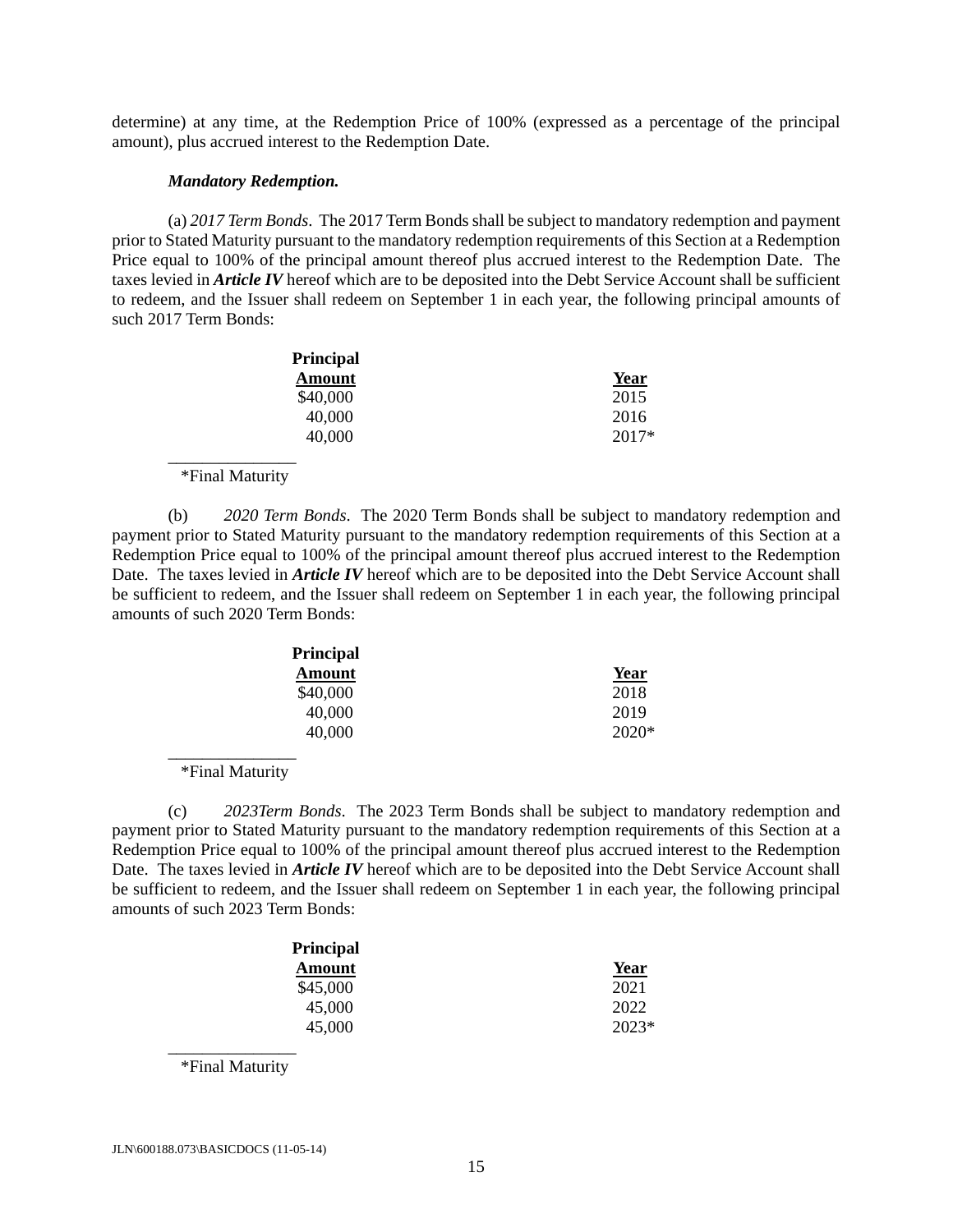(d) *2026Term Bonds*. The 2026 Term Bonds shall be subject to mandatory redemption and payment prior to Stated Maturity pursuant to the mandatory redemption requirements of this Section at a Redemption Price equal to 100% of the principal amount thereof plus accrued interest to the Redemption Date. The taxes levied in *Article IV* hereof which are to be deposited into the Debt Service Account shall be sufficient to redeem, and the Issuer shall redeem on September 1 in each year, the following principal amounts of such 2026 Term Bonds:

| <b>Principal</b> |         |  |
|------------------|---------|--|
| Amount           | Year    |  |
| \$45,000         | 2024    |  |
| 50,000           | 2025    |  |
| 50,000           | $2026*$ |  |

\*Final Maturity

 $\overline{\phantom{a}}$  ,  $\overline{\phantom{a}}$  ,  $\overline{\phantom{a}}$  ,  $\overline{\phantom{a}}$  ,  $\overline{\phantom{a}}$  ,  $\overline{\phantom{a}}$  ,  $\overline{\phantom{a}}$  ,  $\overline{\phantom{a}}$  ,  $\overline{\phantom{a}}$  ,  $\overline{\phantom{a}}$  ,  $\overline{\phantom{a}}$  ,  $\overline{\phantom{a}}$  ,  $\overline{\phantom{a}}$  ,  $\overline{\phantom{a}}$  ,  $\overline{\phantom{a}}$  ,  $\overline{\phantom{a}}$ 

 (e) *2029 Term Bonds*. The 2029 Term Bonds shall be subject to mandatory redemption and payment prior to Stated Maturity pursuant to the mandatory redemption requirements of this Section at a Redemption Price equal to 100% of the principal amount thereof plus accrued interest to the Redemption Date. The taxes levied in *Article IV* hereof which are to be deposited into the Debt Service Account shall be sufficient to redeem, and the Issuer shall redeem on September 1 in each year, the following principal amounts of such 2029 Term Bonds:

| Principal |         |  |
|-----------|---------|--|
| Amount    | Year    |  |
| \$50,000  | 2027    |  |
| 50,000    | 2028    |  |
| 55,000    | $2029*$ |  |

\*Final Maturity

 $\overline{\phantom{a}}$  ,  $\overline{\phantom{a}}$  ,  $\overline{\phantom{a}}$  ,  $\overline{\phantom{a}}$  ,  $\overline{\phantom{a}}$  ,  $\overline{\phantom{a}}$  ,  $\overline{\phantom{a}}$  ,  $\overline{\phantom{a}}$  ,  $\overline{\phantom{a}}$  ,  $\overline{\phantom{a}}$  ,  $\overline{\phantom{a}}$  ,  $\overline{\phantom{a}}$  ,  $\overline{\phantom{a}}$  ,  $\overline{\phantom{a}}$  ,  $\overline{\phantom{a}}$  ,  $\overline{\phantom{a}}$ 

 At its option, to be exercised on or before the 45th day next preceding any mandatory Redemption Date, the Issuer may: (1) deliver to the Paying Agent for cancellation Term Bonds subject to mandatory redemption on said mandatory Redemption Date, in any aggregate principal amount desired; or (2) furnish the Paying Agent funds, together with appropriate instructions, for the purpose of purchasing any Term Bonds subject to mandatory redemption on said mandatory Redemption Date from any Owner thereof whereupon the Paying Agent shall expend such funds for such purpose to such extent as may be practical; or (3) receive a credit with respect to the mandatory redemption obligation of the Issuer under this Section for any Term Bonds subject to mandatory redemption on said mandatory Redemption Date which, prior to such date, have been redeemed (other than through the operation of the mandatory redemption requirements of this subsection) and cancelled by the Paying Agent and not theretofore applied as a credit against any redemption obligation under this subsection. Each Term Bond so delivered or previously purchased or redeemed shall be credited at 100% of the principal amount thereof on the obligation of the Issuer to redeem Term Bonds of the same Stated Maturity on such mandatory Redemption Date, and any excess of such amount shall be credited on future mandatory redemption obligations for Term Bonds of the same Stated Maturity as designated by the Issuer, and the principal amount of Term Bonds to be redeemed by operation of the requirements of this Section shall be accordingly reduced. If the Issuer intends to exercise any option granted by the provisions of clauses (1), (2) or (3) above, the Issuer will, on or before the 45th day next preceding each mandatory Redemption Date, furnish the Paying Agent a written certificate indicating to what extent the provisions of said clauses  $(1)$ ,  $(2)$  and  $(3)$  are to be complied with, with respect to such mandatory redemption payment.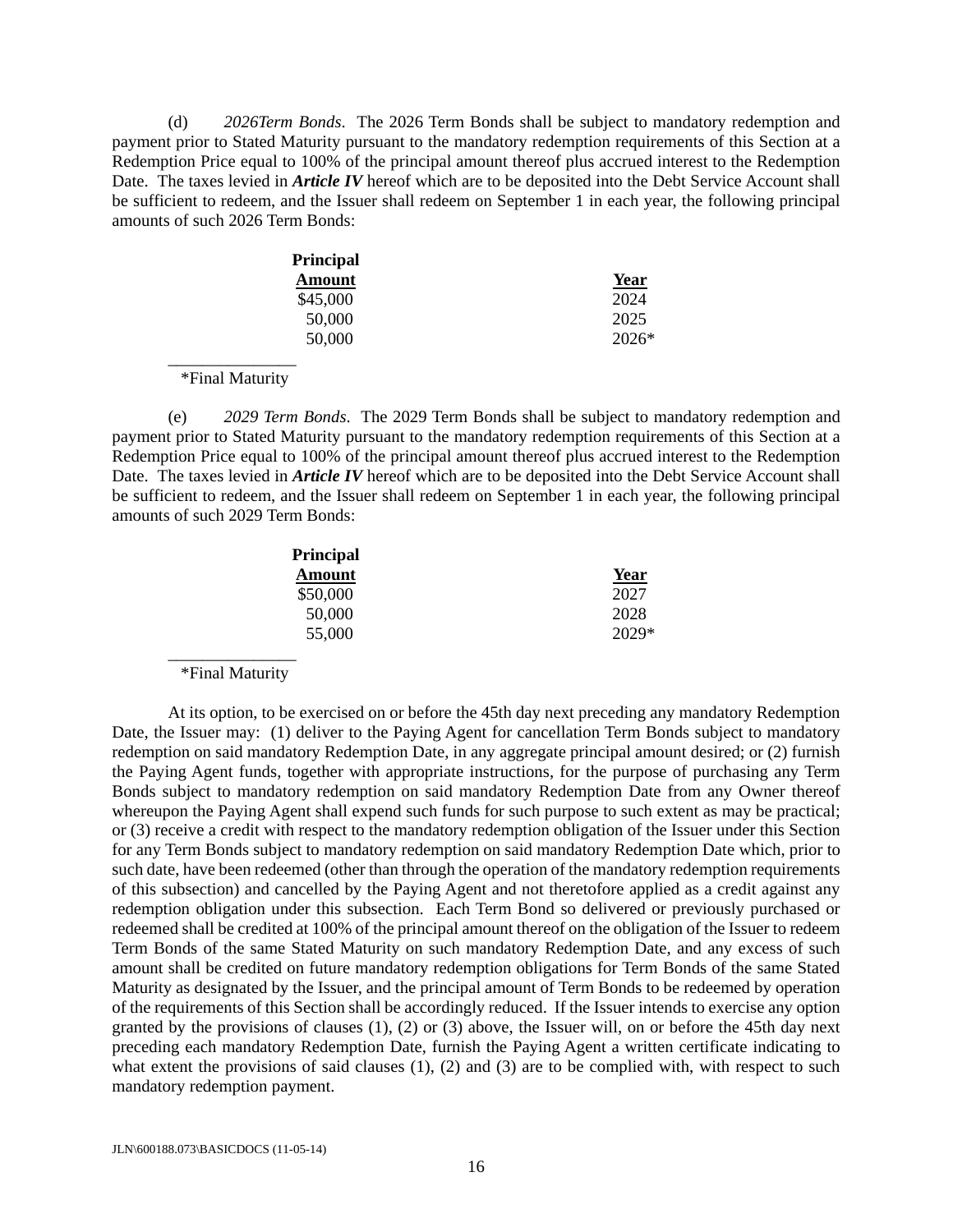**Section 302. Selection of Bonds to be Redeemed.** Bonds shall be redeemed only in an Authorized Denomination. When less than all of the Bonds are to be redeemed and paid prior to their Stated Maturity, such Bonds shall be redeemed in such manner as the Issuer shall determine. Bonds of less than a full Stated Maturity shall be selected by the Bond Registrar in a minimum Authorized Denomination of principal amount in such equitable manner as the Bond Registrar may determine.

 In the case of a partial redemption of Bonds by lot when Bonds of denominations greater than a minimum Authorized Denomination are then Outstanding, then for all purposes in connection with such redemption a minimum Authorized Denomination of face value shall be treated as though it were a separate Bond of the denomination of a minimum Authorized Denomination. If it is determined that one or more, but not all, of a minimum Authorized Denomination of face value represented by any Bond is selected for redemption, then upon notice of intention to redeem a minimum Authorized Denomination, the Owner or the Owner's duly authorized agent shall forthwith present and surrender such Bond to the Bond Registrar: (1) for payment of the Redemption Price and interest to the Redemption Date of a minimum Authorized Denomination of face value called for redemption, and (2) for exchange, without charge to the Owner thereof, for a new Bond or Bonds of the aggregate principal amount of the unredeemed portion of the principal amount of such Bond. If the Owner of any such Bond fails to present such Bond to the Paying Agent for payment and exchange as aforesaid, such Bond shall, nevertheless, become due and payable on the redemption date to the extent of a minimum Authorized Denomination of face value called for redemption (and to that extent only).

**Section 303. Notice and Effect of Call for Redemption.** In the event the Issuer desires to call the Bonds for redemption prior to maturity, written notice of such intent shall be provided to the Bond Registrar in accordance with K.S.A. 10-129, as amended, not less than 45 days prior to the Redemption Date. The Bond Registrar shall call Bonds for redemption and payment and shall give notice of such redemption as herein provided upon receipt by the Bond Registrar at least 45 days prior to the Redemption Date of written instructions of the Issuer specifying the principal amount, Stated Maturities, Redemption Date and Redemption Prices of the Bonds to be called for redemption. The foregoing provisions of this paragraph shall not apply in the case of any mandatory redemption of Term Bonds hereunder, and Term Bonds shall be called by the Paying Agent for redemption pursuant to such mandatory redemption requirements without the necessity of any action by the Issuer and whether or not the Paying Agent holds moneys available and sufficient to effect the required redemption.

 Unless waived by any Owner of Bonds to be redeemed, if the Issuer shall call any Bonds for redemption and payment prior to the Stated Maturity thereof, the Issuer shall give written notice of its intention to call and pay said Bonds to the Bond Registrar and the Purchaser. In addition, the Issuer shall cause the Bond Registrar to give written notice of redemption to the Owners of said Bonds. Each of said written notices shall be deposited in the United States first class mail not less than 30 days prior to the Redemption Date.

All official notices of redemption shall be dated and shall contain the following information:

- (a) the Redemption Date;
- (b) the Redemption Price;

 (c) if less than all Outstanding Bonds are to be redeemed, the identification (and, in the case of partial redemption of any Bonds, the respective principal amounts) of the Bonds to be redeemed;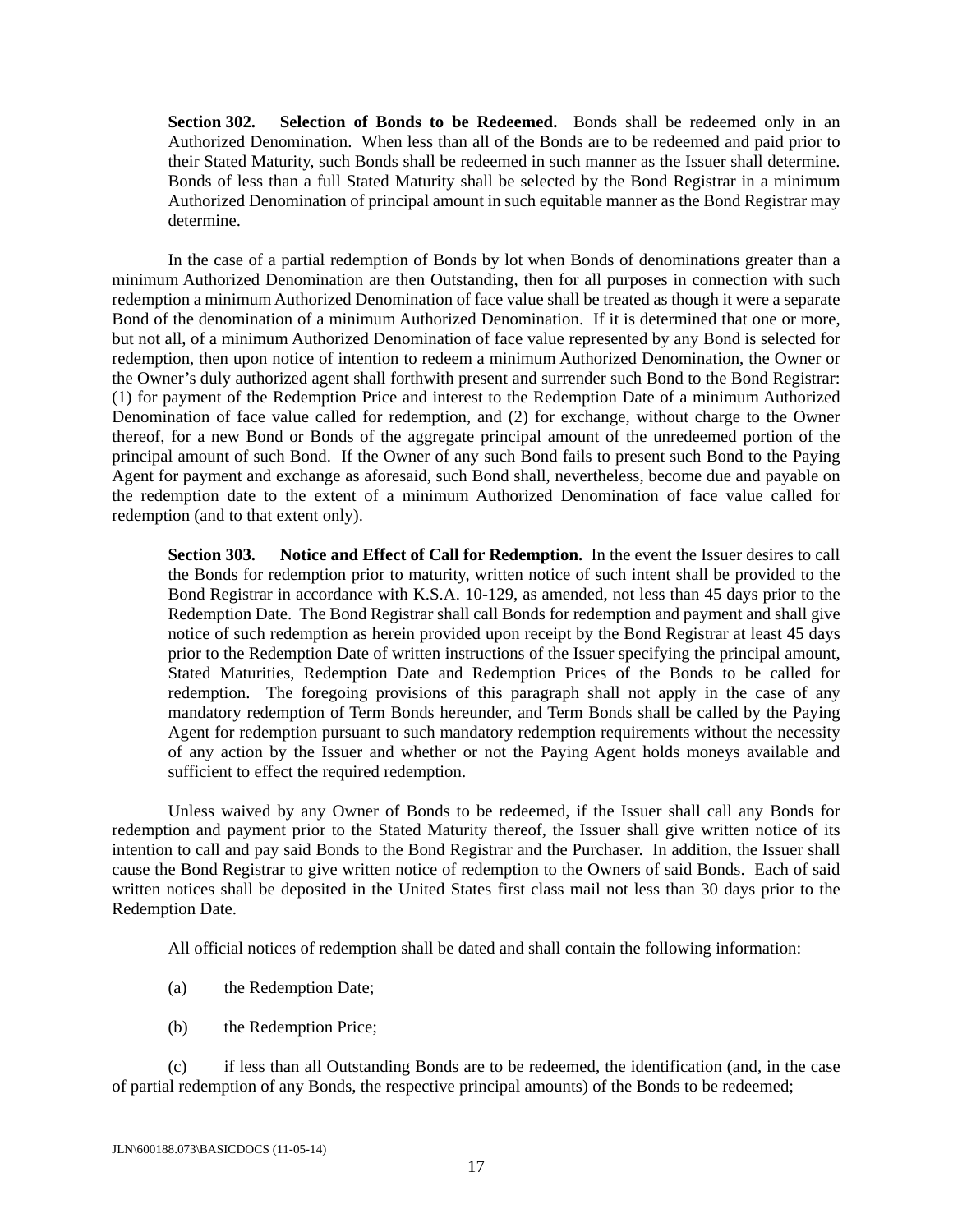(d) a statement that on the Redemption Date the Redemption Price will become due and payable upon each such Bond or portion thereof called for redemption and that interest thereon shall cease to accrue from and after the Redemption Date; and

 (e) the place where such Bonds are to be surrendered for payment of the Redemption Price, which shall be the principal office of the Paying Agent.

 The failure of any Owner to receive notice given as heretofore provided or an immaterial defect therein shall not invalidate any redemption.

 Prior to any Redemption Date, the Issuer shall deposit with the Paying Agent an amount of money sufficient to pay the Redemption Price of all the Bonds or portions of Bonds that are to be redeemed on such Redemption Date.

 For so long as the Securities Depository is effecting book-entry transfers of the Bonds, the Bond Registrar shall provide the notices specified in this Section to the Securities Depository. It is expected that the Securities Depository shall, in turn, notify its Participants and that the Participants, in turn, will notify or cause to be notified the Beneficial Owners. Any failure on the part of the Securities Depository or a Participant, or failure on the part of a nominee of a Beneficial Owner of a Bond (having been mailed notice from the Bond Registrar, the Securities Depository, a Participant or otherwise) to notify the Beneficial Owner of the Bond so affected, shall not affect the validity of the redemption of such Bond.

 Official notice of redemption having been given as aforesaid, the Bonds or portions of Bonds to be redeemed shall become due and payable on the Redemption Date, at the Redemption Price therein specified, and from and after the Redemption Date (unless the Issuer defaults in the payment of the Redemption Price) such Bonds or portion of Bonds shall cease to bear interest. Upon surrender of such Bonds for redemption in accordance with such notice, the Redemption Price of such Bonds shall be paid by the Paying Agent. Installments of interest due on or prior to the Redemption Date shall be payable as herein provided for payment of interest. Upon surrender for any partial redemption of any Bond, there shall be prepared for the Owner a new Bond or Bonds of the same Stated Maturity in the amount of the unpaid principal as provided herein. All Bonds that have been surrendered for redemption shall be cancelled and destroyed by the Paying Agent as provided herein and shall not be reissued.

 In addition to the foregoing notice, further notice may be given by the Issuer or the Bond Registrar on behalf of the Issuer as set out below, but no defect in said further notice nor any failure to give all or any portion of such further notice shall in any manner defeat the effectiveness of a call for redemption if official notice thereof is given as above prescribed:

 (a) Each further notice of redemption given hereunder shall contain the information required above for an official notice of redemption plus (1) the CUSIP numbers of all Bonds being redeemed; (2) the date of issue of the Bonds as originally issued; (3) the rate of interest borne by each Bond being redeemed; (4) the maturity date of each Bond being redeemed; and (5) any other descriptive information needed to identify accurately the Bonds being redeemed.

 (b) Each further notice of redemption shall be sent at least one day before the mailing of notice to Owners by first class, registered or certified mail or overnight delivery, as determined by the Bond Registrar, to all registered securities depositories then in the business of holding substantial amounts of obligations of types comprising the Bonds and to one or more national information services that disseminate notices of redemption of obligations such as the Bonds.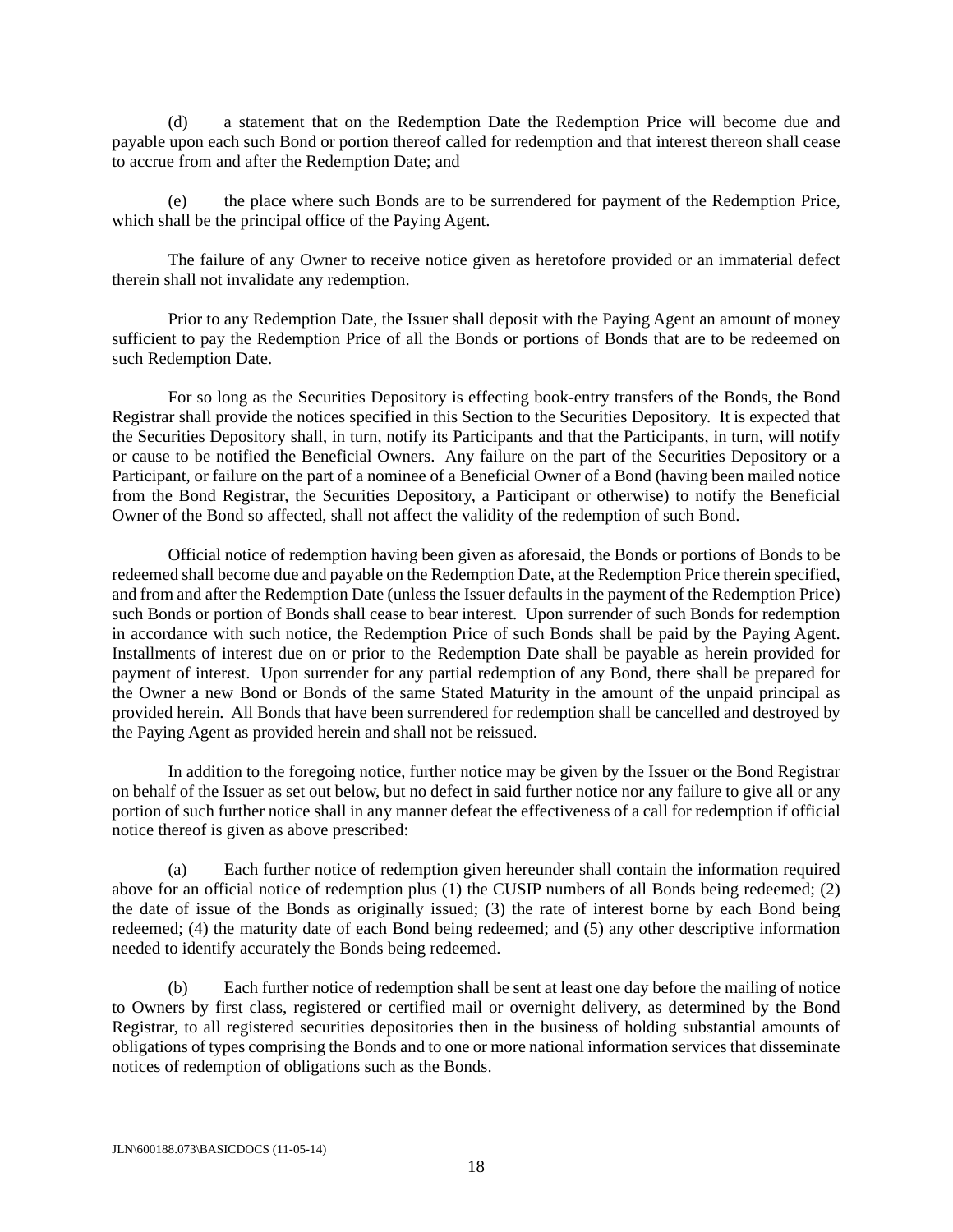(c) Each check or other transfer of funds issued for the payment of the Redemption Price of Bonds being redeemed shall bear or have enclosed the CUSIP number of the Bonds being redeemed with the proceeds of such check or other transfer.

 The Paying Agent is also directed to comply with any mandatory standards then in effect for processing redemptions of municipal securities established by the State or the Securities and Exchange Commission. Failure to comply with such standards shall not affect or invalidate the redemption of any Bond.

### **ARTICLE IV**

#### **SECURITY FOR BONDS**

**Section 401. Security for the Bonds.** The Bonds shall be general obligations of the Issuer payable as to both principal and interest in part from special assessments levied upon the property benefited by the construction of the Improvements and, if not so paid, from ad valorem taxes which may be levied without limitation as to rate or amount upon all the taxable tangible property, real and personal, within the territorial limits of the Issuer. The balance of the principal and interest on the Bonds is payable from ad valorem taxes which may be levied without limitation as to rate or amount upon all the taxable tangible property, real and personal, within the territorial limits of the Issuer. The full faith, credit and resources of the Issuer are hereby irrevocably pledged for the prompt payment of the principal of and interest on the Bonds as the same become due.

**Section 402. Levy and Collection of Annual Tax; Transfer to Debt Service Account.** The governing body of the Issuer shall annually make provision for the payment of principal of, premium, if any, and interest on the Bonds as the same become due by, to the extent necessary, levying and collecting the necessary taxes and/or assessments upon all of the taxable tangible property within the Issuer in the manner provided by law.

 The taxes and/or assessments referred to above shall be extended upon the tax rolls in each of the several years, respectively, and shall be levied and collected at the same time and in the same manner as the other ad valorem taxes of the Issuer are levied and collected. The proceeds derived from said taxes shall be deposited in the Bond and Interest Fund, shall be kept separate and apart from all other funds of the Issuer shall thereafter be transferred to the Debt Service Account and shall be used solely for the payment of the principal of and interest on the Bonds as and when the same become due, taking into account any scheduled mandatory redemptions, and the fees and expenses of the Paying Agent.

 If at any time said taxes and/or assessments are not collected in time to pay the principal of or interest on the Bonds when due, the Treasurer is hereby authorized and directed to pay said principal or interest out of the general funds of the Issuer and to reimburse said general funds for money so expended when said taxes are collected.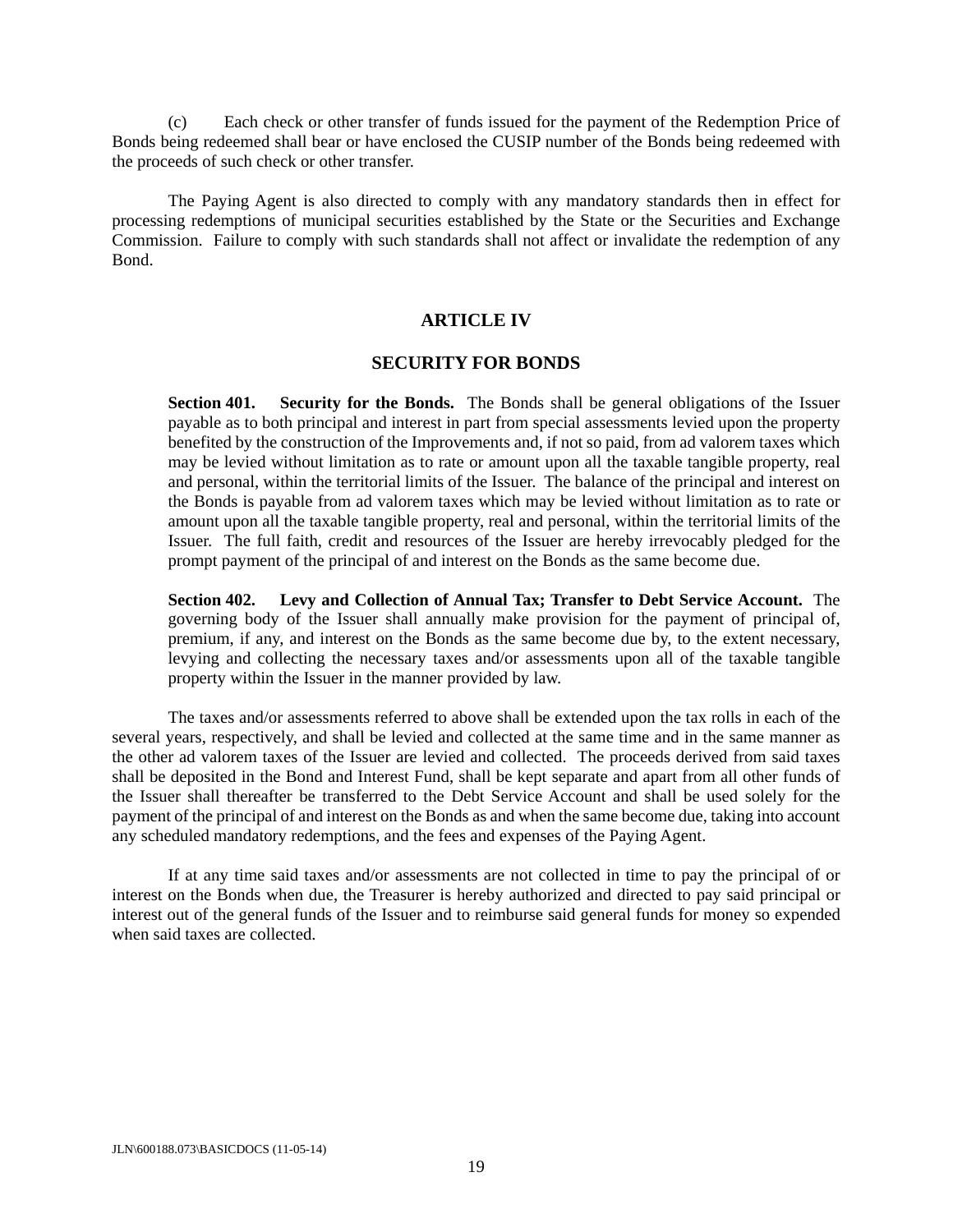# **ARTICLE V**

# **ESTABLISHMENT OF FUNDS AND ACCOUNTS DEPOSIT AND APPLICATION OF BOND PROCEEDS**

**Section 501. Creation of Funds and Accounts.** Simultaneously with the issuance of the Bonds, there shall be created within the Treasury of the Issuer the following Funds and Accounts:

(a) Improvement Fund for General Obligation Bonds, Series 2014-A.

 (b) Debt Service Account for General Obligation Bonds, Series 2014-A (within the Bond and Interest Fund).

(c) Costs of Issuance Account for General Obligation Bonds, Series 2014-A.

 The Funds and Accounts established herein shall be administered in accordance with the provisions of this Bond Resolution so long as the Bonds are Outstanding.

**Section 502. Deposit of Bond Proceeds.** The net proceeds received from the sale of the Bonds shall be deposited simultaneously with the delivery of the Bonds as follows:

 (a) Excess proceeds, if any, received from the sale of the Bonds shall be deposited in the Debt Service Account.

(b) The sum of \$14,800 shall be deposited in the Costs of Issuance Account.

 (c) The remaining balance of the proceeds derived from the sale of the Bonds shall be deposited in the Improvement Fund.

**Section 503. Application of Moneys in the Improvement Fund; Redemption of Refunded Notes.** Moneys in the Improvement Fund shall be used for the sole purpose of: (a) paying the costs of the Improvements, in accordance with the plans and specifications therefor approved by the governing body of the Issuer and on file in the office of the Clerk, including any alterations in or amendments to said plans and specifications deemed advisable and approved by the governing body of the Issuer; (b) paying Costs of Issuance; and (c) retiring the Refunded Notes.

 Withdrawals from the Improvement Fund shall be made only when authorized by the governing body of the Issuer. Each authorization for costs of the Improvements shall be supported by a certificate executed by the Director of Finance stating that such payment is being made for a purpose within the scope of this Bond Resolution and that the amount of such payment represents only the contract price of the property, equipment, labor, materials or service being paid for or, if such payment is not being made pursuant to an express contract, that such payment is not in excess of the reasonable value thereof. Authorizations for withdrawals for other authorized purposes shall be supported by a certificate executed by the Director of Finance (or designate) stating that such payment is being made for a purpose within the scope of this Bond Resolution. Upon completion of the Improvements, any surplus remaining in the Improvement Fund shall be deposited in the Debt Service Account.

 Moneys in the Improvement Fund to retire the Refunded Notes shall be paid and transferred to the Refunded Notes Paying Agent, with irrevocable instructions to apply such amount to the payment of the Refunded Notes on the stated maturity thereof. Any moneys remaining in the Improvement Fund not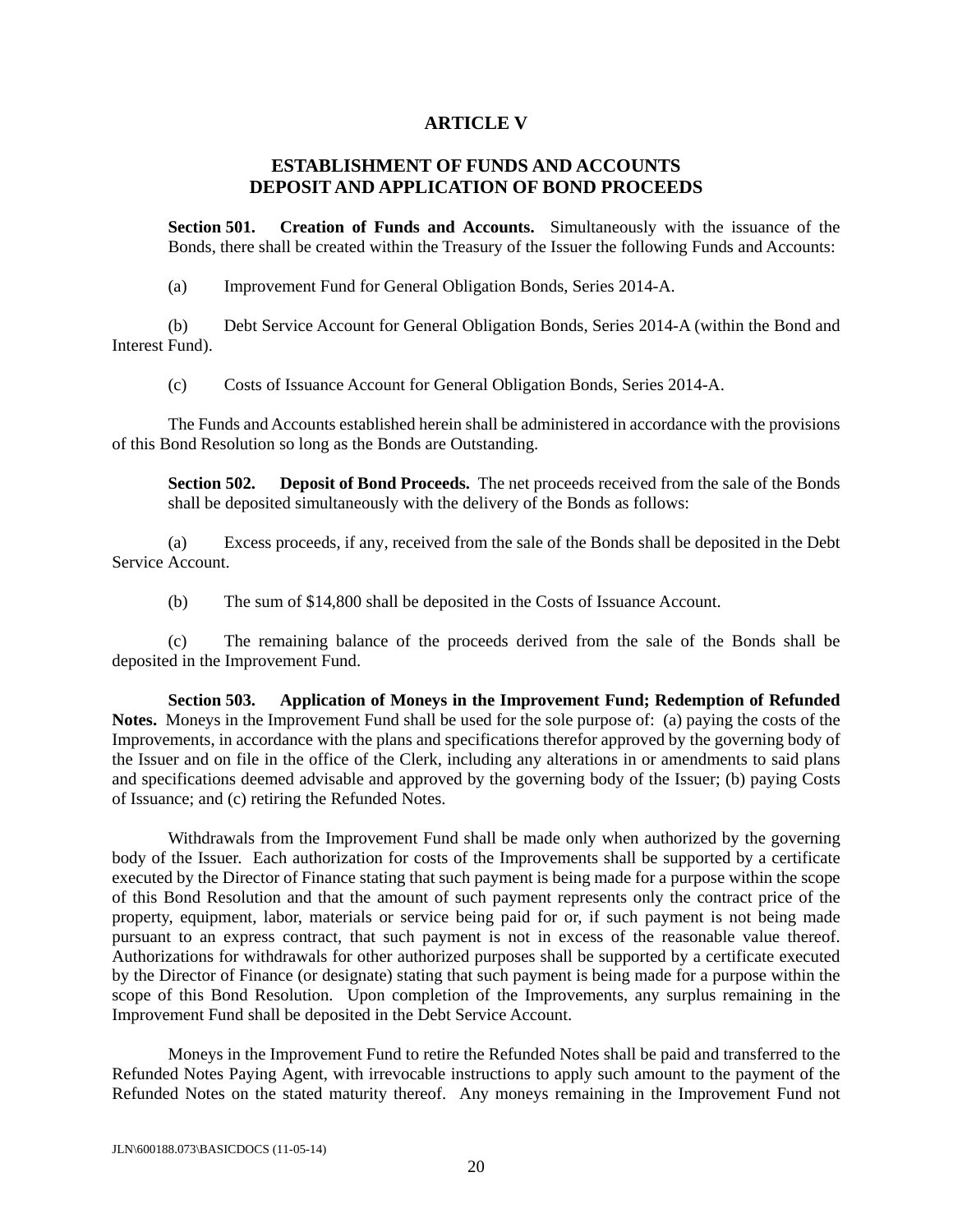needed to retire the Refunded Notes or pay costs of the Improvements shall be transferred to the Debt Service Account.

#### **Section 504. Substitution of Improvements; Reallocation of Proceeds.**

 (a) The Issuer may elect for any reason to substitute or add other public improvements to be financed with proceeds of the Bonds provided the following conditions are met:  $(1)$  the Substitute Improvement and the issuance of general obligation bonds to pay the cost of the Substitute Improvement has been duly authorized by the governing body of the Issuer in accordance with the laws of the State; (2) a resolution authorizing the use of the proceeds of the Bonds to pay the Financeable Costs of the Substitute Improvement has been duly adopted by the governing body of the Issuer pursuant to this Section, (3) the Attorney General of the State has approved the amendment made by such resolution to the transcript of proceedings for the Bonds to include the Substitute Improvements; and (4) the use of the proceeds of the Bonds to pay the Financeable Cost of the Substitute Improvement will not adversely affect the tax-exempt status of the Bonds under State or federal law.

 (b) The Issuer may reallocate expenditure of Bond proceeds among all Improvements financed by the Bonds; provided the following conditions are met: (1) the reallocation is approved by the governing body of the Issuer; (2) the reallocation shall not cause the proceeds of the Bonds allocated to any Improvement to exceed the Financeable Costs of the Improvement; and (3) the reallocation will not adversely affect the tax-exempt status of the Bonds under State or federal law.

**Section 505. Application of Moneys in Debt Service Account.** All amounts paid and credited to the Debt Service Account shall be expended and used by the Issuer for the sole purpose of paying the principal or Redemption Price of and interest on the Bonds as and when the same become due and the usual and customary fees and expenses of the Bond Registrar and Paying Agent. The Treasurer is authorized and directed to withdraw from the Debt Service Account sums sufficient to pay both principal or Redemption Price of and interest on the Bonds and the fees and expenses of the Bond Registrar and Paying Agent as and when the same become due, and to forward such sums to the Paying Agent in a manner which ensures that the Paying Agent will receive immediately available funds in such amounts on or before the Business Day immediately preceding the dates when such principal, interest and fees of the Bond Registrar and Paying Agent will become due. If, through the lapse of time or otherwise, the Owners of Bonds are no longer entitled to enforce payment of the Bonds or the interest thereon, the Paying Agent shall return said funds to the Issuer. All moneys deposited with the Paying Agent shall be deemed to be deposited in accordance with and subject to all of the provisions contained in this Bond Resolution and shall be held in trust by the Paying Agent for the benefit of the Owners of the Bonds entitled to payment from such moneys.

 Any moneys or investments remaining in the Debt Service Account after the retirement of the Bonds shall be transferred and paid into the Bond and Interest Fund.

**Section 506. Deposits and Investment of Moneys.** Moneys in each of the Funds and Accounts shall be deposited in accordance with laws of the State, in a bank, savings and loan association or savings bank organized under the laws of the State, any other state or the United States: (a) which has a main or branch office located in the Issuer; or (b) if no such entity has a main or branch office located in the Issuer, with such an entity that has a main or branch office located in the county or counties in which the Issuer is located3. All such depositaries shall be members of the Federal Deposit Insurance Corporation, or otherwise as permitted by State law. All such deposits shall be invested in Permitted Investments as set forth in this Article or shall be adequately secured as provided by the laws of the State. All moneys held in the Funds and Accounts shall be kept separate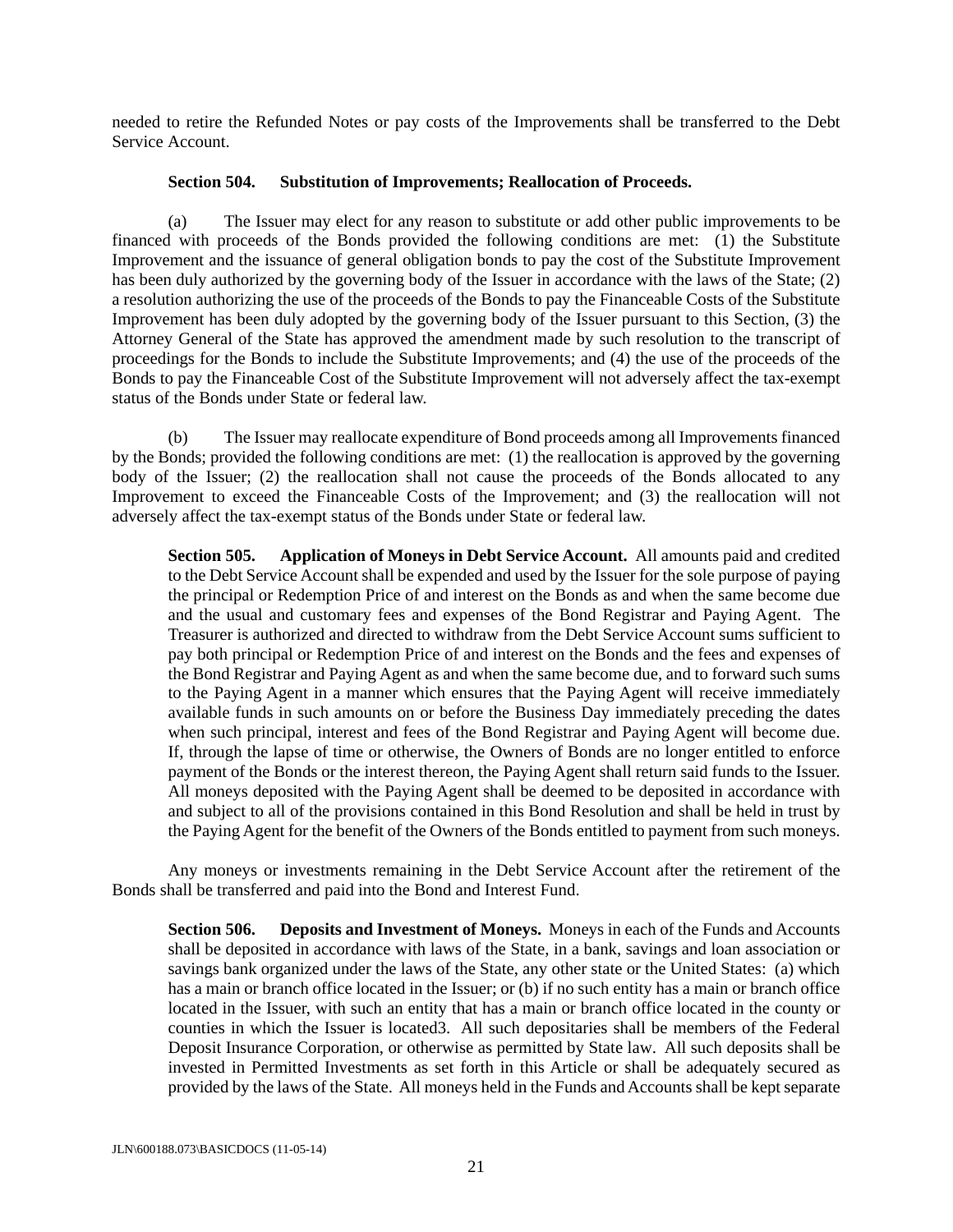and apart from all other funds of the Issuer so that there shall be no commingling with any other funds of the Issuer.

 Moneys held in any Fund or Account may be invested in accordance with this Bond Resolution and the Federal Tax Certificate in Permitted Investments; provided, however, that no such investment shall be made for a period extending longer than to the date when the moneys invested may be needed for the purpose for which such fund was created. All earnings on any investments held in any Fund or Account shall accrue to and become a part of such Fund or Account.

**Section 507. Application of Moneys in the Costs of Issuance Account.** Moneys in the Costs of Issuance Account shall be used by the Issuer to pay the Costs of Issuance. Any funds remaining in the Costs of Issuance Account, after payment of all Costs of Issuance, but not later than the later of 30 days prior to the first Stated Maturity of principal or one year after the date of issuance of the Bonds, shall be transferred to the Debt Service Account.

# **ARTICLE VI**

# **DEFAULT AND REMEDIES**

**Section 601. Remedies.** The provisions of the Bond Resolution, including the covenants and agreements herein contained, shall constitute a contract between the Issuer and the Owners of the Bonds. If an Event of Default occurs and shall be continuing, the Owner or Owners of not less than 10% in principal amount of the Bonds at the time Outstanding shall have the right for the equal benefit and protection of all Owners of Bonds similarly situated:

 (a) by mandamus or other suit, action or proceedings at law or in equity to enforce the rights of such Owner or Owners against the Issuer and its officers, agents and employees, and to require and compel duties and obligations required by the provisions of the Bond Resolution or by the Constitution and laws of the State;

 (b) by suit, action or other proceedings in equity or at law to require the Issuer, its officers, agents and employees to account as if they were the trustees of an express trust; and

 (c) by suit, action or other proceedings in equity or at law to enjoin any acts or things which may be unlawful or in violation of the rights of the Owners of the Bonds.

**Section 602. Limitation on Rights of Owners.** The covenants and agreements of the Issuer contained herein and in the Bonds shall be for the equal benefit, protection, and security of the Owners of any or all of the Bonds, all of which Bonds shall be of equal rank and without preference or priority of one Bond over any other Bond in the application of the funds herein pledged to the payment of the principal of and the interest on the Bonds, or otherwise, except as to rate of interest, date of maturity and right of prior redemption as provided in this Bond Resolution. No one or more Owners secured hereby shall have any right in any manner whatever by his or their action to affect, disturb or prejudice the security granted and provided for herein, or to enforce any right hereunder, except in the manner herein provided, and all proceedings at law or in equity shall be instituted, had and maintained for the equal benefit of all Outstanding Bonds.

**Section 603. Remedies Cumulative.** No remedy conferred herein upon the Owners is intended to be exclusive of any other remedy, but each such remedy shall be cumulative and in addition to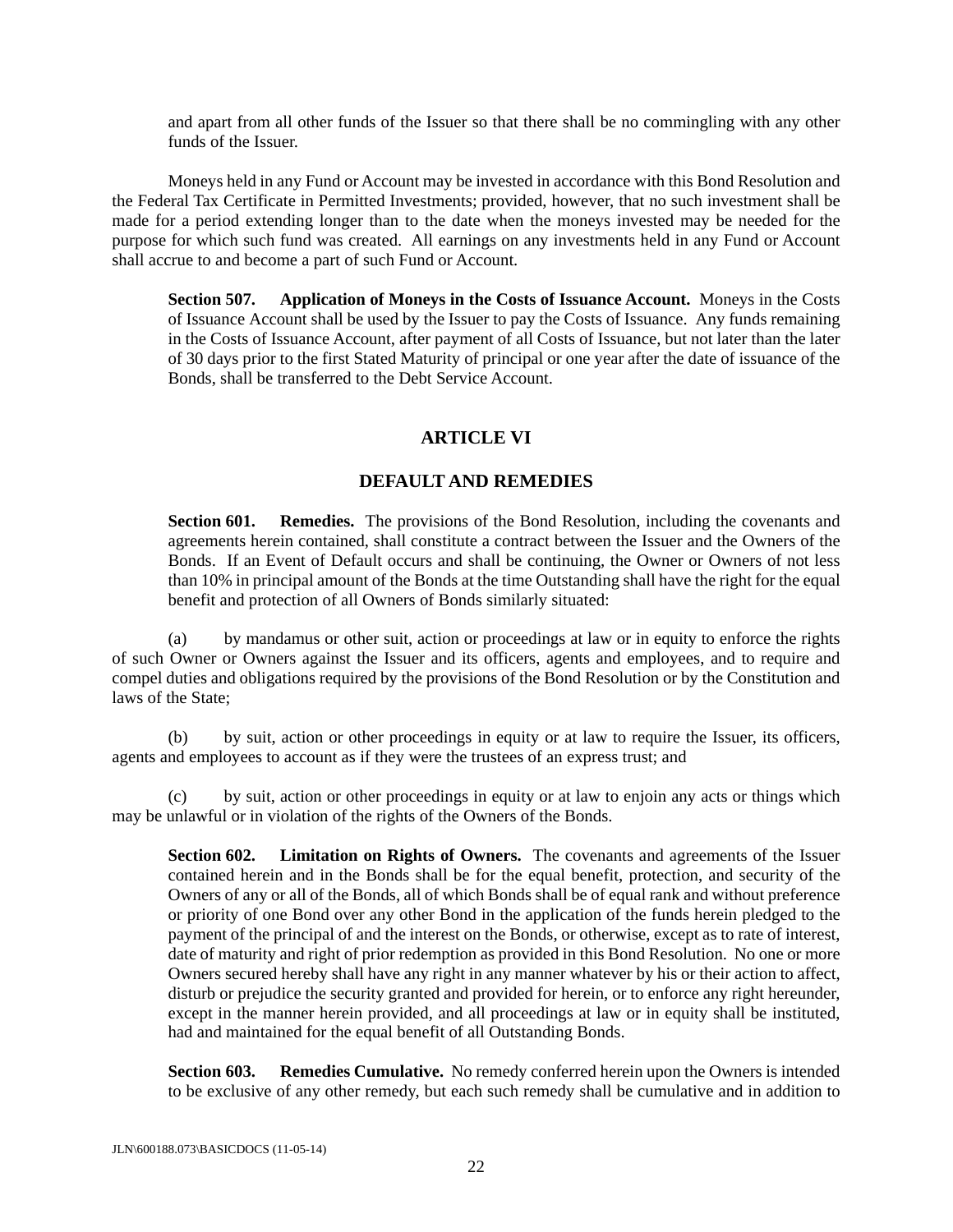every other remedy and may be exercised without exhausting and without regard to any other remedy conferred herein. No waiver of any default or breach of duty or contract by the Owner of any Bond shall extend to or affect any subsequent default or breach of duty or contract or shall impair any rights or remedies thereon. No delay or omission of any Owner to exercise any right or power accruing upon any default shall impair any such right or power or shall be construed to be a waiver of any such default or acquiescence therein. Every substantive right and every remedy conferred upon the Owners of the Bonds by this Bond Resolution may be enforced and exercised from time to time and as often as may be deemed expedient. If action or proceedings taken by any Owner on account of any default or to enforce any right or exercise any remedy has been discontinued or abandoned for any reason, or shall have been determined adversely to such Owner, then, and in every such case, the Issuer and the Owners of the Bonds shall be restored to their former positions and rights hereunder, respectively, and all rights, remedies, powers and duties of the Owners shall continue as if no such suit, action or other proceedings had been brought or taken.

### **ARTICLE VII**

#### **DEFEASANCE**

**Section 701. Defeasance.** When any or all of the Bonds, redemption premium, if any, or scheduled interest payments thereon have been paid and discharged, then the requirements contained in this Bond Resolution and the pledge of the Issuer's faith and credit hereunder and all other rights granted hereby shall terminate with respect to the Bonds or scheduled interest payments thereon so paid and discharged. Bonds, redemption premium, if any, or scheduled interest payments thereon shall be deemed to have been paid and discharged within the meaning of this Bond Resolution if there has been deposited with the Paying Agent, or other commercial bank or trust company located in the State and having full trust powers, at or prior to the Stated Maturity or Redemption Date of said Bonds or the interest payments thereon, in trust for and irrevocably appropriated thereto, moneys and/or Defeasance Obligations which, together with the interest to be earned on any such Defeasance Obligations, will be sufficient for the payment of the principal of or Redemption Price of said Bonds and/or interest accrued to the Stated Maturity or Redemption Date, or if default in such payment has occurred on such date, then to the date of the tender of such payments. If the amount to be so deposited is based on the Redemption Price of any Bonds, no such satisfaction shall occur until (a) the Issuer has elected to redeem such Bonds, and (b) either notice of such redemption has been given, or the Issuer has given irrevocable instructions, or shall have provided for an escrow agent to give irrevocable instructions, to the Bond Registrar to give such notice of redemption in compliance with *Article III* hereof. Any money and Defeasance Obligations that at any time shall be deposited with the Paying Agent or other commercial bank or trust company by or on behalf of the Issuer, for the purpose of paying and discharging any of the Bonds, shall be and are hereby assigned, transferred and set over to the Paying Agent or other bank or trust company in trust for the respective Owners of the Bonds, and such moneys shall be and are hereby irrevocably appropriated to the payment and discharge thereof. All money and Defeasance Obligations deposited with the Paying Agent or such bank or trust company shall be deemed to be deposited in accordance with and subject to all of the provisions of this Bond Resolution.

#### **ARTICLE VIII**

#### **TAX COVENANTS**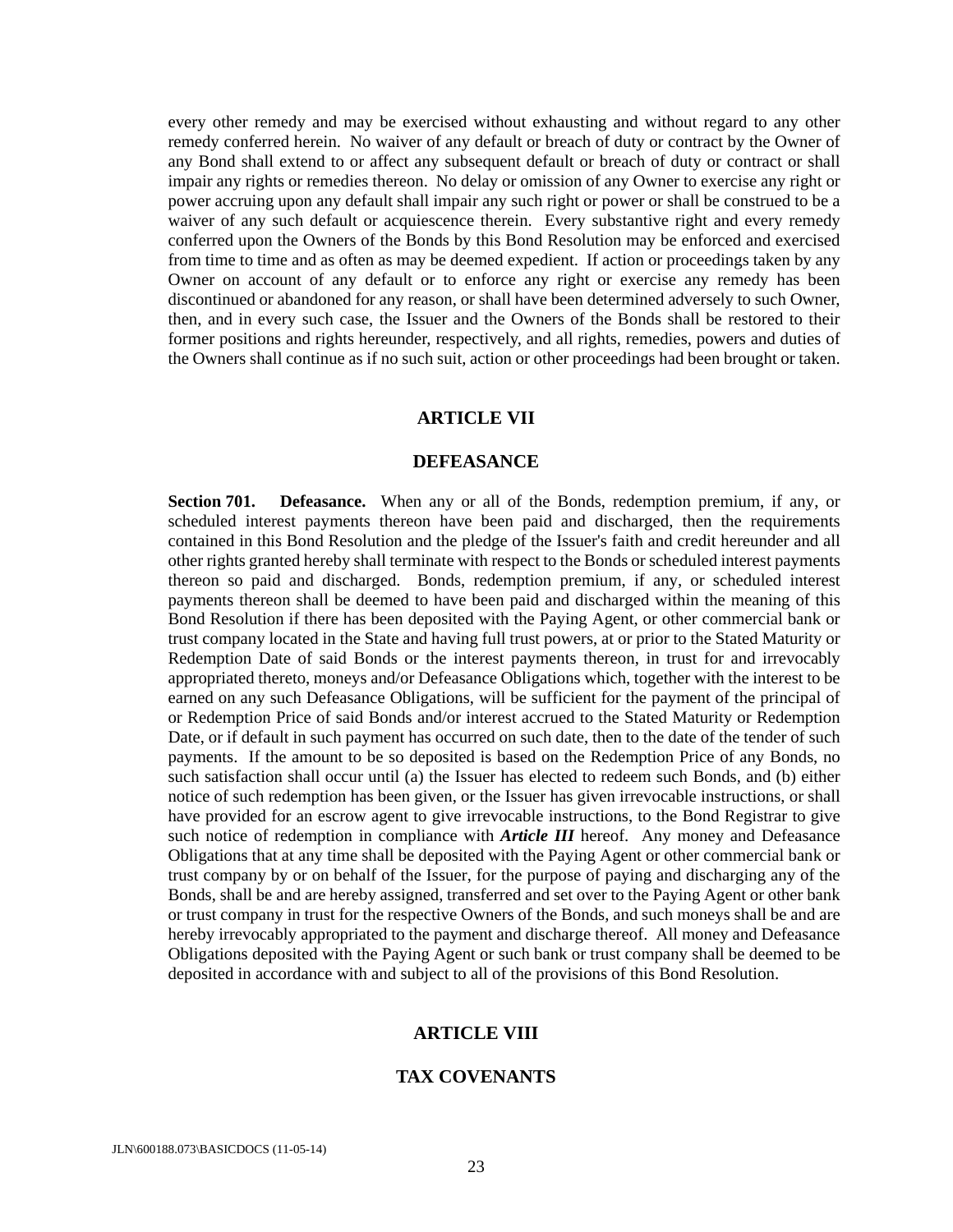**Section 801. General Covenants.** The Issuer covenants and agrees that it will comply with: (a) all applicable provisions of the Code necessary to maintain the exclusion from gross income for federal income tax purposes of the interest on the Bonds; and (b) all provisions and requirements of the Federal Tax Certificate. The Mayor and Director of Finance are hereby authorized and directed to execute the Federal Tax Certificate in a form approved by Bond Counsel, for and on behalf of and as the act and deed of the Issuer. The Issuer will, in addition, adopt such other ordinances or resolutions and take such other actions as may be necessary to comply with the Code and with all other applicable future laws, regulations, published rulings and judicial decisions, in order to ensure that the interest on the Bonds will remain excluded from federal gross income, to the extent any such actions can be taken by the Issuer.

**Section 802. Survival of Covenants.** The covenants contained in this Article and in the Federal Tax Certificate shall remain in full force and effect notwithstanding the defeasance of the Bonds pursuant to *Article VII* hereof or any other provision of this Bond Resolution until such time as is set forth in the Federal Tax Certificate.

# **ARTICLE IX**

# **MISCELLANEOUS PROVISIONS**

**Section 901.** Annual Audit. Annually, promptly after the end of the Fiscal Year, the Issuer will cause an audit to be made of the financial statements of the Issuer for the preceding Fiscal Year by an Independent Accountant. Within 30 days after the completion of each such audit, a copy thereof shall be filed in the office of the Clerk, and a duplicate copy of the audit shall be mailed to the Purchaser. Such audit shall at all times during the usual business hours be open to the examination and inspection by any taxpayer, any Owner of any of the Bonds, or by anyone acting for or on behalf of such taxpayer or Owner. Upon payment of the reasonable cost of preparing and mailing the same, a copy of any annual audit will, upon request, be sent to any Owner or prospective Owner. As soon as possible after the completion of the annual audit, the governing body of the Issuer shall review such audit, and if the audit discloses that proper provision has not been made for all of the requirements of this Bond Resolution, the Issuer shall promptly cure such deficiency.

**Section 902. Amendments.** The rights and duties of the Issuer and the Owners, and the terms and provisions of the Bonds or of this Bond Resolution, may be amended or modified at any time in any respect by resolution of the Issuer with the written consent of the Owners of not less than a majority in principal amount of the Bonds then Outstanding, such consent to be evidenced by an instrument or instruments executed by such Owners and duly acknowledged or proved in the manner of a deed to be recorded, and such instrument or instruments shall be filed with the Clerk, but no such modification or alteration shall:

(a) extend the maturity of any payment of principal or interest due upon any Bond;

 (b) effect a reduction in the amount which the Issuer is required to pay as principal of or interest on any Bond;

(c) permit preference or priority of any Bond over any other Bond; or

 (d) reduce the percentage in principal amount of Bonds required for the written consent to any modification or alteration of the provisions of this Bond Resolution.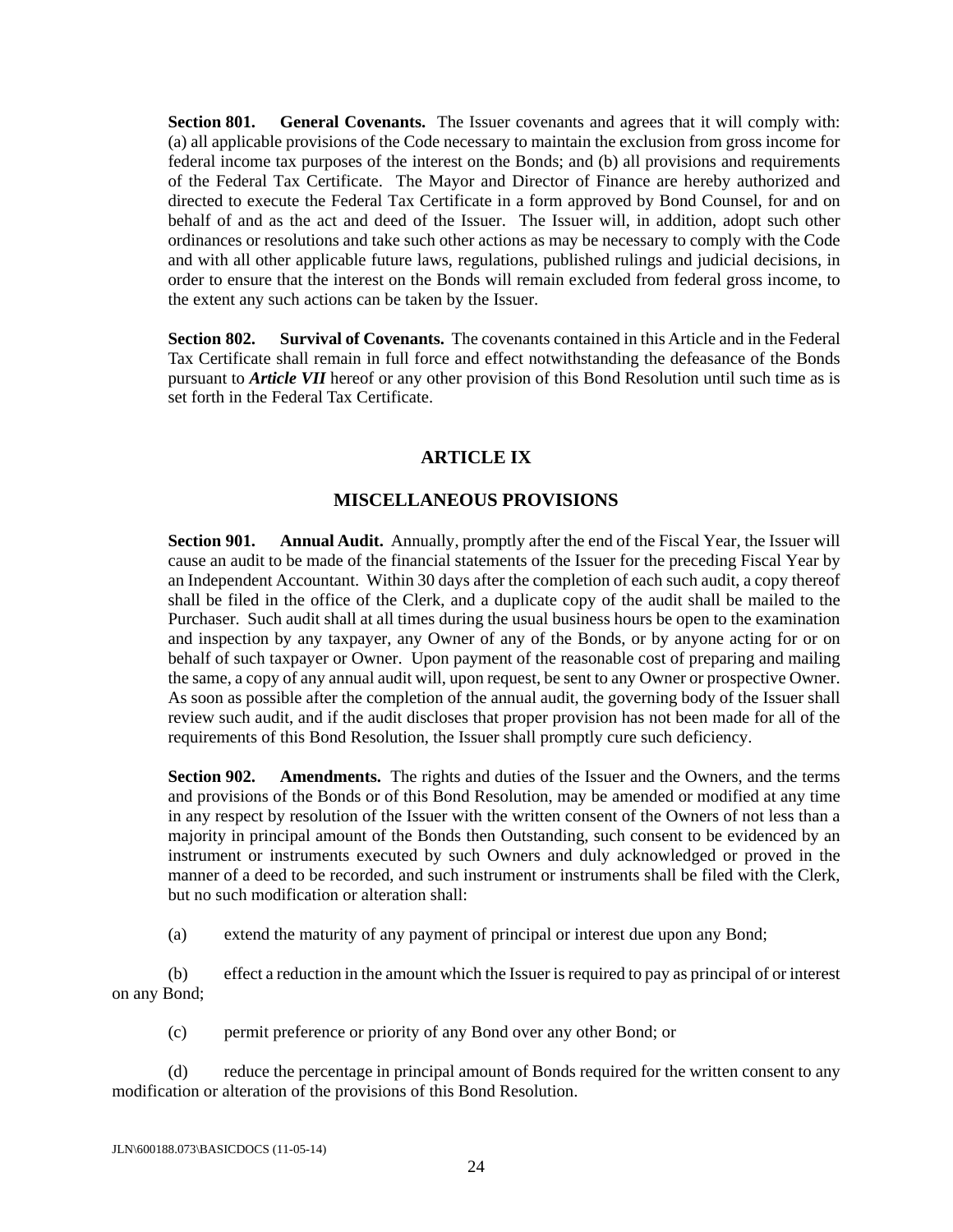Any provision of the Bonds or of this Bond Resolution may, however, be amended or modified by resolution duly adopted by the governing body of the Issuer at any time in any legal respect with the written consent of the Owners of all of the Bonds at the time Outstanding.

 Without notice to or the consent of any Owners, the Issuer may amend or supplement this Bond Resolution for the purpose of curing any formal defect, omission, inconsistency or ambiguity herein, to grant to or confer upon the Owners any additional rights, remedies, powers or authority that may lawfully be granted to or conferred upon the Owners, to more precisely identify the Improvements, to reallocate proceeds of the Bonds among Improvements, to provide for Substitute Improvements, to conform this Bond Resolution to the Code or future applicable federal law concerning tax-exempt obligations, or in connection with any other change therein which is not materially adverse to the interests of the Owners.

 Every amendment or modification of the provisions of the Bonds or of this Bond Resolution, to which the written consent of the Owners is given, as above provided, shall be expressed in a resolution adopted by the governing body of the Issuer amending or supplementing the provisions of this Bond Resolution and shall be deemed to be a part of this Bond Resolution. A certified copy of every such amendatory or supplemental resolution, if any, and a certified copy of this Bond Resolution shall always be kept on file in the office of the Clerk, and shall be made available for inspection by the Owner of any Bond or a prospective purchaser or owner of any Bond authorized by this Bond Resolution, and upon payment of the reasonable cost of preparing the same, a certified copy of any such amendatory or supplemental resolution or of this Bond Resolution will be sent by the Clerk to any such Owner or prospective Owner.

 Any and all modifications made in the manner hereinabove provided shall not become effective until there has been filed with the Clerk a copy of the resolution of the Issuer hereinabove provided for, duly certified, as well as proof of any required consent to such modification by the Owners of the Bonds then Outstanding. It shall not be necessary to note on any of the Outstanding Bonds any reference to such amendment or modification.

 The Issuer shall furnish to the Paying Agent a copy of any amendment to the Bonds or this Bond Resolution which affects the duties or obligations of the Paying Agent under this Bond Resolution.

**Section 903. Notices, Consents and Other Instruments by Owners.** Any notice, consent, request, direction, approval or other instrument to be signed and executed by the Owners may be in any number of concurrent writings of similar tenor and may be signed or executed by such Owners in person or by agent appointed in writing. Proof of the execution of any such instrument or of the writing appointing any such agent and of the ownership of Bonds, if made in the following manner, shall be sufficient for any of the purposes of this Bond Resolution, and shall be conclusive in favor of the Issuer and the Paying Agent with regard to any action taken, suffered or omitted under any such instrument, namely:

 (a) The fact and date of the execution by any person of any such instrument may be proved by a certificate of any officer in any jurisdiction who by law has power to take acknowledgments within such jurisdiction that the person signing such instrument acknowledged before such officer the execution thereof, or by affidavit of any witness to such execution.

 (b) The fact of ownership of Bonds, the amount or amounts, numbers and other identification of Bonds, and the date of holding the same shall be proved by the Bond Register.

 In determining whether the Owners of the requisite principal amount of Bonds Outstanding have given any request, demand, authorization, direction, notice, consent or waiver under this Bond Resolution,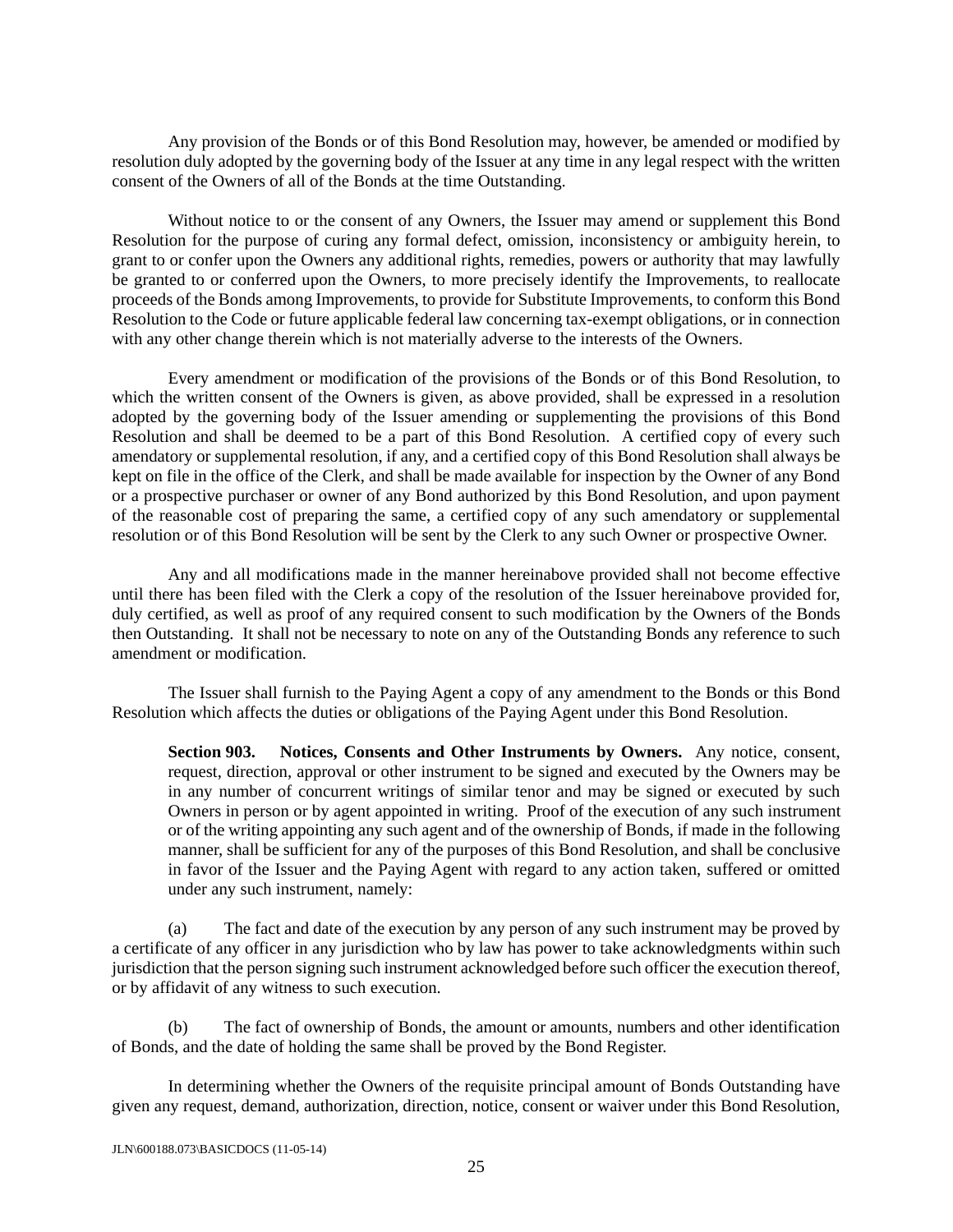Bonds owned by the Issuer shall be disregarded and deemed not to be Outstanding under this Bond Resolution, except that, in determining whether the Owners shall be protected in relying upon any such request, demand, authorization, direction, notice, consent or waiver, only Bonds which the Owners know to be so owned shall be so disregarded. Notwithstanding the foregoing, Bonds so owned which have been pledged in good faith shall not be disregarded as aforesaid if the pledgee establishes to the satisfaction of the Owners the pledgee's right so to act with respect to such Bonds and that the pledgee is not the Issuer.

**Section 904. Notices.** Any notice, request, complaint, demand or other communication required or desired to be given or filed under this Bond Resolution shall be in writing, given to the Notice Representative at the Notice Address and shall be deemed duly given or filed if the same shall be: (a) duly mailed by registered or certified mail, postage prepaid; or (b) communicated via fax, with electronic or telephonic confirmation of receipt. Copies of such notices shall also be given to the Paying Agent. The Issuer, the Paying Agent and the Purchaser may from time to time designate, by notice given hereunder to the others of such parties, such other address to which subsequent notices, certificates or other communications shall be sent.

 All notices given by: (a) certified or registered mail as aforesaid shall be deemed duly given as of the date they are so mailed; (b) fax as aforesaid shall be deemed duly given as of the date of confirmation of receipt. If, because of the temporary or permanent suspension of regular mail service or for any other reason, it is impossible or impractical to mail any notice in the manner herein provided, then such other form of notice as shall be made with the approval of the Paying Agent shall constitute a sufficient notice.

**Section 905. Electronic Transactions.** The issuance of the Bonds and the transactions related thereto and described herein may be conducted and documents may be stored by electronic means.

**Section 906. Further Authority.** The officers and officials of the Issuer, including the Mayor and Clerk, are hereby authorized and directed to execute all documents and take such actions as they may deem necessary or advisable in order to carry out and perform the purposes of this Bond Resolution and to make ministerial alterations, changes or additions in the foregoing agreements, statements, instruments and other documents herein approved, authorized and confirmed which they may approve, and the execution or taking of such action shall be conclusive evidence of such necessity or advisability.

**Section 907.** Severability. If any section or other part of this Bond Resolution, whether large or small, is for any reason held invalid, the invalidity thereof shall not affect the validity of the other provisions of this Bond Resolution.

**Section 908. Governing Law.** This Bond Resolution shall be governed exclusively by and construed in accordance with the applicable laws of the State.

**Section 909. Effective Date.** This Bond Resolution shall take effect and be in full force from and after its adoption by the governing body of the Issuer.

[BALANCE OF THIS PAGE INTENTIONALLY LEFT BLANK]